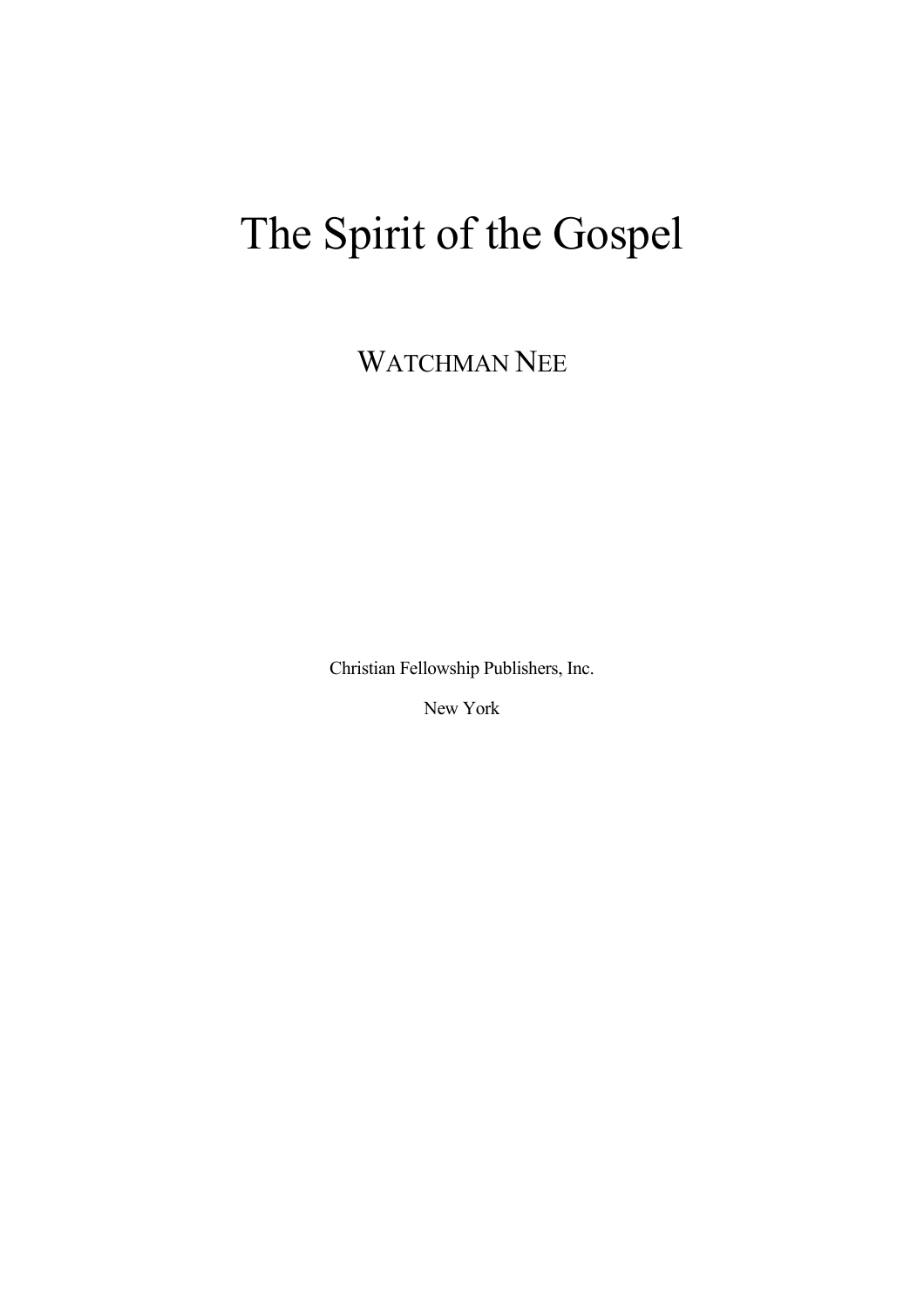Copyright ©1986 Christian Fellowship Publishers, Inc. New York All Rights Reserved

ISBN 0-935008-67-5

Available from the Publishers at:

11515 Allecingie Parkway Richmond, Virginia 23235

PRINTED IN U.S.A.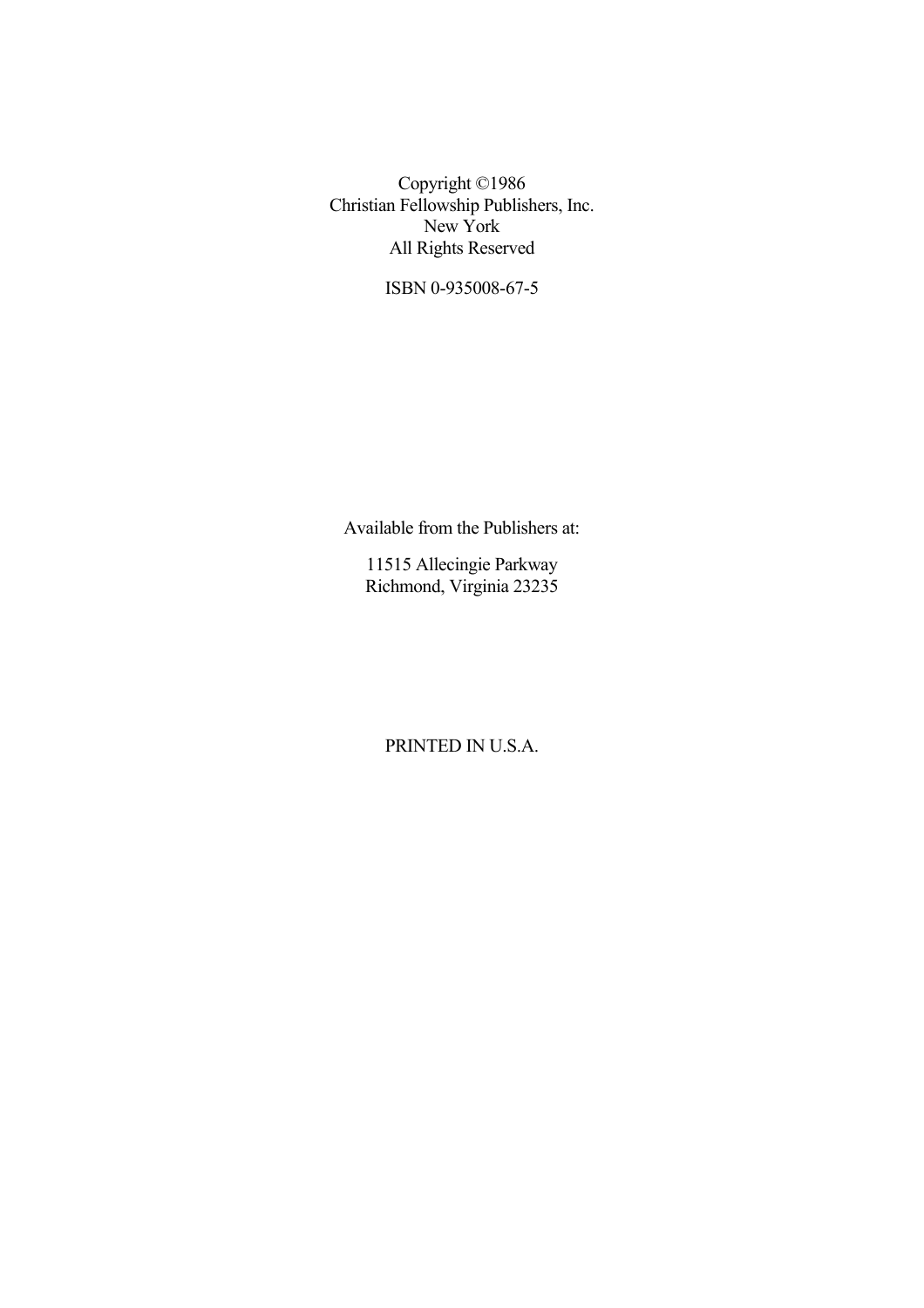# **TRANSLATOR'S PREFACE**

The coming of the Lord Jesus to earth was the casting upon the earth of the fire of the gospel (cf. Luke 12.49). He began with the callings of the twelve and of the seventy to preach the gospel. After He had accomplished the work of redemption by His death, He then commissioned His disciples to preach the gospel throughout the world.

In the recovery of the church the ministry of the gospel must be recovered too. The fire of the gospel must be burning in the church. It is the spirit of the gospel that sends the gospel out with power. The love of God for sinners, the compassions of Christ towards the lost need to fill the hearts of the gospelers.

In this present volume Watchman Nee shares with his younger colleagues the absolute necessity for the spirit of the gospel. He illustrates this with episodes from the life of James M'Kendrick whose spirit of the gospel ran high. Then he gives some practical instructions on how to preach the gospel, such as presenting the Lord Jesus as the Friend of sinners as well as their Saviour, helping sinners to get in touch with Jesus Christ, and the four indispensable factors to an acceptance of the gospel. Finally, he touches upon a number of topics which show forth the unsearchable riches of the gospel.

May God use this volume to stir up the spirit of the gospel in the hearts of His people that the fire may spread far and wide upon the earth to the glory of God.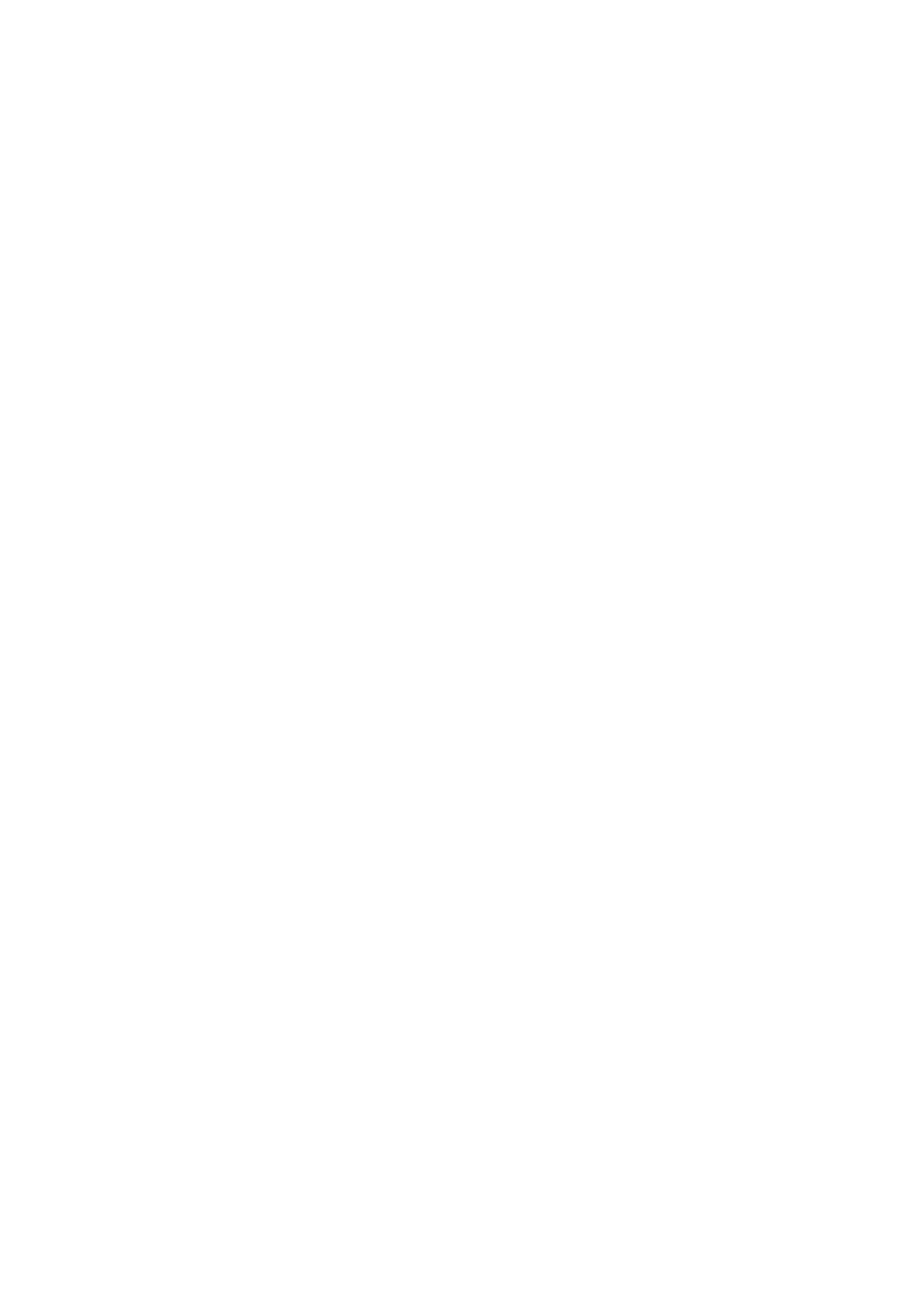# **CONTENTS**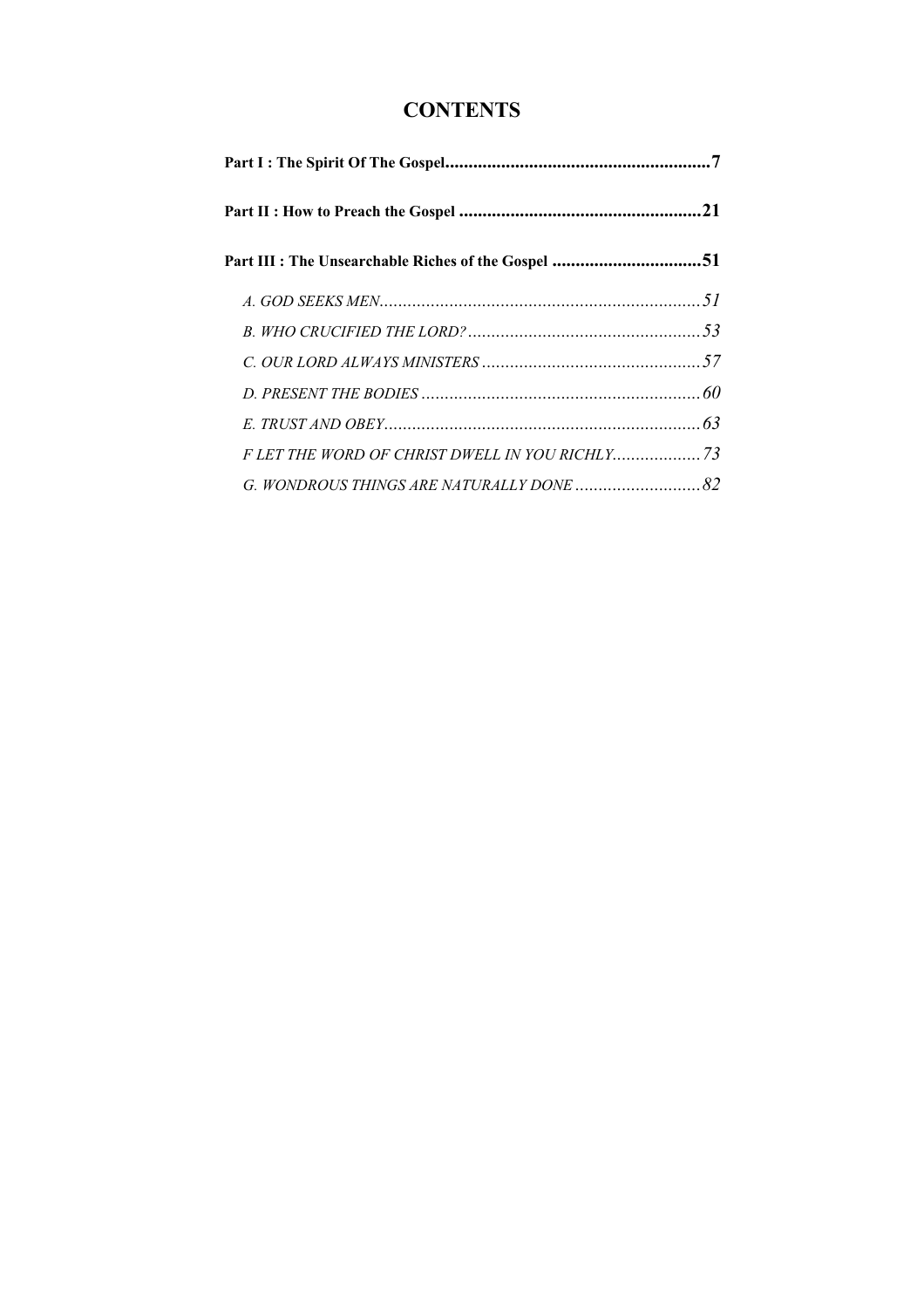Part I and Part II are two lengthy messages on the gospel given by the author at the last training session for workers that was held at Mt. Kuling, near Foochow, China, in 1949. Part III comprises different messages which were given at various times throughout the many years of his faithful ministry. These have now been combined into one volume for the benefit of the readers.

Scripture quotations are from the American Standard Version of the Bible (1901), unless otherwise indicated.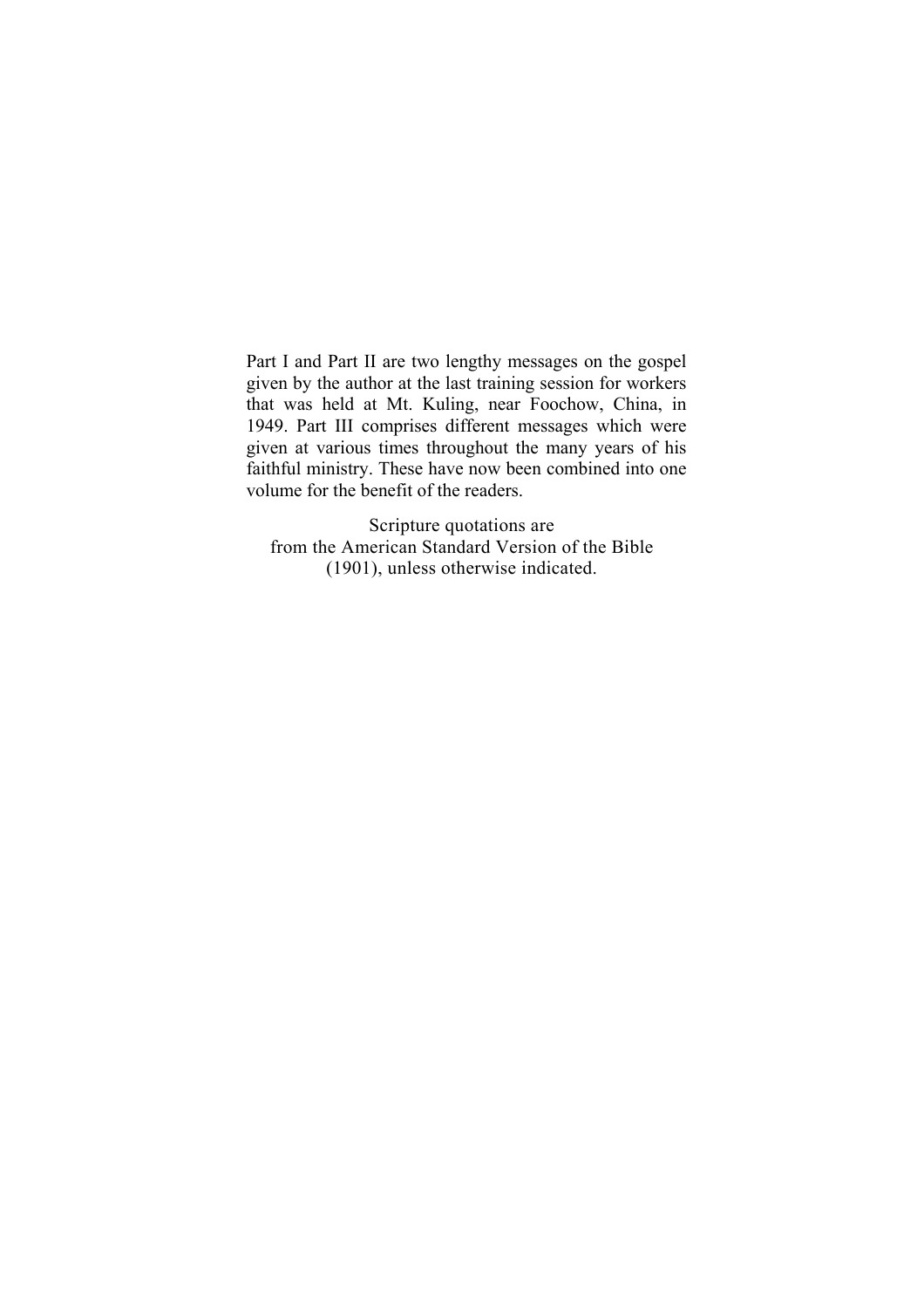# **Part I : The Spirit Of The Gospel**

<span id="page-6-0"></span>*[Jesus said,] I came to cast fire upon the earth; and what do I desire, if it is already kindled? But I have a baptism to be baptized with; and how am I straitened till it be accomplished! Think ye that I am come to give peace in the earth? I tell you, Nay; but rather division: for there shall be from henceforth five in one house divided, three against two, and two against three. They shall be divided, father against son, and son against father; mother against daughter, and daughter against her mother; mother in law against her daughter in law, and daughter in law against her mother in law. (Luke 12.49-53)* 

*Jesus said, Verily I say unto you, There is no man that hath left house, or brethren, or sisters, or mother, or father, or children, or lands, for my sake, and for the gospel's sake, but he shall receive a hundredfold now in this time, houses, and brethren, and sisters, and mothers, and children, and lands, with persecution; and in the world to come eternal life. (Mark 10. 29- 30)* 

*Whosoever would save his life shall lose it; and whosoever shall lose his life for my sake and the gospel's shall save it. (Mark 8. 35)* 

#### *One*

The Lord came to cast fire upon the earth. This fire was kindled in heaven, and it will burn upon the earth. As this fire burns on earth, there will be division, for as Jesus declared, a family of five will be divided into a struggle of two against three. According to Luke 12. 49-53, this fire is cast upon the earth for the sake of the Lord and for the sake of the gospel. As a matter of fact, this fire is the Lord himself and is also the gospel. What is for the sake of the Lord is for the sake of the gospel, and vice versa. The man who in Mark 10 is said to leave all and consecrate all does so also for the Lord's and the gospel's sake. This love burns in God's heart, and it burns in the heart of the Lord Jesus. It burns continuously in the Holy Spirit and is also to burn in the church.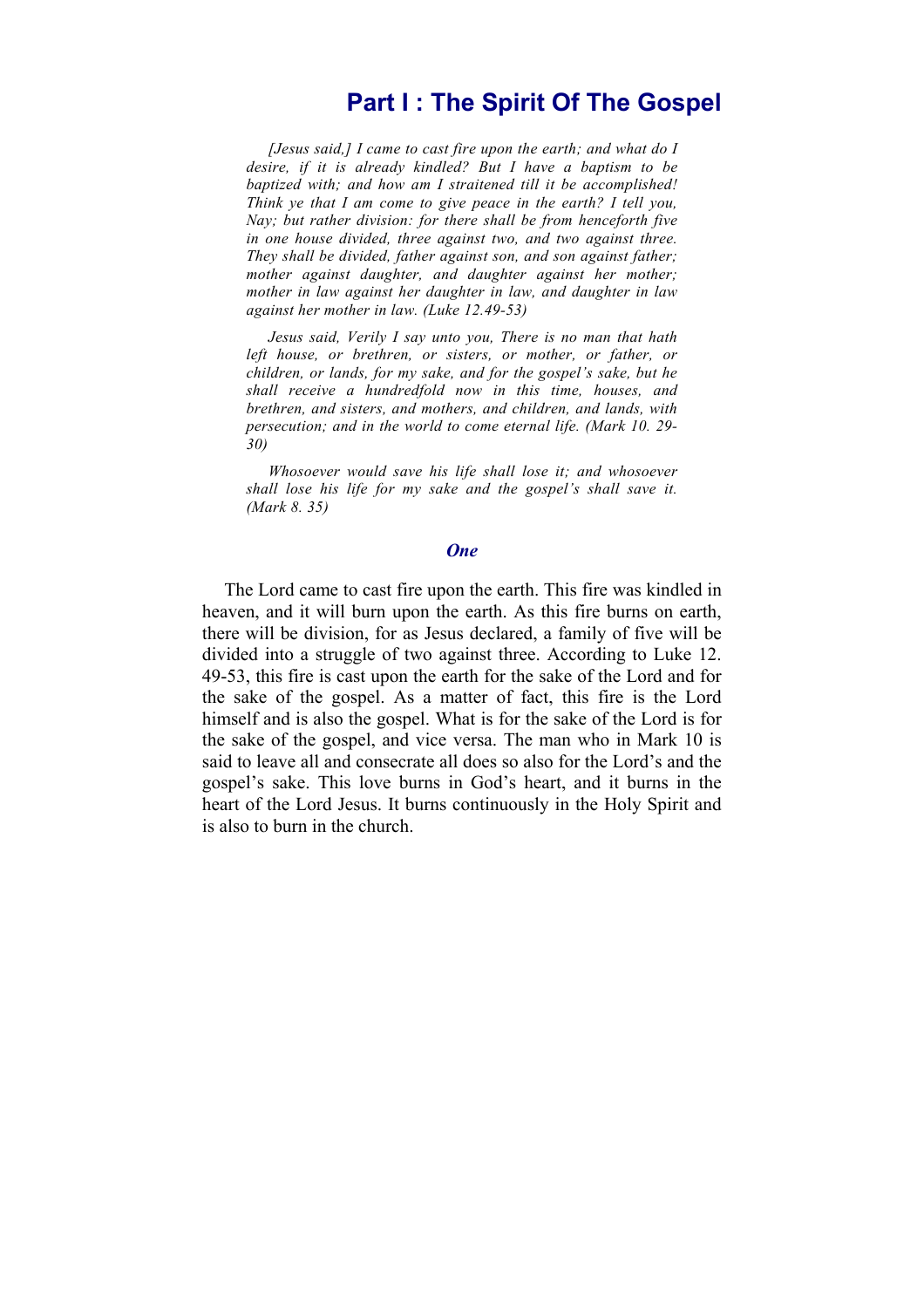The coming of the Lord Jesus to earth is the casting of the fire of the gospel. He begins with the callings of the twelve and of the seventy to preach the gospel. After He has accomplished the work of redemption by His death, He then commissions His disciples to preach the gospel throughout the world.

With the coming of the Holy Spirit, the church was born and was commissioned to preach the gospel. It is instructive that the four canonical Gospels are placed in the New Testament before the Acts of the Apostles, for the words of the apostles are based on the Gospels. These men not only preach the truth of the gospel but also propagate the spirit of the gospel. Ever since sin entered the world, it has caused great pain to God as well as insurmountable difficulty to men. Even before men were conscious of their being lost, God had sensed the loss of children. With the burden pressed upon His heart, He designed to deliver men out of hell. Because of this love, God sacrificed His only begotten Son in order to gain many sons in us (cf. Heb. 2. 10). This fire of love was in Christ. It compelled Him to travel a far distance to this earth to save sinners. This fire of love burned in Him, driving Him to the cross to die for sinners. "Many waters cannot quench love, neither can floods drown it" (S.S. 8. 7a). Such love shakes heaven and earth. All who are consumed by this love cannot but cry out, "Woe is unto me if I preach not the gospel" (1 Cor. 9. 16b). This fire burned in the apostles enabling them to die by the sword and by being boiled in caldrons of hot oil.

The mark of being filled with the Holy Spirit is defined in one place in Scripture as the act of getting drunk (see Eph. 5. 18). Having been saved by the Lord, we cannot but lose our usual cool. The recovery of the church is the recovery of the entire range of God's word. Hence the ministry of the gospel must be recovered. The fire of the gospel must be burning in the church and the gospel must be preached to the ends of the earth before our Lord will return (see Matt. 24. 14). That the fire fails to spread abroad is a basic problem. It is because the outward man is not broken. The outward man must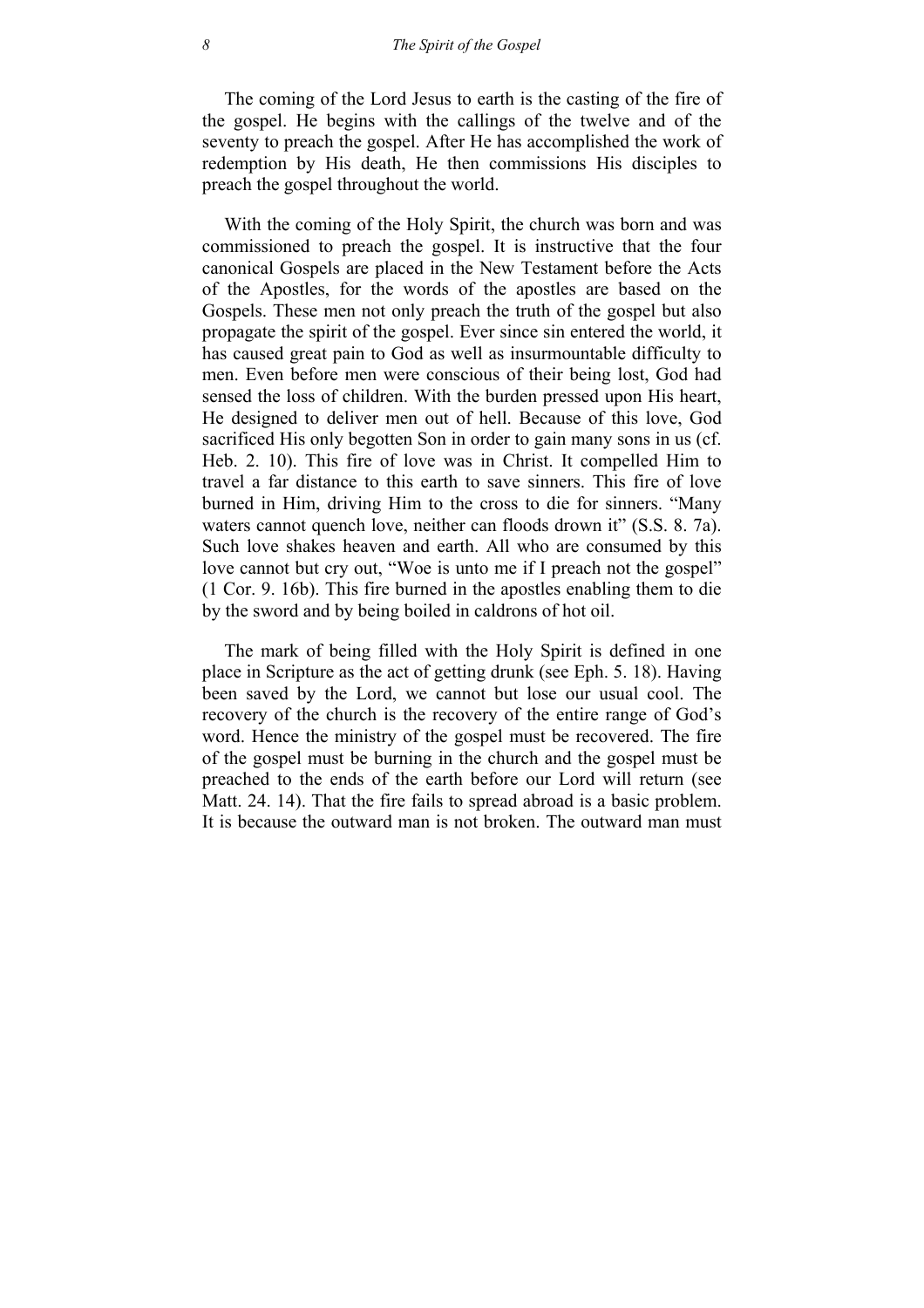be broken; otherwise the gospel will not be able to spread. For the nature of the outward man is opposite to that of the fire. Paul wept for the sake of the gospel. And so did the psalmist of an earlier day: "They that sow in tears shall reap in joy. He that goeth forth and weepeth, bearing seed for sowing, shall doubtless come again with joy, bringing his sheaves with him" (Ps. 126. 5-6).

*A need to be gentle, a need to be zealous*. The fire should not be suppressed. There is not much fire in the first place. It will die out if it is suppressed. In preaching the gospel, the spirit of the cross and the spirit of the throne must be present in the meeting.

*Not simply a preaching, but a kindling.* The fire needs to be cast forth from us. We must not think of ourselves. We cannot be lazy. We must weep and cry for the sinners. Our Lord wept over Jerusalem: and such is the spirit of the gospel. The Holy Spirit is the Spirit of Christ, and the Spirit of Christ is the Spirit of the cross. In preaching the gospel of the cross, our whole being is to be the channel by which the fire comes forth.

### *Two*

James M'Kendrick, born in 1859, was a young Scottish coal miner, quite simple and ordinary. But the love of God was set afire in him and destroyed his outward man. He became a broken person; therefore the Lord was able to use him. He got saved when he was twenty-two years of age. Let us listen to what he reported of himself after his conversion:

*On the evening of my conversion, accompanied by an uncle one of the finest Christian men I have ever known, and one to whom I owe much—I had occasion to pass a place where my companions were gathered. Immediately I saw them, I said to my uncle, "I must tell my companions that I'm saved." I called the ring-leader aside, and began to tell him how the Lord had saved me that afternoon, and as I did, tears of joy and peace ran down*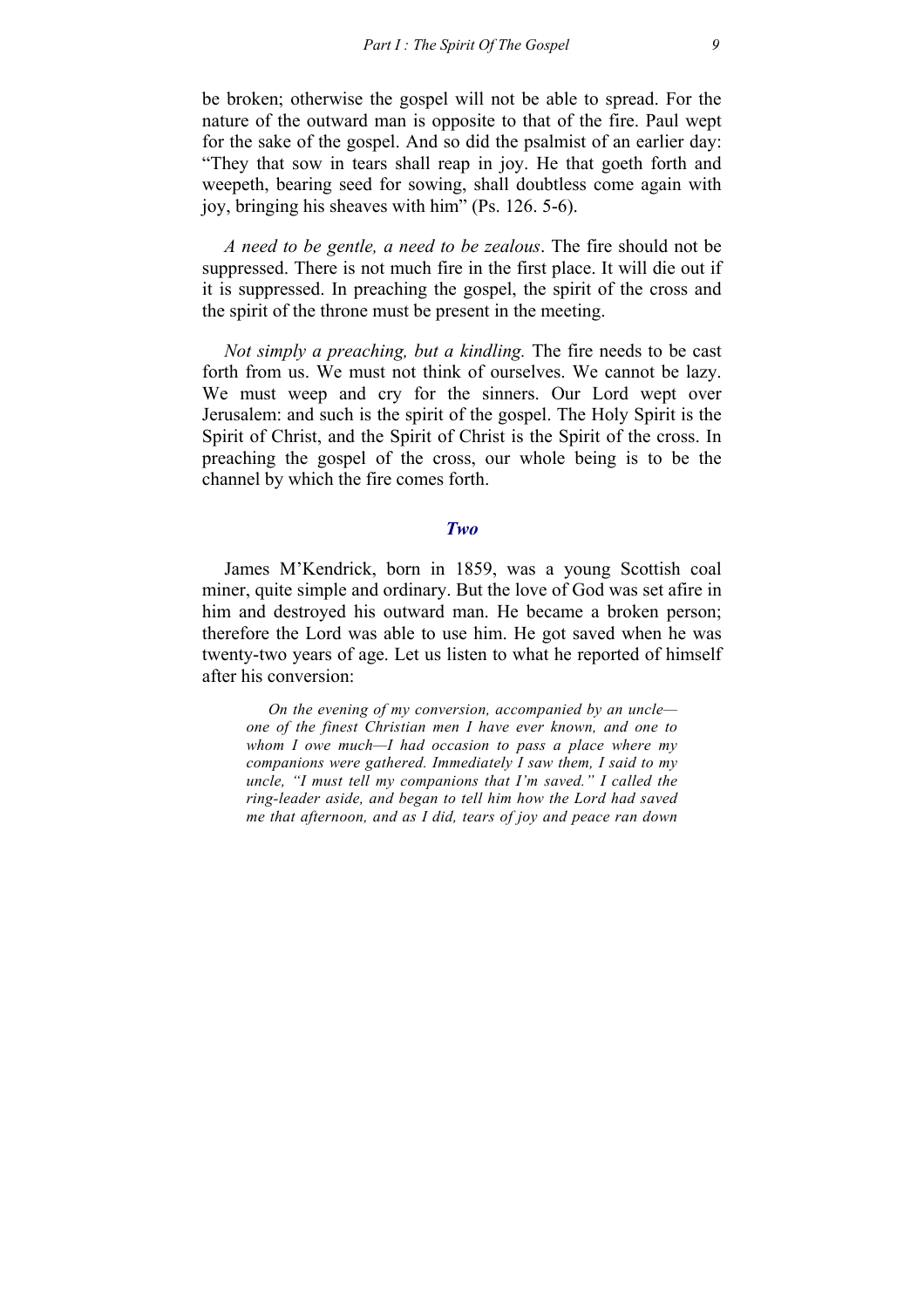*my face. I felt greatly helped and strengthened as I related to him all the experiences of that afternoon, and ere I had finished the tears were running down my companion's face as well. He was deeply impressed with all I said, and rejoining the others, he related to them as best he could what I had told him of my new experience.*<sup>∗</sup>

Hence, in the first day of his salvation, his spirit broke out of his outward man.

#### One evening, wrote M'Kendrick,

*I was standing close up against the missionary, with my soul on fire for the salvation of the people. The missionary preached in the usual orthodox fashion, with four or five heads to his discourse, as well as several other stages before he reached the finish. I had little sympathy with his style of preaching, and was longing for him to make a direct personal appeal to the people and beseech them to be saved. I cannot remember what his text was, or what he said, though no doubt it was all sound and good, for he was a good man. But to me it all seemed wide of the mark, and my patience became exhausted, so I gave his coat sleeve a gentle pull. Still he continued preaching, as far from the point as ever. I pulled his coat sleeve a second time more forcibly. He paused, and stooping down, for he was a tall man, he whispered, "What is it?" I said, "Man, stop and let me speak." He only spoke a few words more, and then said, "James M'Kendrick will now address you."* 

*Immediately he said that, my mind seemed clean swept and garnished. I was speechless, and could not find a word to say, I could not even say "Dear Friends." Yet my soul was on fire for their salvation. My first relief was a flood of tears, not words. At length I cried out: "All unsaved in this house are going to hell. Life is just like a decayed limb of a tree to which you are clinging, and if it breaks, you who are unsaved will be in hell." . . . I therefore urged all to receive Jesus Christ as their Saviour, or else they would assuredly perish.* 

1

<sup>∗</sup> James M'Kendrick, *Seen and Heard during Forty-Six Years' Evangelistic Labours* (London: Pickering & Inglis, [1933]), 28.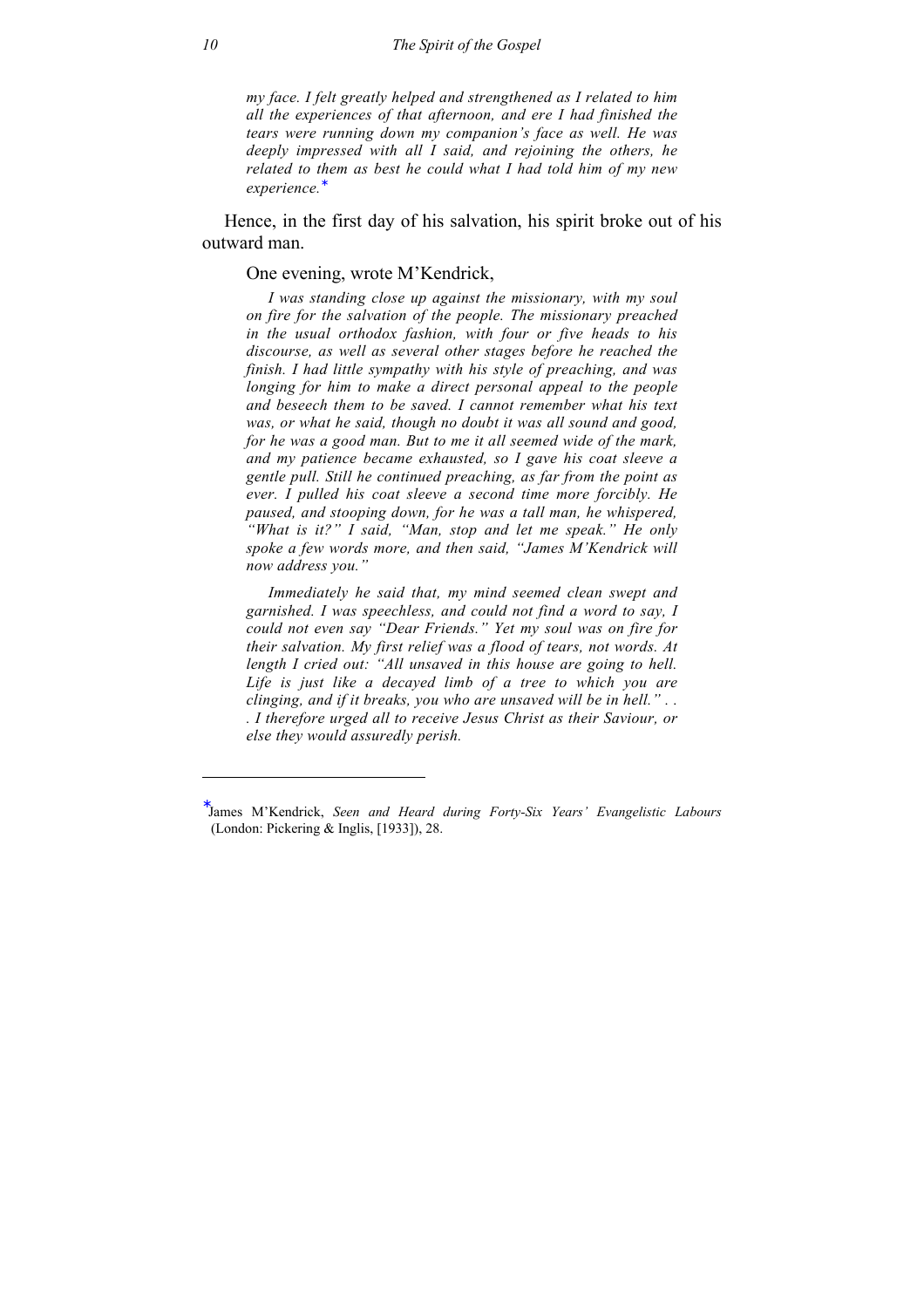*Never was there a more imperfect attempt at preaching; but never was there anything more sincere. Tears were many—words were few; but the results were marvellous. The Holy Spirit of God filled the place; the people were convicted of sin and their lost condition. . . . That night the work of God's grace had begun in many hearts.*<sup>∗</sup>

How we lack the passion of Christ on the cross. But with M'Kendrick, as soon as he was saved, fire began to burn within him. The spirit of the gospel is a sensing the perishing condition of sinners.

Six weeks later, the old missionary asked M'Kendrick to lead the meeting in one of three places.

*I selected three of my companions to assist me. We had several rehearsals of our service, and much prayer. We each took our different parts—reading, singing, praying, and speaking. Three of us arranged to say a few words, but the major part was to be mine. Isaiah 53.5 was chosen as my text. I stuck very close to my text, because I couldn't leave it. They got the pure Word of God that night, because I had nothing else to give them. Unlike my first attempt, I didn't scream, but the tears stole down my face all the time. As I kept repeating and reiterating"—He was wounded for our transgressions and bruised for our iniquities," God's Holy Spirit was using His Word both for convicting and converting. Some were saved and many were anxious, and we returned to our village too happy for words to describe, as we saw the fire kindled in Allanton that was then blazing in Ferniegair.*∗∗

Two years went by:

*About this time I heard for the first time an evangelist preach. He held meetings every night for a month in Hamilton. His zeal for the lost and his success as a soul-winner were used by the Holy Spirit to create a greater passion for souls within me; and* 

-

<sup>∗</sup> *Ibid*., 32, 33.

<sup>∗∗</sup>*Ibid*., 35-6.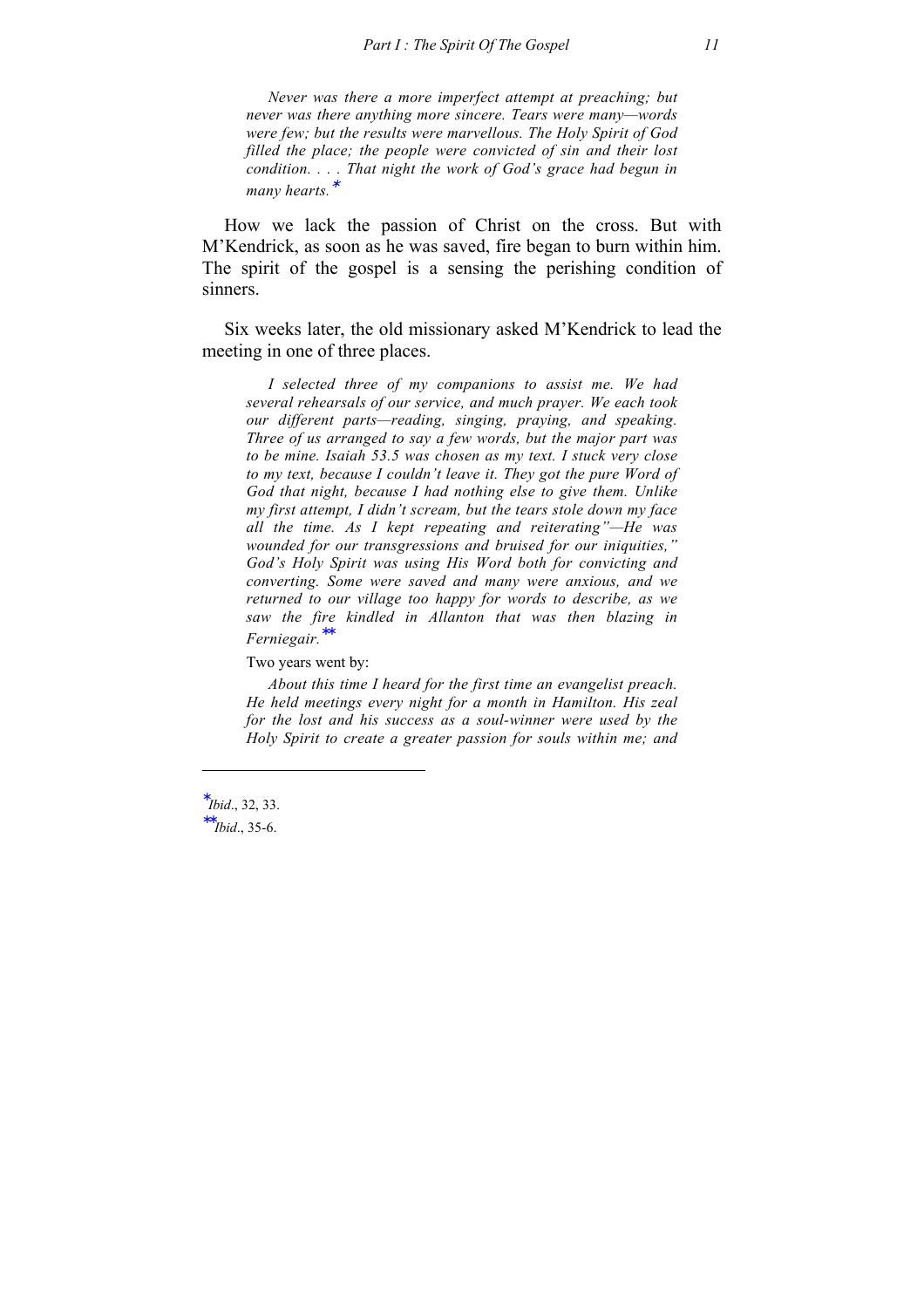*nightly as I walked from Hamilton to Ferniegair—nearly two miles distant—I kept [to] the centre of the road, my cap in hand, and prayed all the way to God that He would use me as a soulwinner. I had no desire to leave my ordinary work, for I was never happier in my life than when I wrought in the mines by day and preached the Gospel at night....* 

*It was a daily occurrence to hear of people being saved. I was then living in Hamilton, but working in Ferniegair. I had to leave for work about 4:45 a.m., and the streets being quiet at that hour, I carried a large piece of chalk and wrote in large letters striking texts upon the street pavement, such as—"Prepare to meet thy God," "Ye must be born again," "The wicked shall be turned into hell," etc., etc. God used those texts to awaken many.*<sup>∗</sup>

### M'Kendrick continued:

*The annual soiree was to be held in the Free Church, and only those who have lived in a small fishing village can fully understand all that such an event means for the church and people. The object is generally to raise funds for the church, and tickets for the occasion are sold at Is. each.... As to the character of such gatherings, as a rule they are anything but serious. . . .* 

*Mr. Paterson, the minister, was anxious that I should give an address at the soiree. I begged to be excused, on the plea that such occasions were not in my line. But he would take no refusal, [and] at last I consented. I earnestly prayed to God that I might have a suitable message, but the only subject that came to me was—"Ye must be born again." This I dismissed, knowing that such a text would not be in harmony with the occasion. But again and again this message returned. . . . When the evening arrived, I happily found that I was the fourth speaker on the programme, and that after my address there was an interval of fifteen minutes.... Amidst cheers and a terrific clapping of hands No. 3 came down, and I walked up. I was in God's hands, and how I prayed for His guidance. Results were God's part—obedience mine.* 

-

<sup>∗</sup> *Ibid*., 38, 40-1.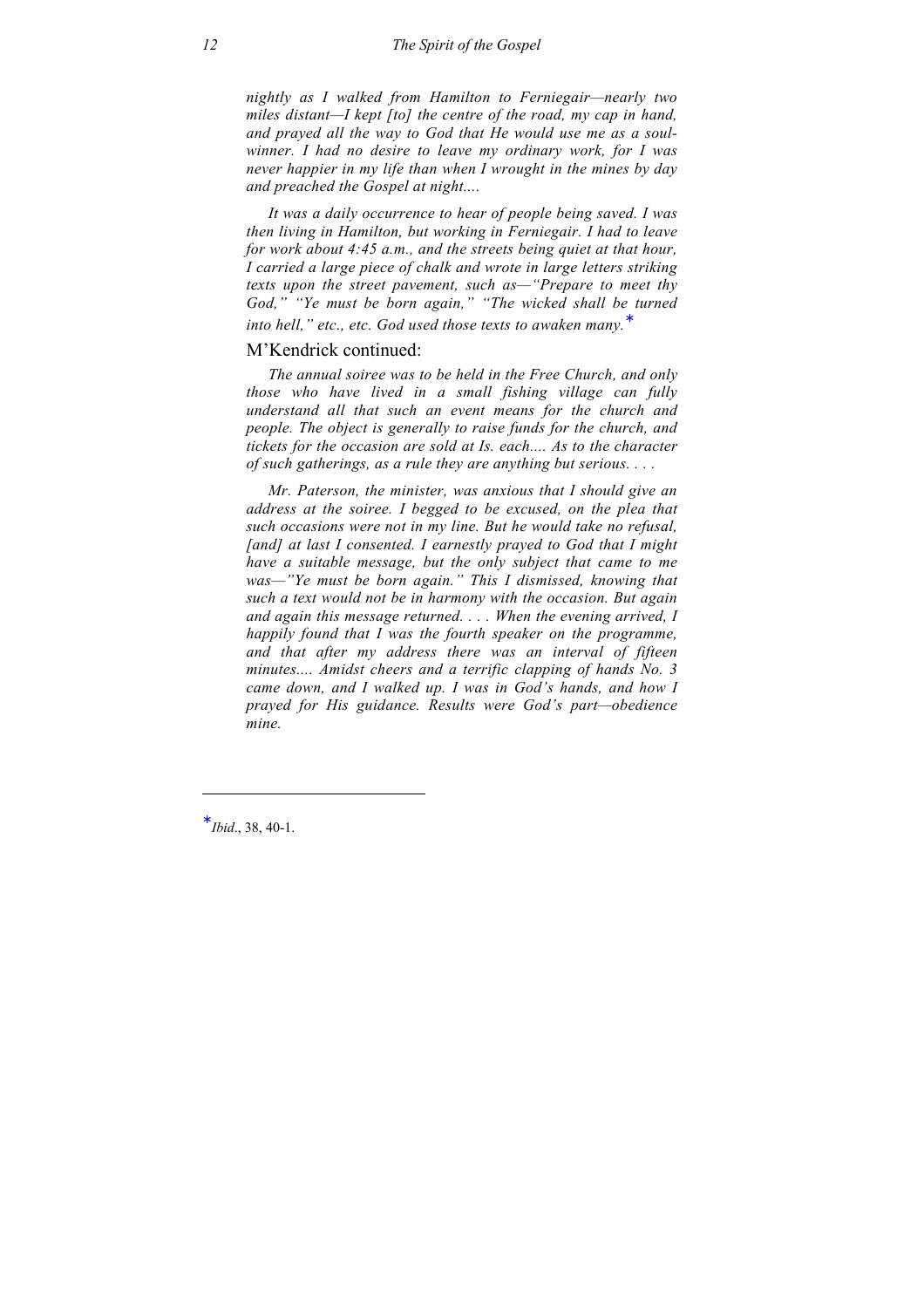*When the cheering had subsided, I said, "The first speaker who addressed you showed what all should do from the pulpit to the pew. I propose to take the same line, with this difference—I shall show what all '*must be.*' 'Ye* must *be born again'"…* 

*Beginning with the six ministers that were there, I showed how they could go to college without being born again, but not to heaven. They could graduate and take degrees without being born again; receive a call from a congregation, be ordained, and "wag their pow" in the pulpit without being born again. All this and much more they might do without being born again, but, reiterating my text, I repeated—"Except a man be born again he cannot enter into the kingdom of God." . . .* 

*I then turned to the elders and deacons, and taking them in turn I detailed their duties—what they did and could do without being born again. I pointed out what solemn mockery it was for men to occupy a prominent place in a church who were not born again. By this time the silence of death filled the place, and the concern pictured on many faces plainly told that God's Holy Spirit was at work.* 

*I then gave a few minutes to the church members—showing that they might eat of the bread—the symbol of His body given and drink of the cup—the symbol of His blood once shed without being born again. But, back again to my text, without the new birth there could be no admission to heaven.* 

*I still had five minutes left for the choir, which sat immediately below me. They evidently knew their turn was coming, for immediately I said, "You can sing in the choir without being born again," they looked up and our eyes met. If ever I preached to a people with love in my heart and tears in my eyes, it was that night, and they could see and feel that it was no fanatical tirade or excited denunciation of their condition, but that it was a loving, faithful message out of a burdened heart.* 

*Some said to me afterwards that they thought my remarks out of season. My reply was that I held a warrant for only two*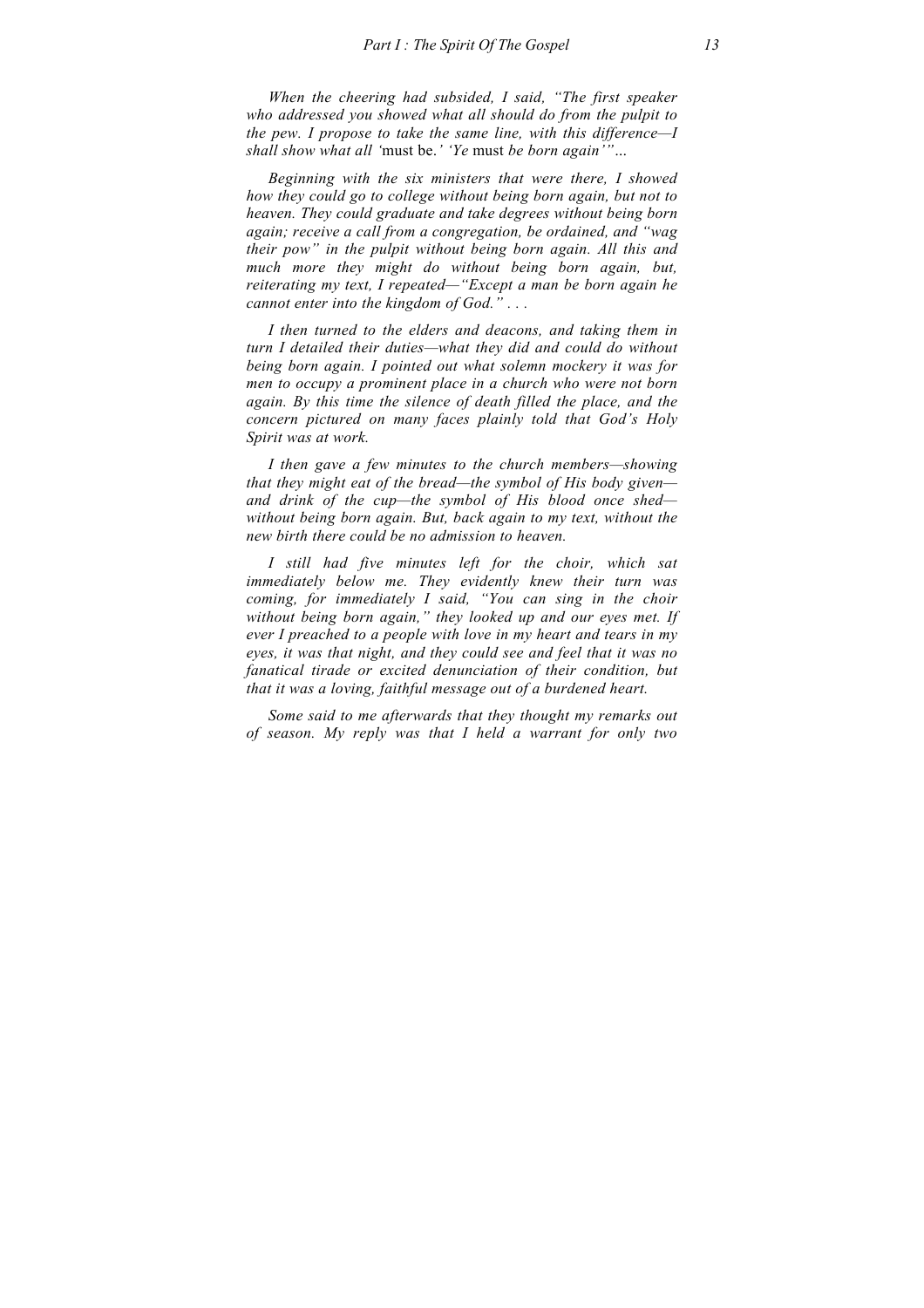*occasions—the one was to "preach in season," and the other "out of season."*<sup>∗</sup>

With the heart full of love and the eyes full of tears—this is the spirit of the gospel. We must feel deeply the love of God as well as the perishing of sinners.

In a certain fishing village, reported M'Kendrick,

*the hall was filled each night; earnest attention marked each service as the week went on, but as yet there was no manifest blessing. We had half an hour's prayer before the service, and the same after. By Thursday the impression had greatly deepened, and I felt sure the blessing was at hand. An aged woman prayed after the service that night. I wish the whole world could have heard that prayer—quiet, calm, and most restrained. She named many names to God—chiefly her relatives—with a few remarks about the condition and need of each one. Her own six sons she went over, one by one, and all the while the big tears rolled down her face. The other prayers that night were in harmony with this old woman's pleadings—all so natural and real.* 

*That night I could not sleep: my soul was burdened with the lost. I saw men and women passing to perdition, only the beating of their heart keeping their body out of the grave and their soul out of hell. My restlessness awoke my wife. She said, "Are you not sleeping yet, Jim?" I said, "No, Maggie, I can't sleep, and I am sure there are others in Findochty who cannot sleep either. Let us rise and pray." And there we poured out our hearts to God, that He would graciously visit Findochty, as he had done Rosehearty.* 

*Our prayer meeting prior to the service that night was a hallowed season such as I had never before experienced. The hall was full, and as I walked to the platform I was never so conscious of the presence of God. As I preached, the power of God fell upon the people, and up jumped a big man and cried aloud, "O God, save me, or I'll be in hell." For three or four minutes he* 

-

<sup>∗</sup> *Ibid.*, 106-11.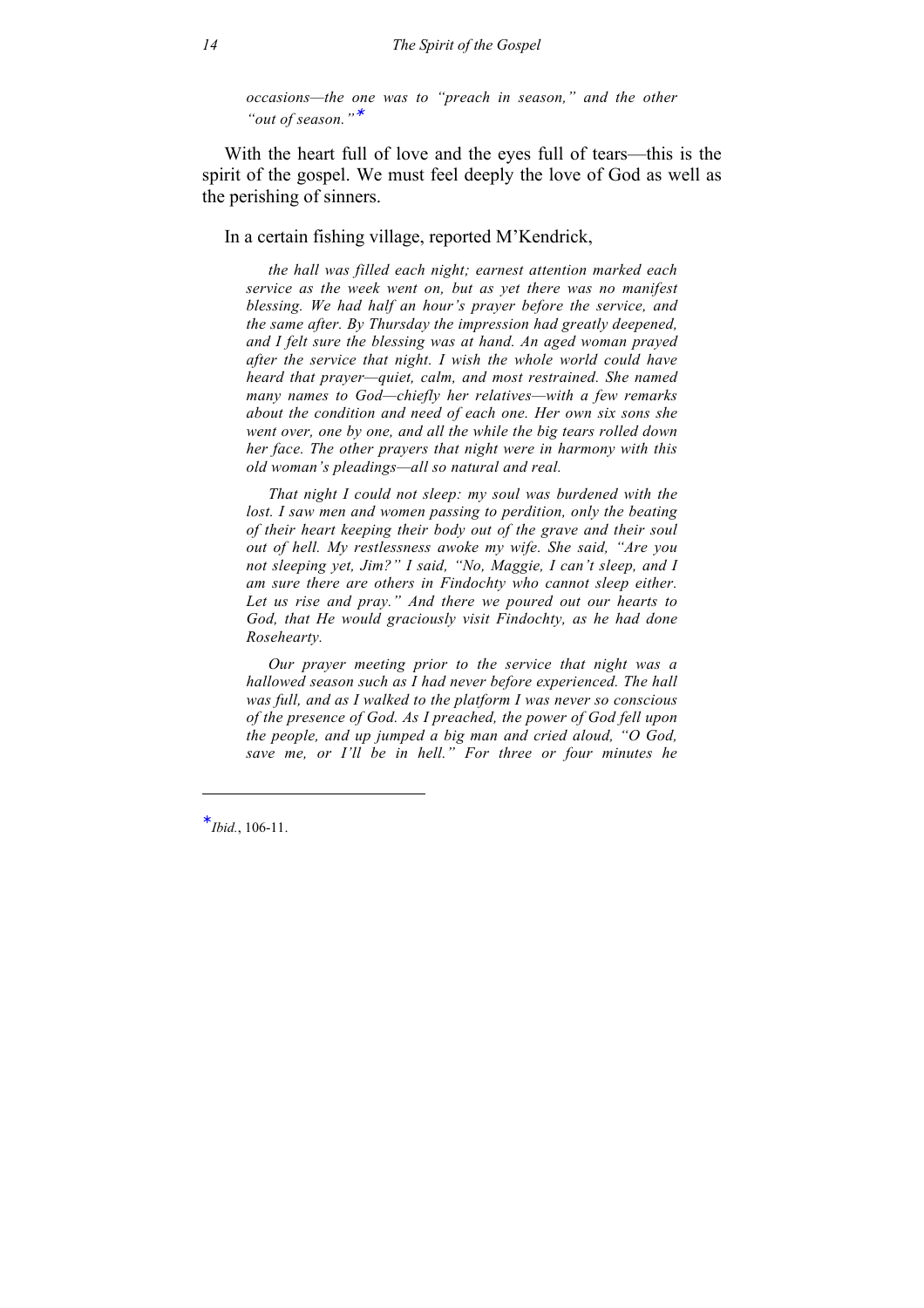*continued to cry to God to save him. Turning to J.S. and A.S., I said, "If any of you know that man, you might go down and speak to him." He was now quiet, and leaning against the wall in an exhausted condition. I did not know A.S. was his father. The old man walked down the aisle, but as the seats were long and closely packed and the son was next the wall, he could not get near to him.* 

*I wish I could reproduce the scene to my readers as it is photographed in my mind. Standing at the end of the seat he said, "Sanny, my son, put your trust in Jesus: He died for you. Trust yer faither's God. Oh, Sanny, my laddie, jist trust yer mither's Saviour."* 

*While he was thus talking to his son, up jumped another man crying, "Lord, save me. I'm a cooart; I'm a cooart (coward). I should ha'e been saved at Wick, the time o' the great line fishing; but I wis a cooart—O Lord, I was a cooart; but I'll trust Ye noo."* 

*As he sat down, another rose and stood on the seat, and he cried, "Oh, God, be merciful to me, the sinner. In the past I've been the Pharisee; but O Lord, this nicht Ye hiv let me see I'm a sinner. In the past I've seen everybody's fauts but my ain; but O Lord, Ye hiv let me see this nicht that every tub maun staun [tub must stand] on its ain bottom."* 

*Christian friends pressed to shake hands and rejoice with these converts—all those related being especially jubilant; and the hearts of all God's people overflowed with praise. . . . But as we were leaving, the door was suddenly thrown open, and a tall young man came in and dropped full length on the floor before us. His anguish was pitiful; he had gone from the meeting in deep conviction, hoping that by so doing he would get quietness for his troubled mind; but around his fireside the scene in the hall was the subject of conversation, and this made him worse. He went to bed, thinking that there he would get relief, but the arrow had gone too deep to be eradicated that way. The awful thought constantly recurred to him—"If I die tonight, I'll be in hell." From his bedroom window he could see that the lights in the hall were being extinguished, and hurriedly pulling on his trousers only, he rushed back to the building, without boots or other*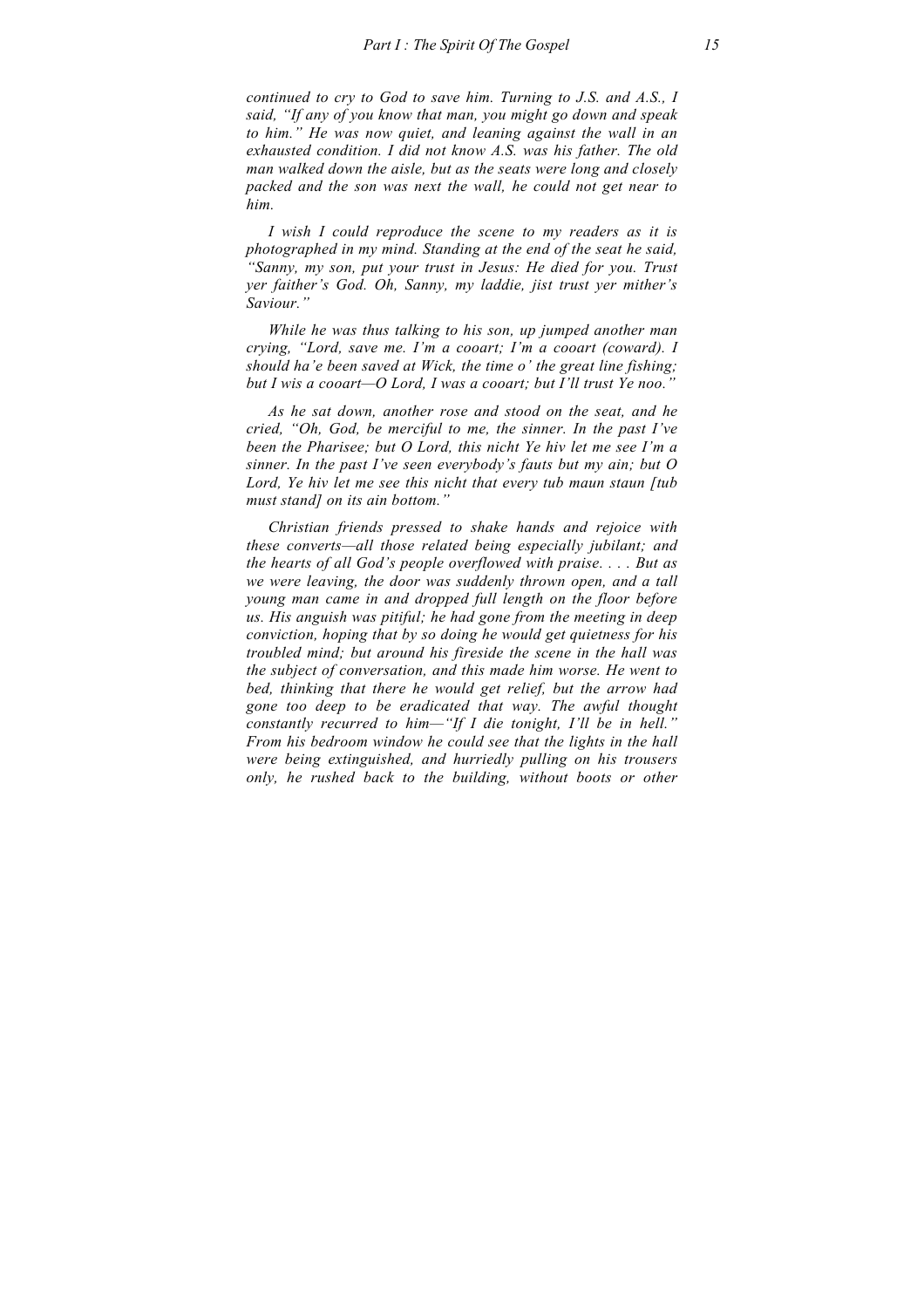*clothing, and entered it as I have already described. Needless to add, God saved him ...*<sup>∗</sup>

He who preaches the gospel must be filled with the love of Christ. His eyes will be full of tears. He will shout, for he sees the sufferings of sinners. He will pray to God because of the penalty he knows sinners will one day receive.

The gospel must live and develop in the spirit. If our spirit is usable, a right atmosphere will be created when the gospel is preached.

The love of God is something the world has never known. That Christ died to save is also beyond the reasoning of the world. The gospel is totally new to the world. There is no common ground between the gospel and the world.

Today the spirit of the gospel must burn like fire; otherwise, the gospel will be quenched by sinners. As the mouth is responsible for proclaiming the gospel, so the person is responsible for sending out the spirit of the gospel. The gospel must be like manna which is fresh every day. But for the spirit to launch forth, the outward man needs to be broken.

To send forth the truth of the gospel with the highest thought is but half the work. The other half is to touch sinners with the spirit of the gospel. He who loves himself has used up all his feelings on himself. We should learn to reserve our feeling for the gospel.

Fire need not be big, so long as it burns. The first one to be kindled is yourself. For the sake of the gospel, you need to be beside yourself before God like David of old was. You lay aside shame,

-

<sup>∗</sup> *Ibid*., 122-5.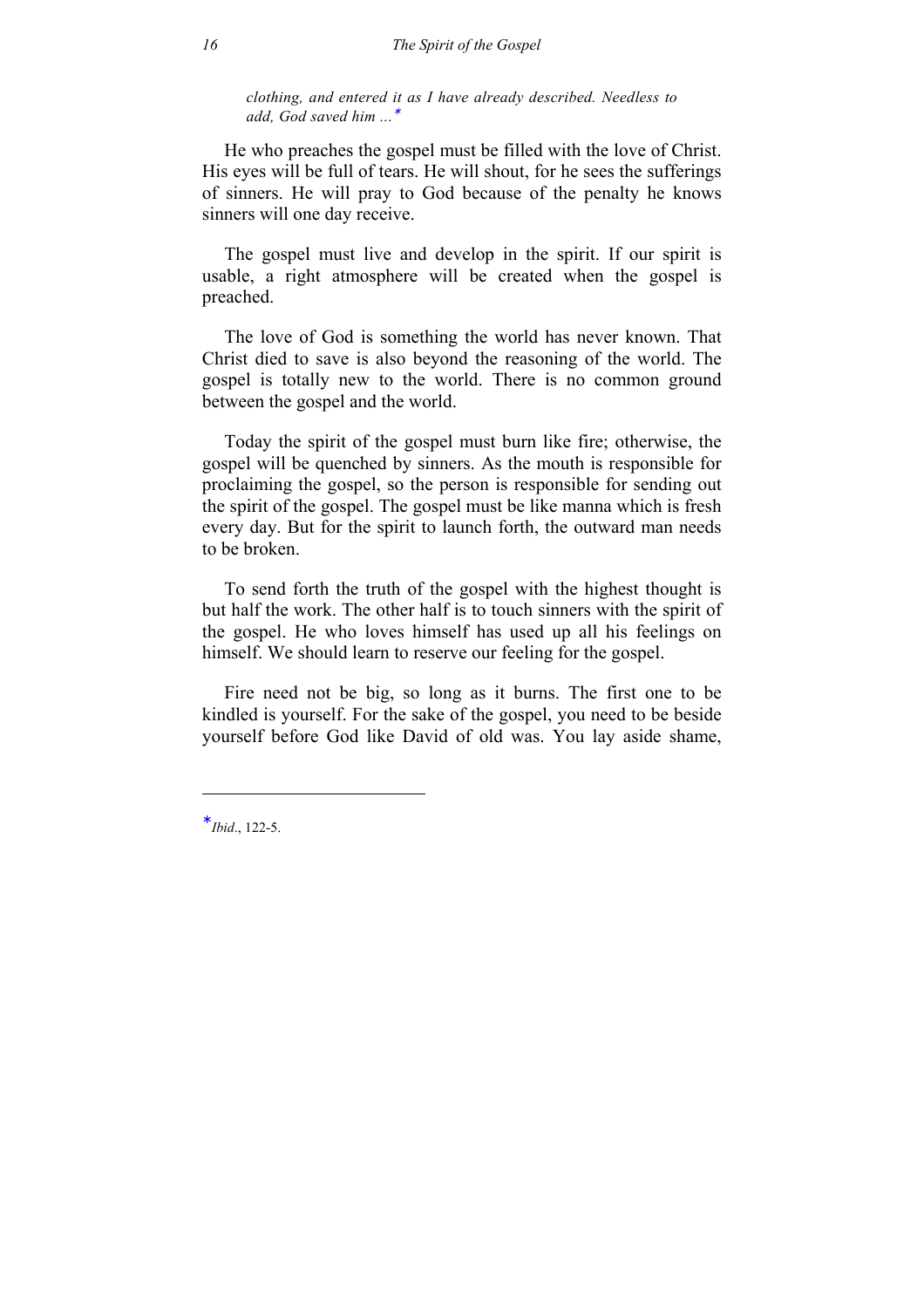glory and pride. All who are zealous in soul-winning are beside themselves for the gospel's sake.

The way people get saved is often according to the one who is used to save them. I would quote again from M'Kendrick's account:

*The Friday night of the second week in Portknockie stands out as the most memorable in all my evangelistic career. The spirit of conviction was deep throughout the village, and there was an atmosphere of reverent solemnity everywhere that could be felt. That night after the address, I invited all who were anxious to remain—not one left. . . .* 

*Suddenly in the centre of the hall a man dropped on his knees, and cried, "O God, save me, be merciful to me a sinner." This poor man had a skin disease, and his appearance was to many (myself included) almost repulsive; but the minister assured me that behind that unsightly visage there was one of the brightest intellects in the village. As he moaned, and wept, and prayed for mercy, every eye in that place was dim, and many cheeks were wet with tears. After a few minutes, I drew near to him, and repeated what I thought appropriate texts, and then stepped back beside the minister.* 

*That hour and scene live before me as I write; and I fervently wish that every infidel and unbeliever could have witnessed it. Slowly he raised his head, and that hitherto repulsive face was now radiant with the peace and grace of God. Still continuing upon his knees, he cried—"I'm saved; I'm saved. Oh, happy day! Oh, happy day! The Lord has washed my sins away." Then, rising to his feet, he said"—I'm saved, friends, I'm saved."* 

*I can repeat his words, that is all my pen can do; but those who witnessed the scene will never forget it. Addressing the people, he said—"Last night I went to the pierhead, fully determined to jump in. I knew that because of my disease my outward appearance was offensive to you all—even to those who love me; and because of my sins, I felt I was offensive to God. Satan seemed to whisper within me, `Neither God nor man wants you; put an end to it.' These have been the thoughts of my heart for the last two days, and as I stood on the pierhead last night, in great anguish of spirit—afraid to jump in, and too miserable to*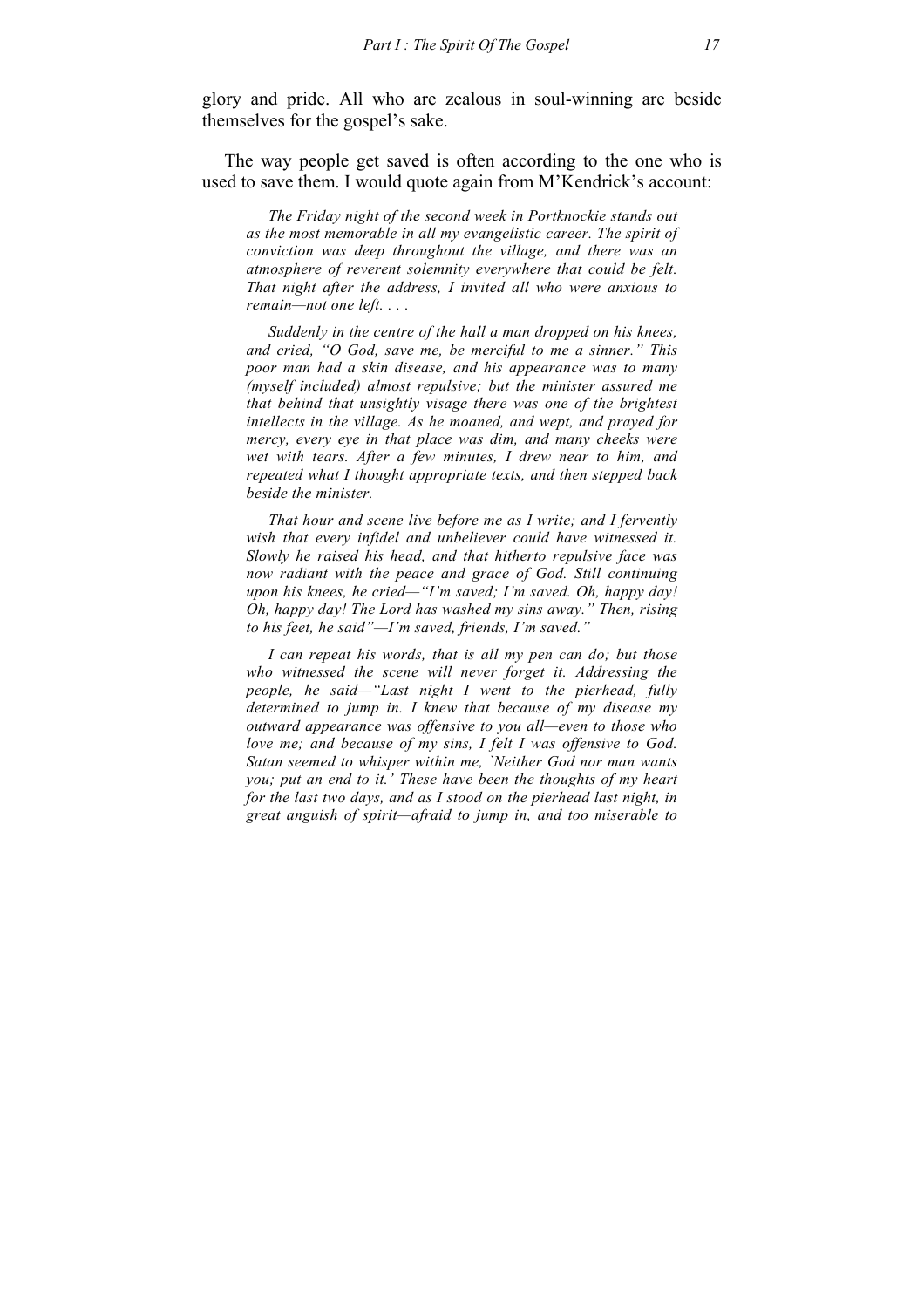*stay out—I can now see it was the voice of God saying, `Don't jump in; go to the service tomorrow night again.' And here I am—saved. O praise God, I'm saved."* 

*Tears were in his voice as well as in his eyes, as he thus spoke, and the whole company were greatly moved. He paused for a little, and no one seemed disposed to break the silence. He then prayed that "now that he was saved would God just take him home, and relieve him of his suffering? He was ready to go, and had no wish to stay." God answered his prayer, for in the course of three months, during which He allowed poor George to witness in a wondrous way to the saving power of His grace, his wish was fulfilled. . . .* 

*When he finished his prayer in the hall, I said, "You have heard this man's testimony, I have said all I can say, and it is now nearly eleven o'clock, and we must go." Many rose to leave, when a man jumped up and cried out, "Oh, praise God, I'm saved! There is no doubt about it—I feel it—I know it. I have been seeking salvation for years, but I have got it to-night." Then raising his hands above his head, and looking up, he cried, "O God, save everybody here. Oh, Lord, save everybody here." He then stepped on to a seat, and with his face shining, appealed to the people to trust in Christ, and be saved; and again he cried, "Lord, save the people."* 

*. . .In less than five minutes over fifty people were on their knees upon the floor, crying to God for mercy. Over forty of these were men above thirty years of age. As one after another was born again and filled with the Holy Spirit, they literally danced for joy, and there was such a scene of excitement and religious fervour as no words can fitly set forth. I besought every saved person in the place to get outside, form into a procession, and give expression to their new-found joy by singing some hymns and marching through the village. . . . This continued on til 2:30 a.m., but even then many were too excited to go to rest. I have very imperfectly described that night, for it was the night of nights in my career, and in reviewing the extraordinary scenes of which I was an eyewitness on that occasion, I understood as never before how natural it was for ignorant onlookers on the day*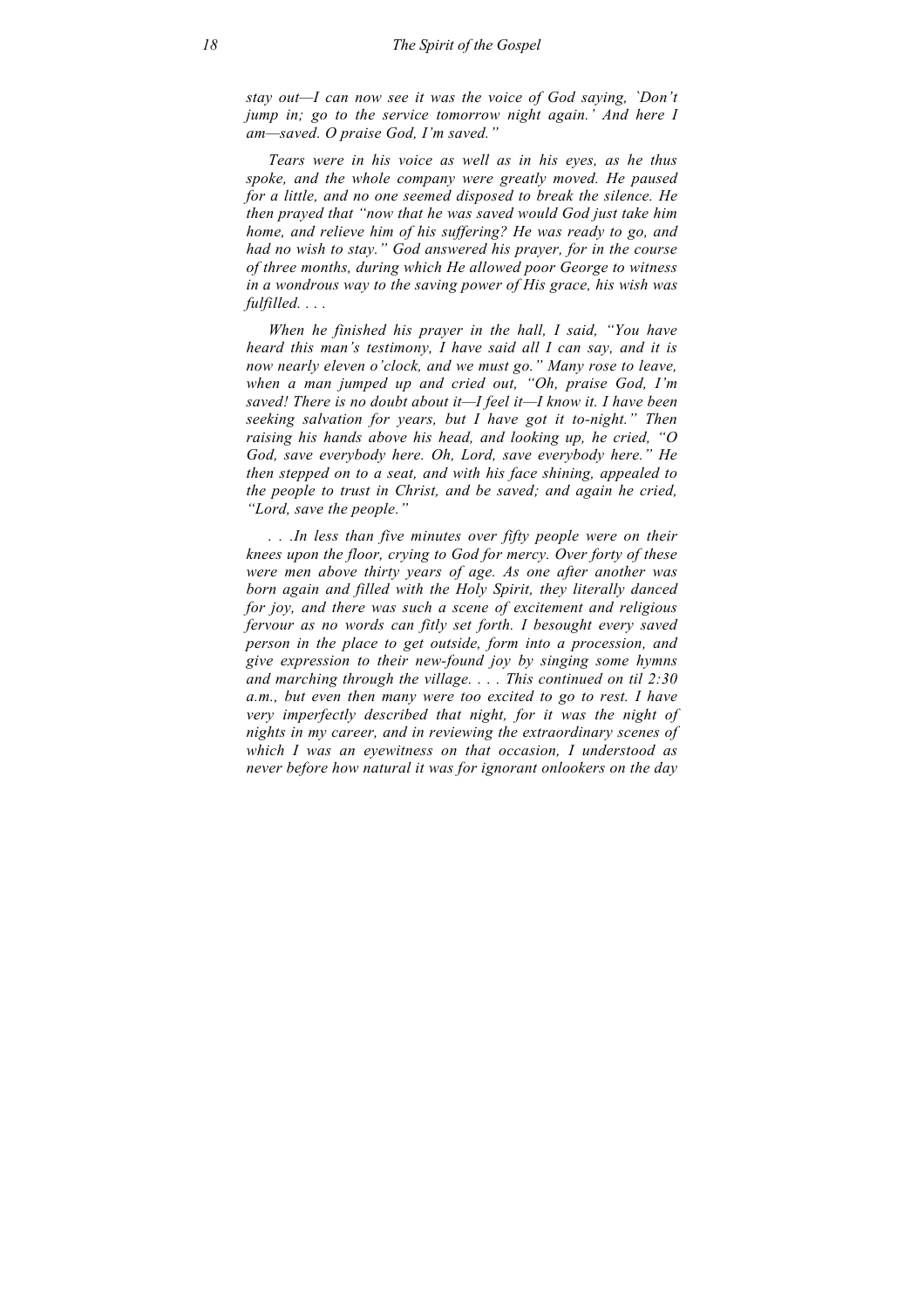*of Pentecost to imagine that those men on whom the Spirit descended were filled with wine.*<sup>∗</sup>

George Whitfield once said, "I preach as a dying man to a dying world." Sinners will be saved if we preach in such a spirit. The problem lies not in the scope of grace, which is unlimited, nor in the efficacy of the cross, for it is finished, but in us who block the flow of the gospel!

-

<sup>∗</sup> *Ibid*., 187-91.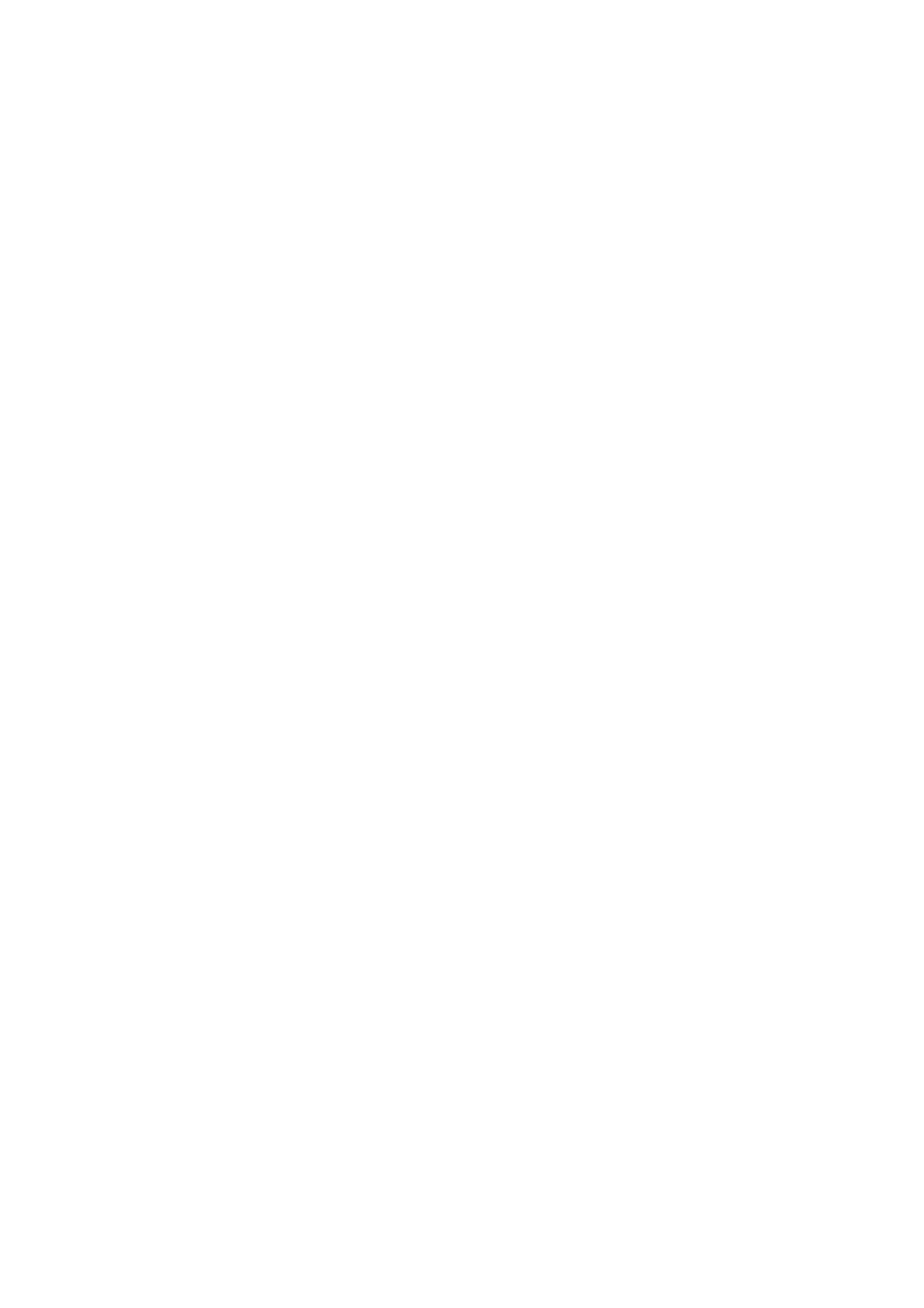# **Part II : How to Preach the Gospel**

#### *One—About the Saviour*

<span id="page-20-0"></span>The Lord Jesus is indeed the Saviour of sinners, but He is also their Friend.

(1) *The Lord Jesus, the Saviour of Sinners.* The Lord Jesus took up a body while on earth so that He could die on the cross for sinners, bearing their sins in His body; thus giving all who believe in Him forgiveness of sin. This was His prime motive on earth. His name, therefore, was called Jesus (Jehovah Saviour). He today stands in the position of Saviour to save us, the lost. He has provided full salvation for us. And as a result there is but one simple requirement made of us, which is to believe and be saved: repent and receive forgiveness: come and get rest: confess and be forgiven: "The word is nigh thee, in thy mouth, and in thy heart: . . . for with the heart man believeth unto righteousness; and with the mouth confession is made unto salvation" (Rom. 10. 8a, 10)—"He that will, let him take the water of life freely" (Rev. 22. 17d). In spite of its simple requirement, there are sinners who nonetheless feel they cannot believe. They will not repent, but rather love their sins. They will not come to the Saviour. Even though it is right to present Jesus as Saviour in the preaching of the gospel, a number of sinners who have problems are still being shut out. For the presentation of the Lord Jesus as the Saviour of sinners is aimed at the need of those who will gladly accept Him.

(2) *The Lord Jesus, the Friend of Sinners.* The term "friend" conveys the idea of affection and love. It is the most unusual relationship among humankind. The relation between father and son is most intimate, but such a relationship is regular. Husband and wife love each other, but their position to each other is likewise normal. The relationship between servant and master, or between employee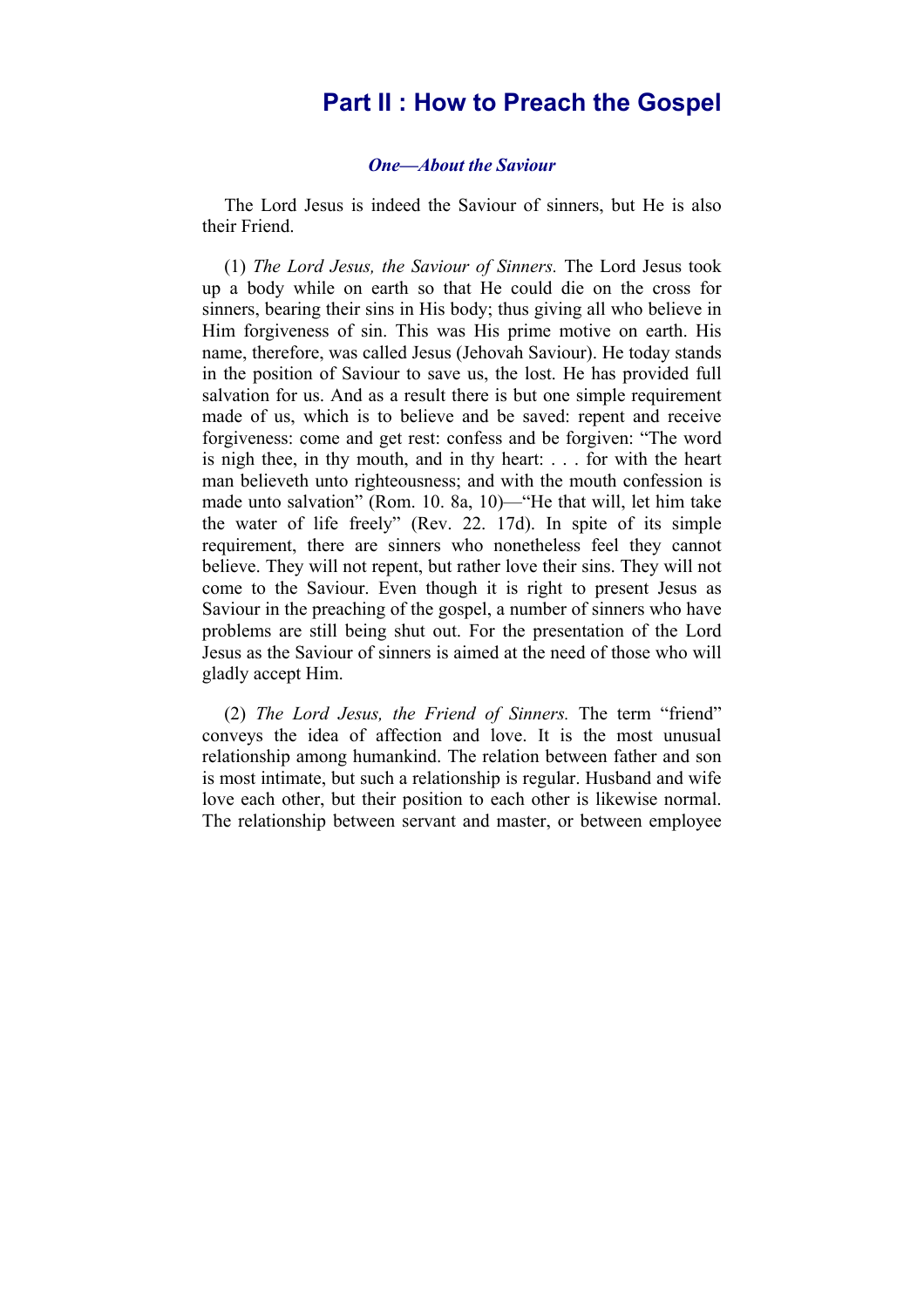and employer is also something conventional. Only the relationship between friends is something informal and conducted on the basis of the same or equal position. A good father is not only that to his son but he is also his son's friend. A judge usually stands opposite to a criminal, yet some judges may even become criminals' friends. As friends, people may be able to pour out their hearts and openly reveal the real situation. They stand on the same footing towards each other. Now the relationship between God and men or between the Saviour and sinners is formal. Although the Saviour is good, what can a sinner such as I do if I cannot fulfill the requirement? This is why the Lord comes to be the sinner's Friend as well. He comes to help the sinners. He stands with them in order to help them come to the Saviour. He causes those who are not able to believe to believe indeed in the Saviour.

God was Abraham's Friend. Friendship transcends position. When the father of the child with a dumb spirit cried out, "I believe; help thou mine unbelief" (Mark 9. 24b), this time the Lord served as the sinner's Friend. He gave the father faith to believe. Wherein did the young ruler do wrong in not being able to enter the kingdom of God? He did not ask the Lord for help. For "with men this is impossible; but with God all things are possible" (Matt. 19. 26b). The Lord Jesus is the sinner's Friend, therefore no one should fail to accept Him.

In the nineteenth century there was in London, England, a socialite. Her parents were titled persons, and hence she came from a family of nobility. She lived in a big mansion, and was young and beautiful. She was sought after by many gentlemen. Once at a big dancing party, she wore a specially tailored dress. That night she was the hit of the party. Towards dawn she returned home. She felt most unhappy. She threw her dress onto the chair and said, "If a Christian should meet me today, he would no doubt try to persuade me to believe in the Lord; but I will not believe." Yet later on, she knelt and prayed, "O God, if there is a God, I do not want You, nor will I believe in You. I do not believe You can give me joy. I do not have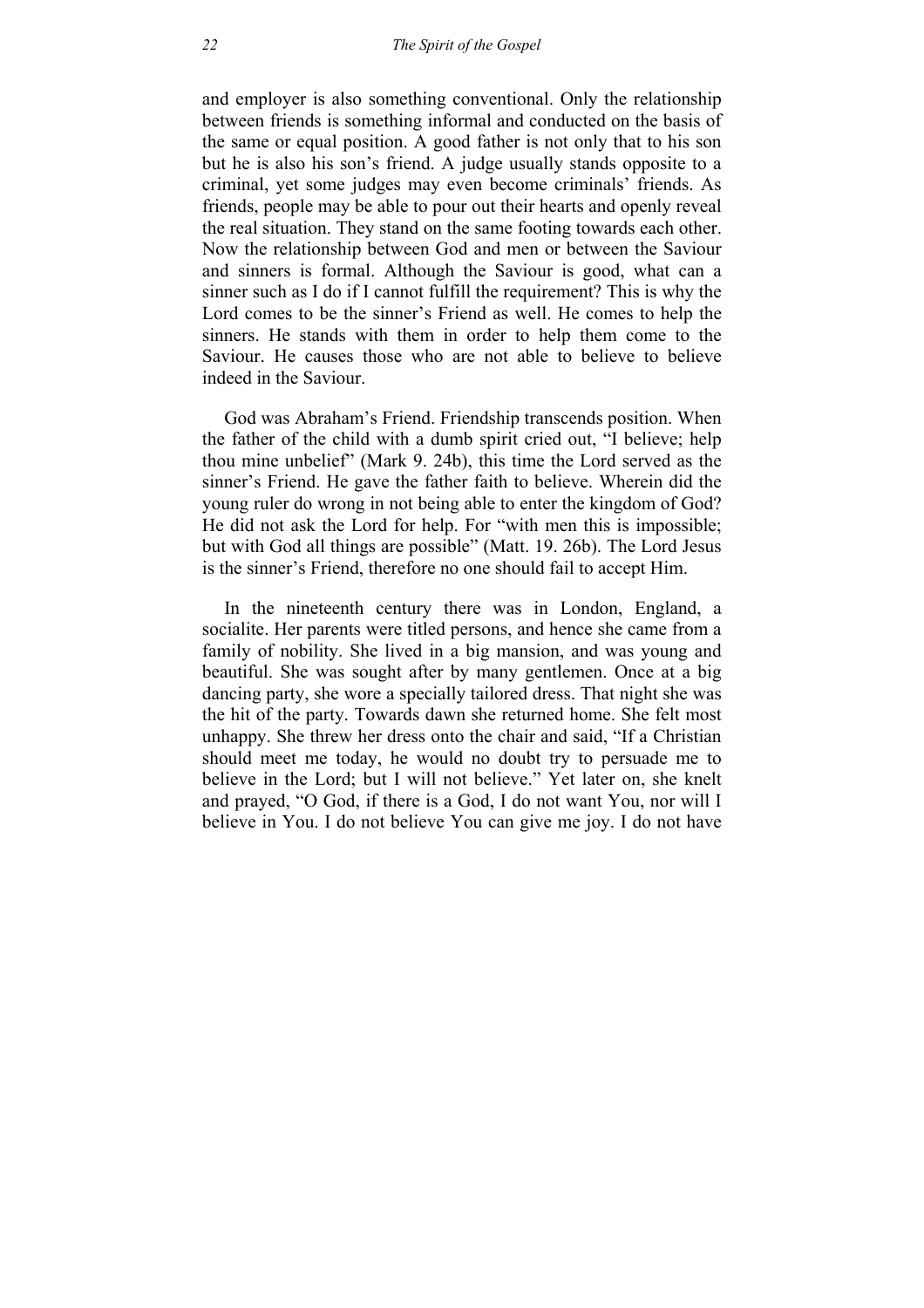joy, but can You give me what I do not want?" As she got up, she was saved. Thus she found a Friend in Jesus who knew and supplied her need. She consecrated her life to the Lord at that very moment. Later, she was greatly used by the Lord.

In order to preach the Lord Jesus as the sinner's Friend, we must have power and revelation. The Lord Jesus *is* the sinner's Friend, yet, though some can *feel* it, others may not feel it that way.

It is the Lord as the sinner's Friend that moves people to repent and to believe. No sinner is without hope, for the Holy Spirit works upon every human heart. The Lord Jesus is truly the sinner's Friend as well as the sinner's Saviour.

## *Two—The Condition of Salvation*

Strictly speaking, salvation is without condition, for it is based on the grace of God in saving sinners. And since this is grace, there is neither work nor condition. But when we read the Bible, it would appear as though there were certain things the sinner must do. Let us presumably call them conditions—such things as repentence, confession and belief. One who preaches the gospel will naturally look for such conditions to be fulfilled, without which no one can be saved. So, he will encourage people to fulfill these presumed conditions.

It is very dangerous, however, to overly-emphasize these so-called conditions. For though the Bible does lay down these requirements quite clearly in certain passages, in some other passages they are not so clear but rather confusing. Ordinarily, repentance is the condition and forgiveness is the result; faith is the condition and eternal life the result. Yet in many places in the New Testament we find the condition and result are confused. Such confusion really serves God's purpose.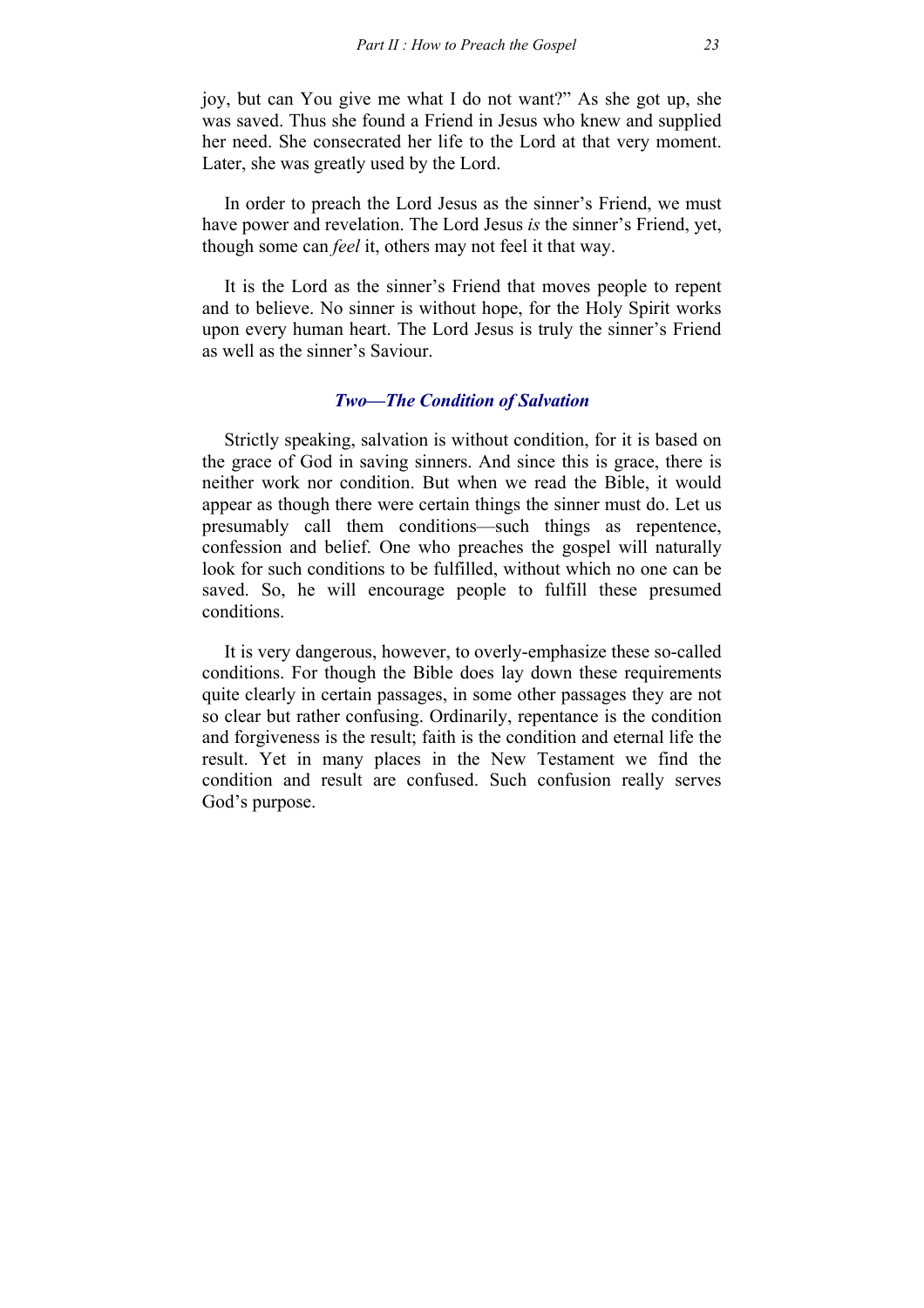(1) "Repent ye, and be baptized every one of you in the name of Jesus Christ unto the remission of your sins" (Acts 2. 38a). Here, repentance is the condition for salvation. Yet in Acts 5. 31—"Him [Jesus Christ] did God exalt with his right hand to be a Prince and a Saviour, to give repentance to Israel, and remission of sins"—both the condition of repentance and the resultant remission of sins are given by God. The Lord Jesus has accomplished the work of redemption on the cross so that God can apply salvation to the sinners.

(2) "Even the righteousness of God through faith in Jesus Christ unto all them that believe; for there is no distinction" (Rom. 3. 22). Faith is a condition. In the New Testament, faith is mentioned 150 times. In 2 Peter 1. lb ("To them that have obtained a like precious faith with us in the righteousness of our God and the Saviour Jesus Christ"), however, faith is something obtained and it becomes the salvation. It is not what man gives to God; rather, it is what God gives to man. It is considered as part of the grace of God. How God is willing to do more for us!

(3) "A certain ruler asked him, saying, Good Teacher, what shall I do to inherit eternal life? And Jesus said unto him, Why callest thou me good? none is good, save one, even God. Thou knowest the commandments, Do not commit adultery, Do not kill, Do not steal, Do not bear false witness, Honor thy father and mother. And he said, All these things have I observed from my youth up. And when Jesus heard it, he said unto him, One thing thou lackest yet: sell all that thou hast, and distribute unto the poor, and thou shalt have treasure in heaven: and come, follow me. But when he heard these things, he became exceeding sorrowful; for he was very rich. And Jesus seeing him said, How hardly shall they that have riches enter into the kingdom of God! For it is easier for a camel to enter in through a needle's eye, than for a rich man to enter into the kingdom of God. And they that heard it said, Then who can be saved? But he said, The things which are impossible with men are possible with God" (Luke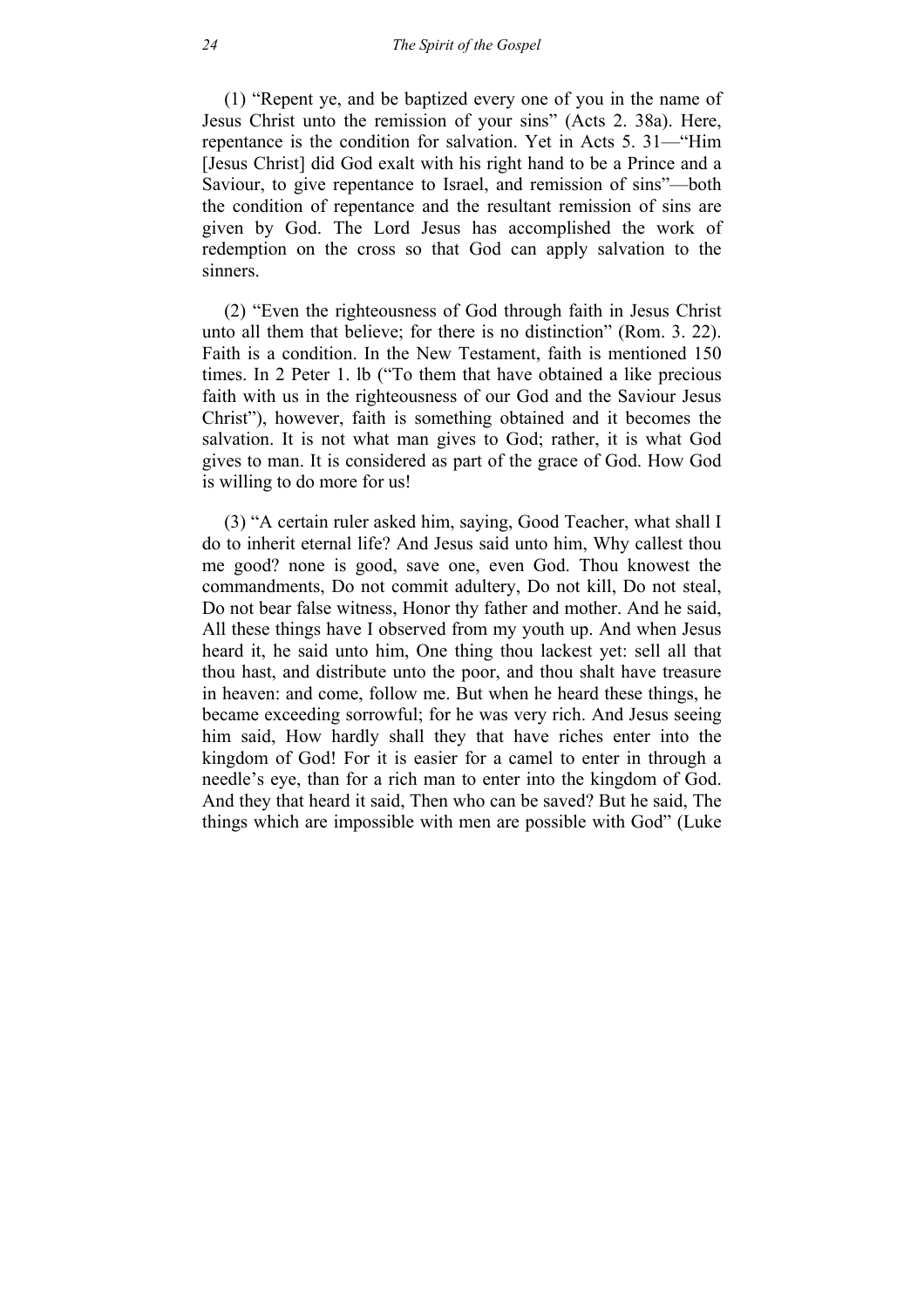18. 18-27). "Zaccheus stood, and said unto the Lord, Behold, Lord, the half of my goods I give to the poor; and if I have wrongfully exacted aught of any man, I restore fourfold. And Jesus said unto him, Today is salvation come to this house, forasmuch as he also is a son of Abraham" (Luke 19. 8-9). To sell all is a condition set forth in Luke 18 for gaining eternal life. In Luke 19, however, selling or giving away all is itself salvation.

(4) "Behold, a certain lawyer stood up and made trial of him, saying, Teacher, what shall I do to inherit eternal life? And he said unto him, What is written in the law? how readest thou? And he answering said, Thou shalt love the Lord thy God with all thy heart, and with all thy soul, and with all thy strength, and with all thy mind; and thy neighbor as thyself. And he said unto him, Thou hast answered right: this do, and thou shalt live" (Luke 10. 25-28). Here our Lord answered the lawyer's first question by saying that to love one's neighbor is a *condition* for having eternal life. But in answering his second question, "And who is my neighbor?" (v. 29b), our Lord made loving the neighbor the *consequence*, instead of the condition, of salvation. The lawyer thought of himself as the good Samaritan, but the Lord said that the lawyer was the one who went down from Jerusalem to Jericho and fell into the hands of the robbers (Jerusalem means "peace" whereas Jericho means "curse"). When the Lord said to the lawyer, "Go, and do thou likewise" (v. 37b), He was telling him to love the Saviour who was the good Samaritan.

(5) "One of the Pharisees desired him that he would eat with him. And he entered into the Pharisee's house, and sat down to meat. And behold, a woman who was in the city, a sinner; and when she knew that he was sitting at meat in the Pharisee's house, she brought an alabaster cruse of ointment, and standing behind at his feet, weeping, she began to wet his feet with her tears, and wiped them with the hair of her head, and kissed his feet, and anointed them with the ointment. Now when the Pharisee that had bidden him saw it, he spake within himself, saying, This man, if he were a prophet, would have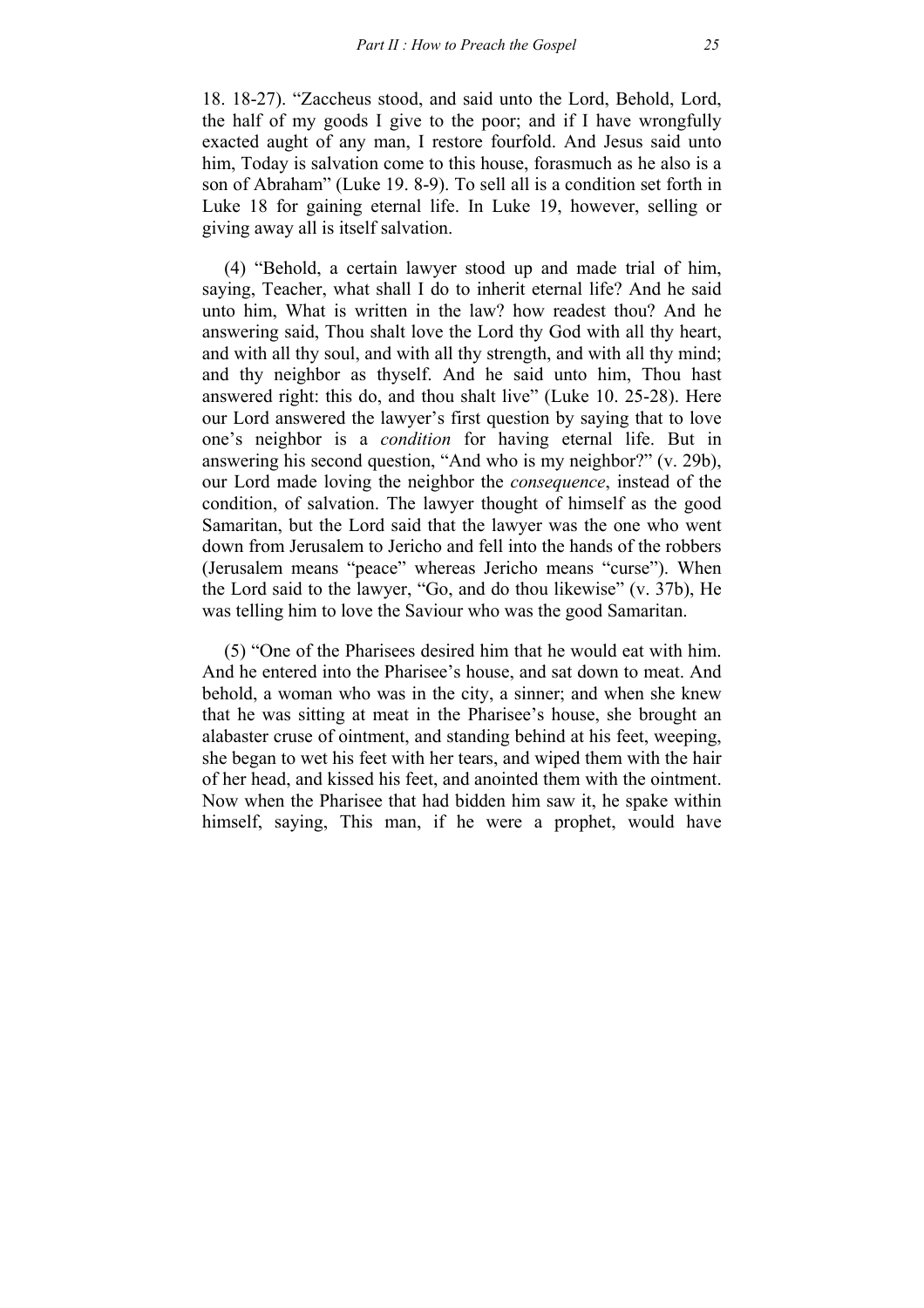perceived who and what manner of woman this is that toucheth him, that she is a sinner. . . . When they had not wherewith to pay, he forgave them both. Which of them therefore will love him most? [v. 42] ... And turning to the woman, he said unto Simon, Seest thou this woman? ... Wherefore I say unto thee, Her sins, which are many, are forgiven; for she loved much: but to whom little is forgiven, the same loveth little [v. 47]. And he said unto her, Thy sins are forgiven [v. 48]. . . . And he said unto the woman, Thy faith hath saved thee; go in peace" (Luke 7. 36-39, 42, 44, 47-48, 50). Here the consequence of salvation becomes the condition of salvation. It is quite different from the foregoing two conditions. In verse 42, it is being forgiven first and then loving the lender. But in verses 47 and 48, we find that her being forgiven is due to her loving much. Forgiveness follows love, and yet he who is forgiven little loves little. Hence the content of salvation is also the condition of salvation. As a matter of fact, the condition of salvation is living and flexible rather than rigid and fixed.

(6) "Come unto me, all ye that labor and are heavy laden, and I will give you rest" (Matt. 11, 28); for "the Son of man came to seek and to save that which was lost" (Luke 19. 10). If you cannot come to Him, He will come to you: The Lord came into the house of Zacchaeus.

(7) "Ye will not come to me, that ye may have life" (John 5. 40). People will not come to the Lord to receive life. But "he that will, let him take the water of life freely" (Rev. 22, 17d). "As many as received him, to them gave he the right to become children of God, even to them that believe on his name: who were born, not of blood, nor of the will of the flesh, nor of the will of man, but of God" (John 1.12-13). Come just as you are.

(8) "I am the good shepherd: the good shepherd layeth down his life for the sheep. . . . But ye believe not, because ye are not of my sheep" (John 10. 11, 26). The Good Shepherd lays down His life for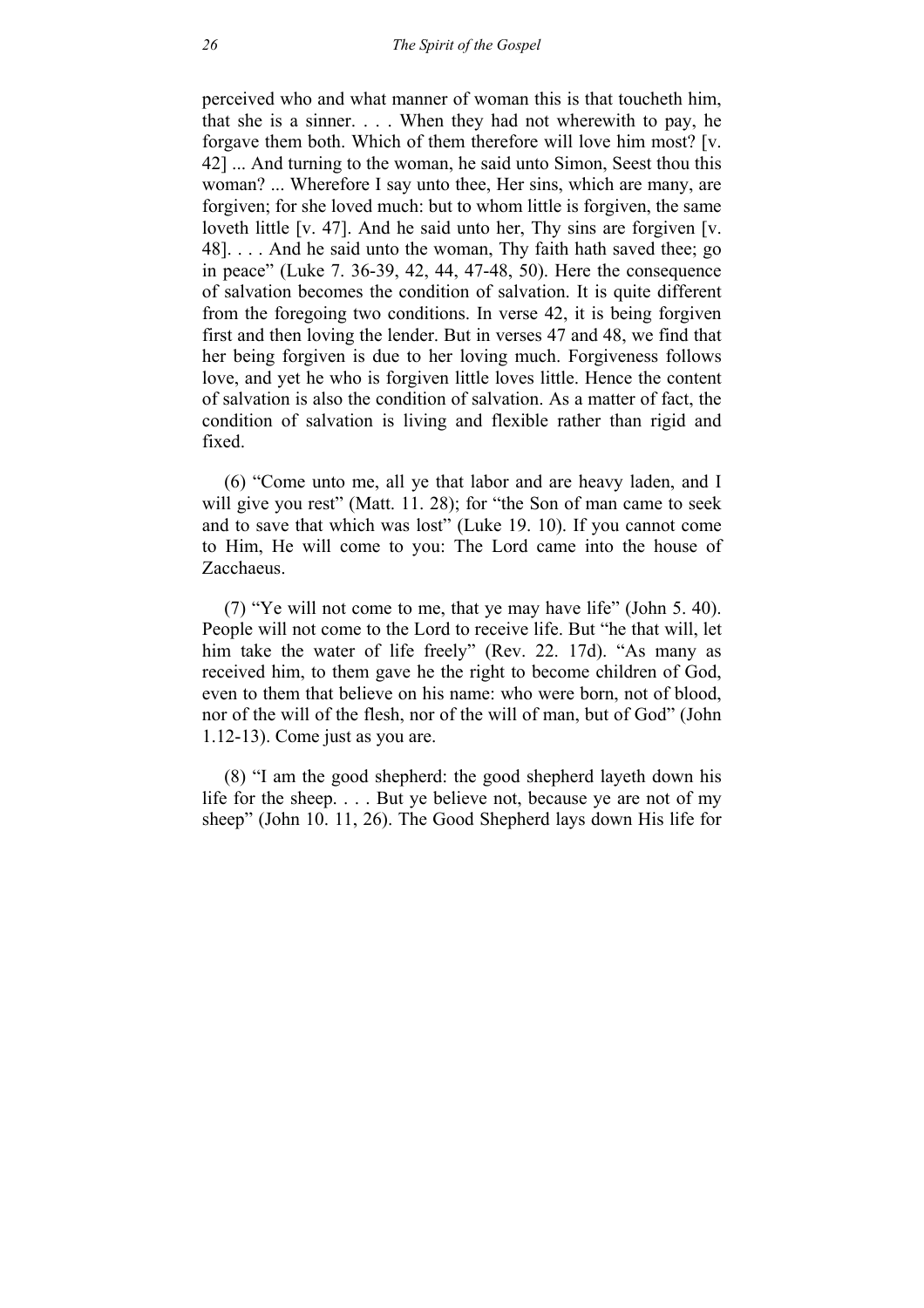His sheep. First, be His sheep, then believe in Him. To be a sheep is salvation, to believe is the condition. First salvation, and then the condition.

(9) "And that in the good ground, these are such as in an honest and good heart, having heard the word, hold it fast, and bring forth fruit with patience" (Luke 8. 15). The good ground is the honest and good heart. Yet we are told that "the heart is deceitful above all things, and it is exceedingly corrupt: who can know it? (Jer. 17. 9) It is the Holy Spirit who creates in such a heart honesty and goodness, making it good ground. This is therefore the contents of salvation as well as the condition of salvation. In the Epistles, we find that goodness is the fruit of the Holy Spirit.

Never try to look for the conditions of salvation in a sinner. For the weakness of a sinner is the very strength whereby to receive salvation. The Lord became primarily the Friend of the sinner, and He never is bound by any condition.

## *Three—The Two Sides of the Gospel*

On the one side, how does a sinner receive the gospel; on the other side, how does God provide the gospel? One pertains to the experience of the sinner, while the other presents the truth of the gospel. In the four Gospels and Acts we see how the gospel is preached and received by sinners, but in the Epistles we are given understanding as to what the gospel is. On the one hand we are shown how people experience the gospel—that is to say, how salvation comes upon men. On the other hand we are shown how God satisfies His own demand. When God comes to save, His forgiveness is lawful and righteous. For the redemption of the Lord Jesus has already satisfied all the demands of God. The Lord Jesus "was delivered up for our trespasses, and was raised for our justification" (Rom. 4. 25). The Holy Spirit then comes to apply the finished work of Christ to us, so as to become our subjective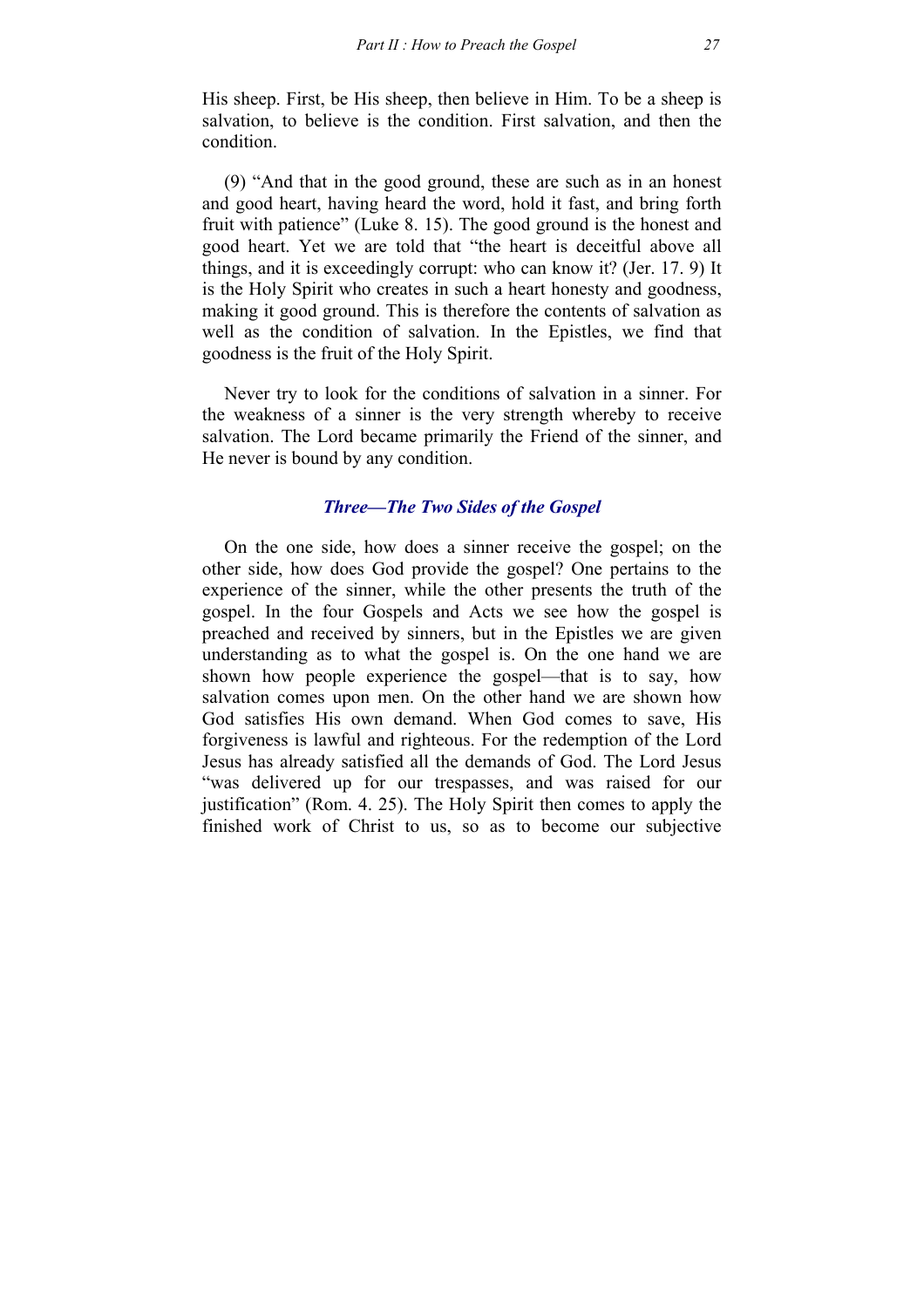experience. The work of the Holy Spirit is to translate the objective to be subjective, to turn doctrine into experience.

There are two different approaches in the preaching of the gospel: (1) tell the sinners how the work of the Lord Jesus has satisfied God's demand. The purpose of such preaching of the gospel is to make known to sinners the nature of the gospel. And (2) lead the sinners to the place where the Holy Spirit is able to apply the work of Christ upon them. Such preaching of the gospel is for acceptance, not for understanding.

Read the Epistles in order to understand what the gospel is, for they commence with God and reveal the contents of the gospel. Study the four Gospels and Acts to learn the way of preaching the gospel, because they begin with sinners and show the consequence of the gospel.

How does the Holy Spirit work? And how did our Lord and the apostles save souls?

(1) "He said unto her, Thy sins are forgiven. . . . And he said unto the woman, Thy faith hath saved thee; go in peace" (Luke 7. 48, 50). How were her sins for given? Her faith saved her. She did not understand much about doctrines, but her heart was attracted to the Lord. She loved Him. She just wept, and she felt the loveliness of the Lord. And hence, her salvation was due to her heart being drawn to the Lord.

(2) "He said unto her, Daughter, thy faith hath made thee whole; go in peace" (Luke 8. 48). The woman with an issue of blood was not only healed but also saved. The Lord said to her, "Thy faith hath made thee whole; go in peace." This word refers also to inward salvation. The same is true with the word which our Lord spoke to one of the ten lepers who were cured, "Thy faith hath made thee whole" (Luke 17. 19b), which word implies *spiritual* healing in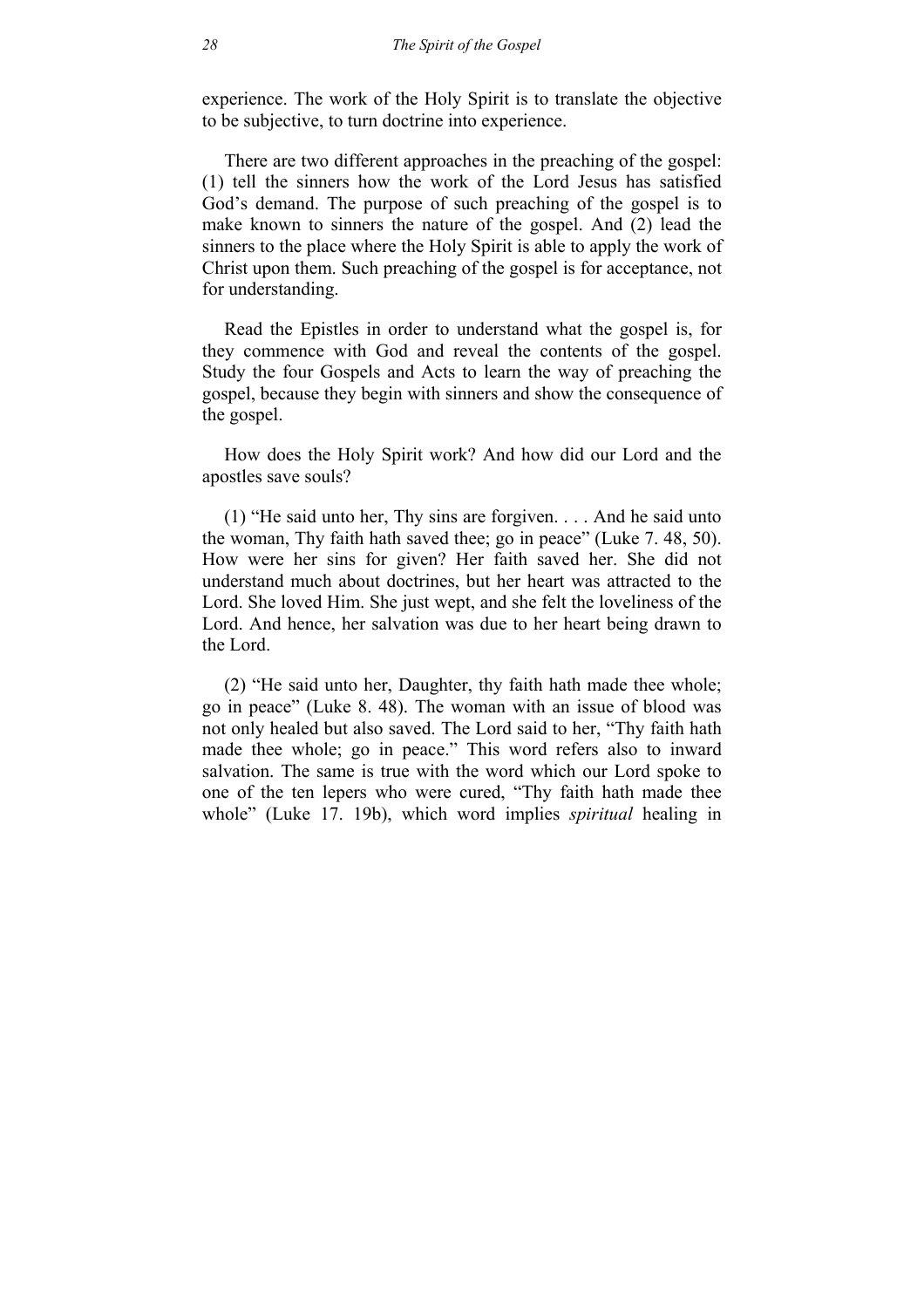addition to physical healing. The gratitude of the one cured touched the heart of the Lord.

(3) "For this my son was dead, and is alive again; he was lost, and is found" (Luke 15. 24a). The prodigal son was saved because of a change in his mind. His heart turned back to his father. Though he entertained the thought of being a hired servant, the father (representing God) granted him forgiveness liberally and abundantly.

(4) "I say unto you, This man went down to his house justified rather than the other: for every one that exalteth himself shall be humbled; but he that humbleth himself shall be exalted" (Luke 18. 14). This publican was justified (in the Gospels, he is the only one recorded as being justified). He stood afar off and dared not so much as to lift up his eyes to heaven. He had no knowledge of the contents of the gospel. He only had a desire. He asked with timidity, and yet he was justified.

(5) "He made haste, and came down, and received him [Jesus] joyfully. . . . And Jesus said unto him, Today is salvation come to this house, forasmuch as he also is a son of Abraham" (Luke 19. 6, 9). Zacchaeus wished to see the Lord. Was it mere curiosity or was it an unexplainable longing? He was ignorant of three things—he had no feeling of guilt, he had no knowledge of the contents of the gospel, and he did not know who the Lord was. He just had a desire to see the Lord. But as soon as he made contact with the Lord, he said, "Behold, Lord, the half of my goods I give to the poor; and if I have wrongfully exacted aught of any man, I restore fourfold" (v. 8b). He confessed the Lord as well as confessed his sins by promising to make restitution. He came into the good of salvation for Jesus declared that he was also a son of Abraham. All the works of salvation are indeed for the satisfaction of all the demands of God.

(6) "He said, Jesus, remember me when thou comest in thy kingdom. And he said unto him, Verily I say unto thee, To-day shalt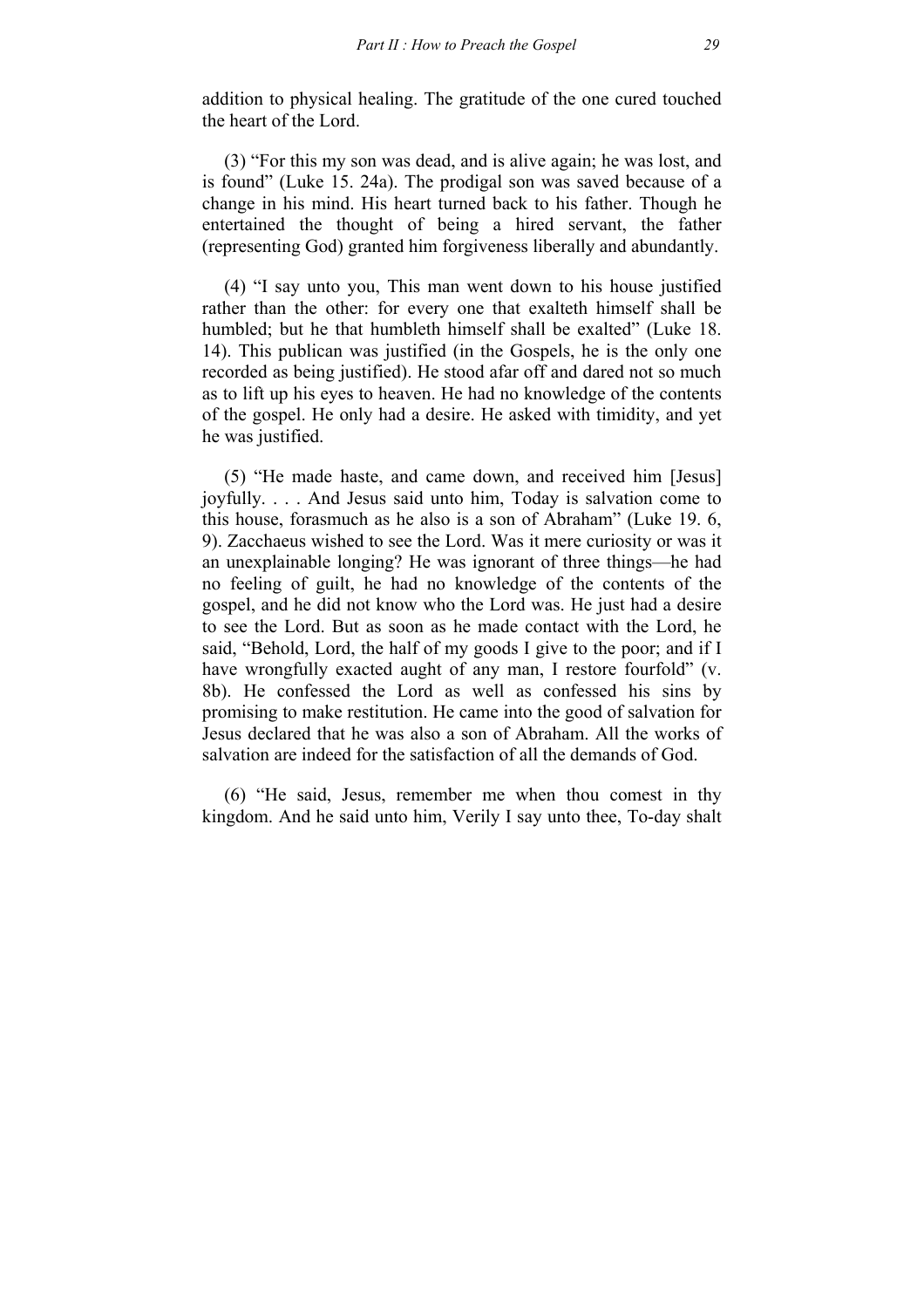thou be with me in Paradise" (Luke 23. 42-43). At the beginning of the crucifixion, both robbers mocked the Lord. But one of them listened to the Lord's prayer on the cross, "Father, forgive them, for they know not what they do" (v. 34a). He began to change. First, he believed in God; next, he had a sense of sinfulness; and finally, he had a little understanding of the Lord. He recognized that the Lord was righteous. He did not even know how to cry out, "Lord"; but his heart had touched the Lord. Though the wording of his prayer was inaccurate, he was nonetheless to be in Paradise with all those saved souls.

(7) "Jesus answered and said unto her, If thou knewest the gift of God, and who it is that saith to thee, Give me to drink; thou wouldest have asked of him, and he would have given thee living water" (John 4. 10). In order to lead this woman to faith, our Lord asked her instead for water to drink. He only made the woman see her need, without even telling her how He would die for her. As soon as a person comes into contact with Christ, that person is saved.

(8) "She said, No man, Lord. And Jesus said, Neither do I condemn thee: go thy way; from henceforth sin no more" (John 8. 11). She got saved in a special way. All those who would condemn her had slipped away. The woman had committed sin and was waiting for judgment. Our Lord was without sin, therefore He did not, like the others, slink away. In hearing the Lord say, "Woman, where are they? did no man condemn thee?" (v. 10b), she was brought to her sense of guilt. And hence she said, ". . . Lord." How beautiful is this word, "Lord."

(9) "He answered and said, And who is he, Lord, that I may believe on him? Jesus said unto him, Thou hast both seen him, and he it is that speaketh with thee. And he said, Lord, I believe. And he worshipped him" (John 9. 36-38). The blind man had his eyes opened. All he knew about the Lord was revealed in verses 31 and 33: "We know that God heareth not sinners: but if any man be a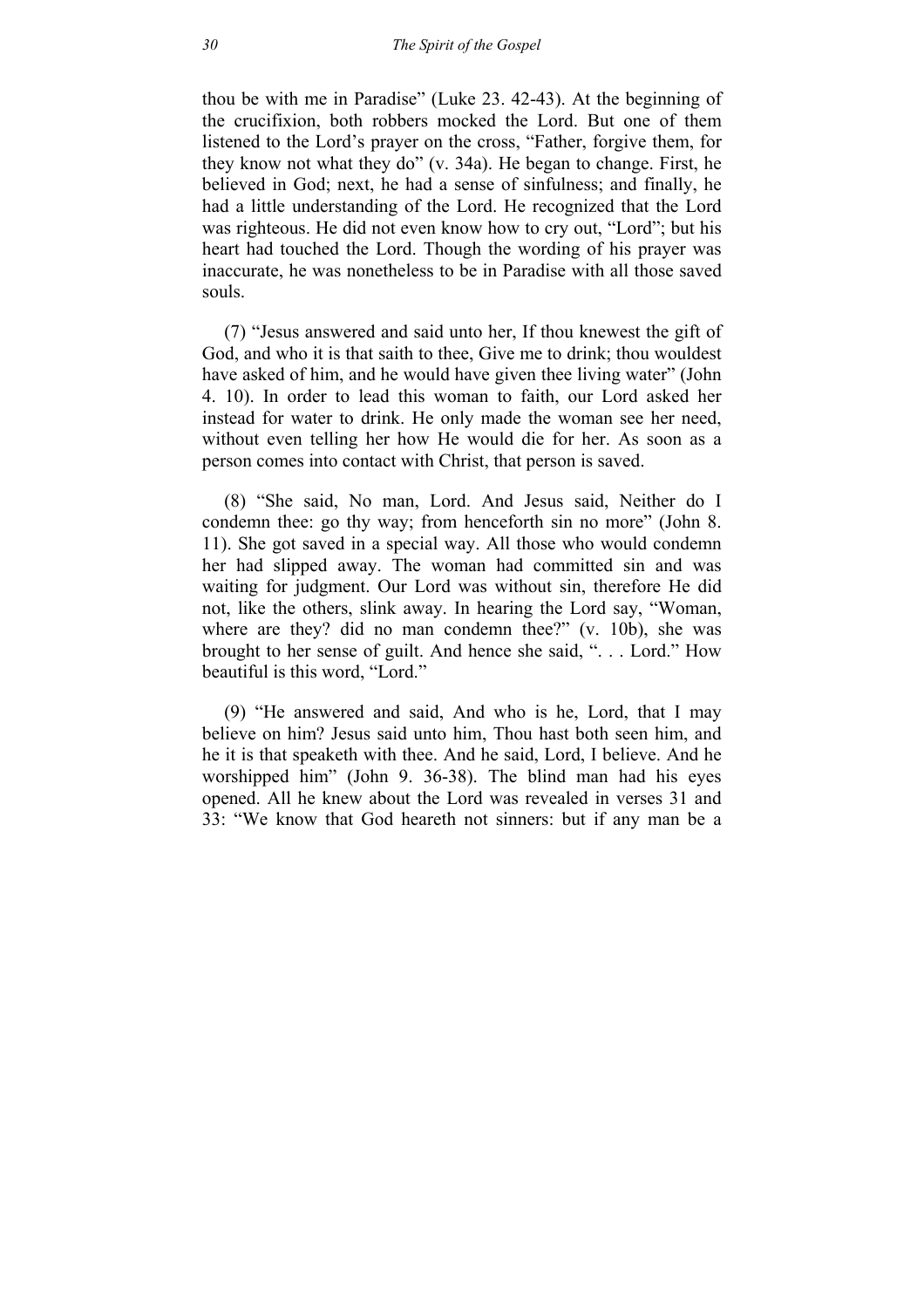worshipper of God, and do his will, him he heareth. . . . If this man were not from God, he could do nothing." He had revelation in his spirit, so he addressed Jesus as "Lord." But his mind was unfruitful. Therefore he asked who the Son of God was. And with just a little enlightening from the Lord, he got saved.

(10) "Let all the house of Israel therefore know assuredly, that God hath made him both Lord and Christ, this Jesus whom ye crucified" (Acts 2. 36). How were the three thousand souls saved on the day of Pentecost? In Peter's message, the first section explains the experience of Pentecost, and the second section narrates how the Lord, after having been crucified by the people, was raised from among the dead. The climax in the release of Peter's spirit comes in his declaration to the house of Israel that God has made Jesus, whom they crucified, both Lord and Christ. When they heard this, they were pricked in their heart.

(11) "Peter opened his mouth, and said, Of a truth I perceive that God is no respecter of persons . . . To him bear all the prophets witness, that through his name every one that believeth on him shall receive remission of sins" (Acts 10. 34, 43). Peter merely related the fact of salvation; he had not yet spoken on the doctrine of salvation. But the Holy Spirit fell on all those who heard the word.

To sum up, salvation is based on the finished work of Christ on the cross. Its coming to men does not depend on men's understanding. On the one hand, it is essential for God to know and thus to accept the work of Christ. For men, on the other hand, so long as they contact Christ, they are saved. The Epistles reveal to us the contents of the gospel, but the four Gospels and Acts show us how people touch the Lord and get saved. Therefore, in preaching the gospel, we must learn the way, as demonstrated in the Gospels and Acts, as to how to lead people to be in touch with the Lord.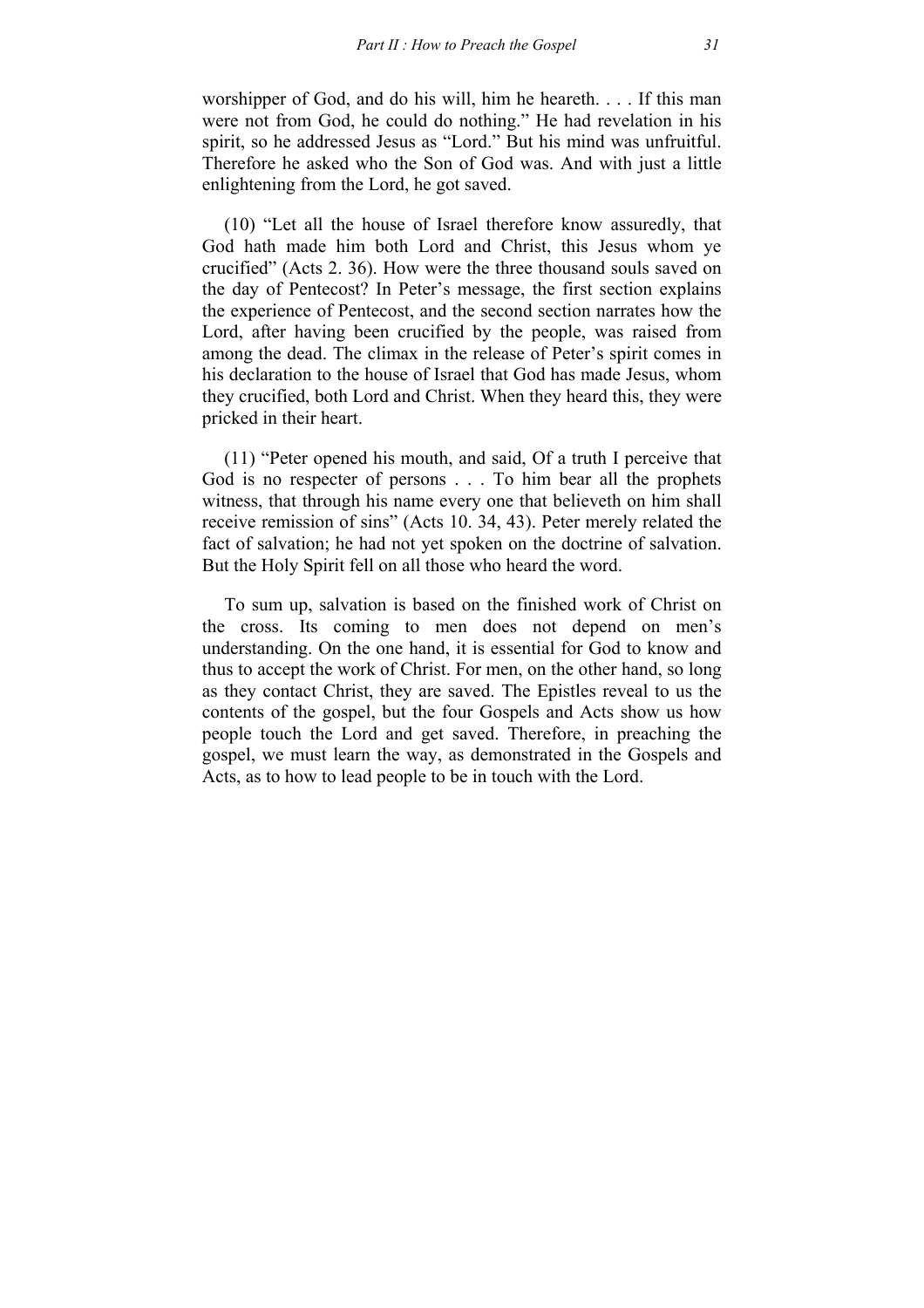## *Four—How Sinners Receive the Gospel*

People are saved through many and varied experiences. By analyzing these experiences, we find that four factors must not be missing; otherwise, people will not be saved. These four factors are: (1) Need—such as a sense of sin, or a sense of discontent. (2) Desire—a desire from the heart. (3) Knowledge of God—a knowledge of at least something about the Lord's work or His salvation. (4) Action—such as to believe, to confess sins, repent, or receive. All who are truly saved will have experienced these four factors—nothing less, but perhaps even more. So that whoever is preaching the gospel must pay attention to these four factors.

Creating a sense of need in people (1), as well as stirring up a desire from their heart (2), and, also, causing them to know something about the Lord (3)—these three factors belong to the time of casting the gospel net. Helping people to take action (4) pertains to drawing the net. Let us look at each of these four factors more closely.

## *Five—The Sense of Need*

The sense of need includes (1) a sense of discontent, and (2) a sense of sin. It is appropriate to take the road to a sense of sin in relation to nominal Christians; but in relation to ordinary nonbelievers, it is more effective to take the road to vanity.

There is a basic difference between the Jews and the Chinese: the first group have a natural sense of sinning against God, but the second do not possess such a sense. Idol-worship to the Chinese is purely a matter of looking for blessing. It is fundamentally a "bless me" premise. Even the thieves and the prostitutes in our Chinese society have their idols to worship, but they do not have a sense of sin. Among the Chinese, only an elite class of rationalists have experienced some sort of inability in overcoming sin, similar to the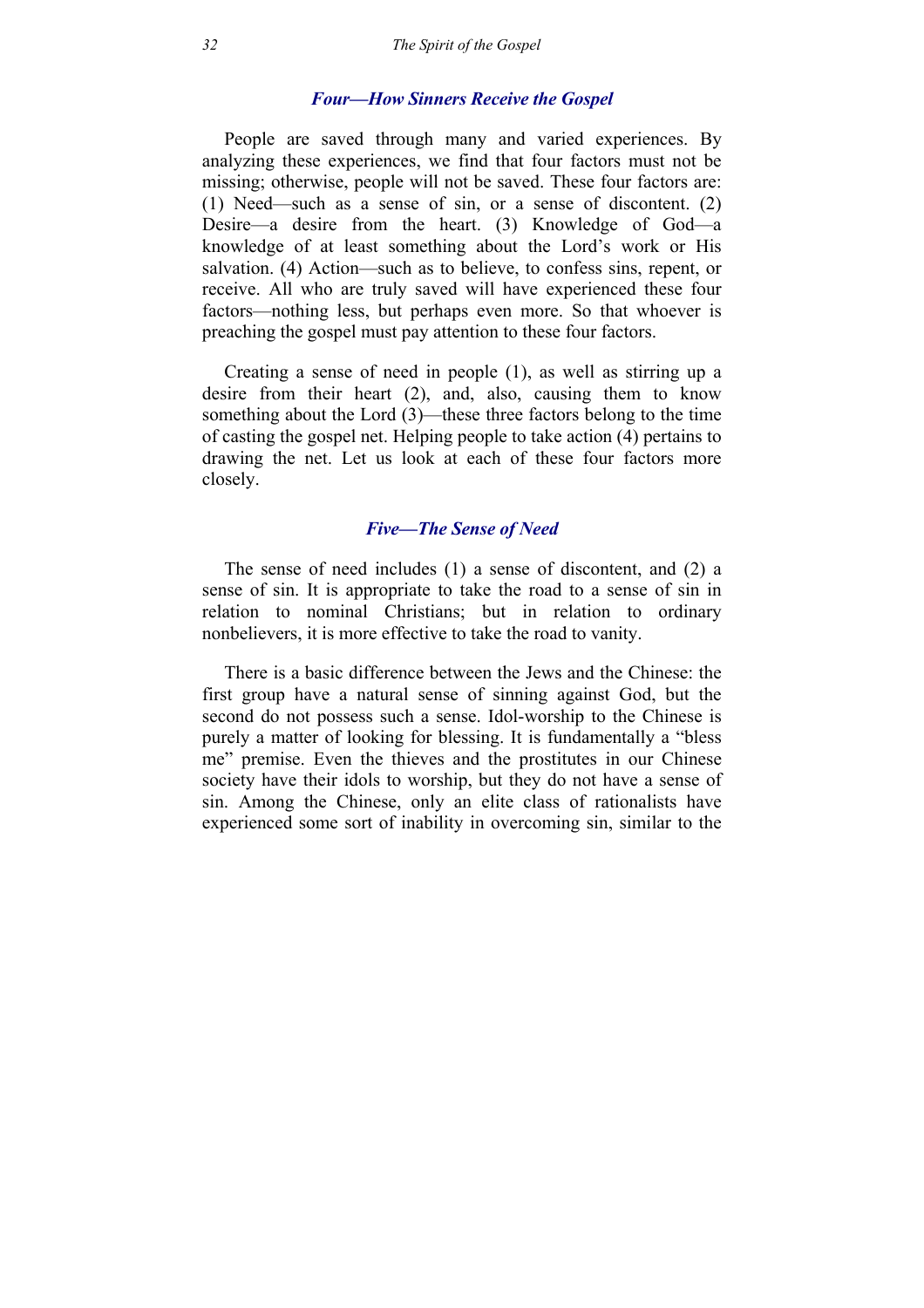experience described in Romans 7; and yet even *they* do not have the overwhelming sense of sins that is discussed in Romans 1-3.

A. Concerning *the sense of discontent*, five points should be emphasized:

(1) *A sense of toil, pain and unrest*. "Come unto me, all ye that labor and are heavy laden, and I will give you rest" (Matt. 11. 28). This approach is most effective towards the middle-aged and the oldaged people. According to church statistics kept over several hundred years of experience, the number of people who have been saved under the preaching of Matthew 11. 28 is equal to that of people saved under the preaching of John 3. 16.

(2) *The vanities of the world*. As in John 4, all who drink the water of this world will never be satisfied. The joy which our Lord gives alone satisfies, for it shall become in men a well of water springing up to eternal life. Those who drink of this water shall never be thirsty again. Christians are not a people who try to attain happiness through contentment; rather, the joy of the Lord within them causes them to be fully satisfied.

(3) *What the meaning of life is*. Men are not only created *by* God, they are also created *for* God, because God is actually the center of mankind. Those who are unsaved find life to be tasteless. Only those who have found God find joy and rest. Just as all the created things on earth are held together by the power of gravity in the physical sense, even so are all created things being kept by the power of God in the moral sense. If the gravitational force were to disappear, all things would lose their meaning and coordination, and all things would be thrown into chaos. Similarly, without having God as the center, mankind would be reduced to utter confusion too.

(4) *Death*. How transient and temporary human life is! One third of man's life is spent in sleep; one sixth, in eating; and one third in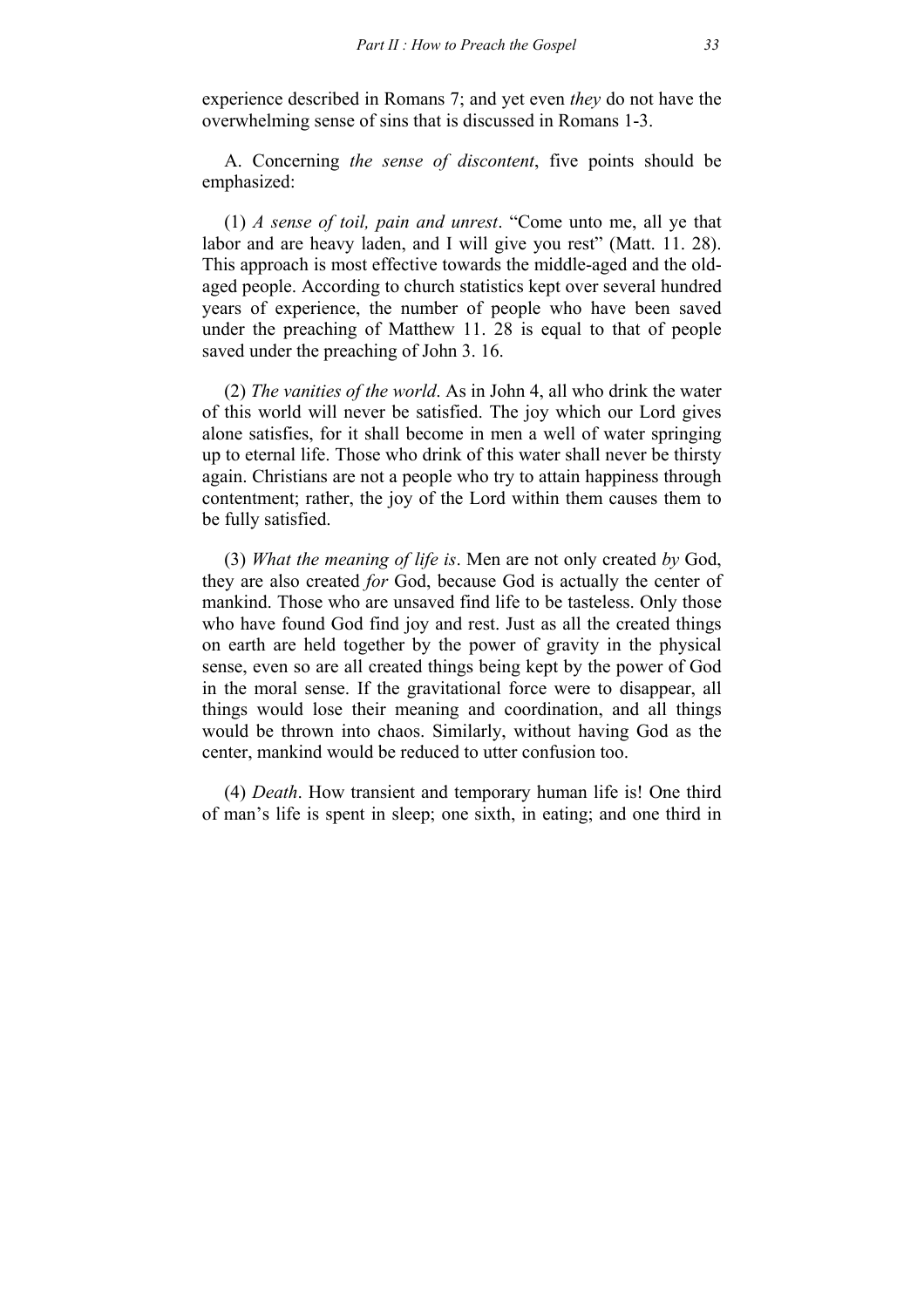working. What time there is left for enjoyment is but little. Yet paradoxically, it is equally hard to die. For a Christian, he has no fear of death. He dies peacefully and joyfully for he longs to meet his Lord, which is very far better. A nonbeliever, however, is afraid of death for he is terrified by the darkness ahead of him. The Lord Jesus came that He "might deliver all them who through fear of death were all their lifetime subject to bondage" (Heb. 2. 15).

(5) *The Coming Judgment*. The Chinese have some idea of the coming judgment. They have the concept of hell. It is therefore possible to use this approach in preaching the gospel. What about the coming judgment? What about hades after death, and even hell, the second death? Some people cannot be touched by love, but they will be moved by fear. Some take action out of faith; some out of love; while some, out of fear.

B. Concerning *the sense of sin*, five points need also to be stressed:

(1) *The power of sin*. Romans 7 may be used to demonstrate how human resolution and suppresion of the old man cannot overcome the power of sin.

(2) *Seeing our sins through the mirror of the sins of other people.*  A person may sin without feeling sinful, but he can easily sense sins committed by other people. Hence, it is possible to lead a person to realize his own sins by showing him the sins of others. Paul himself did this: "Reckonest thou this, O man, who judgest them that practise such things, and doest the same, that thou shalt escape the judgment of God?" (Rom. 2. 3)

(3) *The penalty of sin*. "He that soweth unto his own flesh shall of the flesh reap corruption" (Gal. 6. 8a). The one who sins shall eat the fruit of his sin. "The way of the transgressor is hard" (Prov. 13. 15b). "He that sinneth against me [i.e., against Wisdom, a personification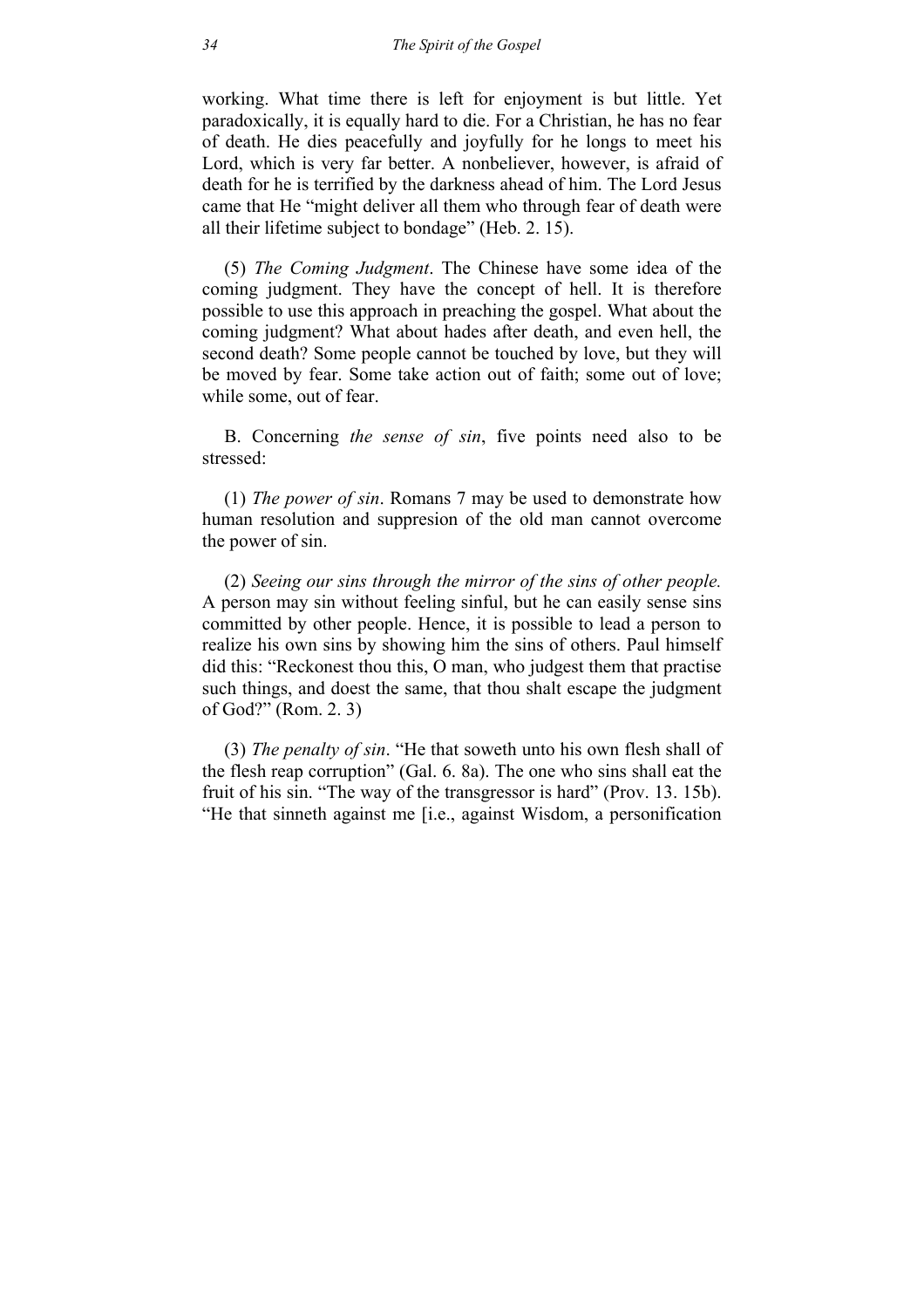of God] wrongeth his own soul: all that hate me love death" (Prov. 8. 36).

(4) *Sinning against man is sinning against God.* David sinned against Uriah the Hittite by having him murdered, but he realized that he had in the same act sinned against God: "I know my transgressions; and my sin is ever before me. Against thee [God], thee only, have I sinned, and done that which is evil in thy sight" (Ps. 51. 3-4). David was unrighteous and unlovely towards man, but in so doing he was also being rebellious and unfaithful towards God. God is high above all, for all authorities belong to Him. All who sin against man sin at the same time against God. God had given David authority and power, but David abused that which God had given him.

The greatest sin is that done against God. For example, the story was told about a widow who brought up her son by washing people's clothing. She had much earlier rescued her son when their house had caught fire. As a consequence, she had been badly burned, and her face had become marred and repulsive in appearance. One day she encountered her son as he was walking on the street with some of his classmates. She beckoned to her son, but her son was too ashamed to own her as his mother, she being so shabbily dressed and uglylooking. In passing, she heard her son telling his friends that this was his maid in the house. The mother's heart was broken. How much more sinful it is for men to disown God!

(5) *Unbelief is sin.* "He [the Holy Spirit], when he is come, will convict the world in respect of sin . . . of sin, because they believe not on me [Christ Jesus]" (John 16. 8a, 9). In the story of the prodigal son told of in Luke 15, the prodigal had left home and hurt his father's heart of love; nevertheless, his father still loved him and cared about him, and received him with abundant grace upon his return home. All this indicates that God loves to show grace in saving souls. He will not hold anything against us. Hence, unbelief is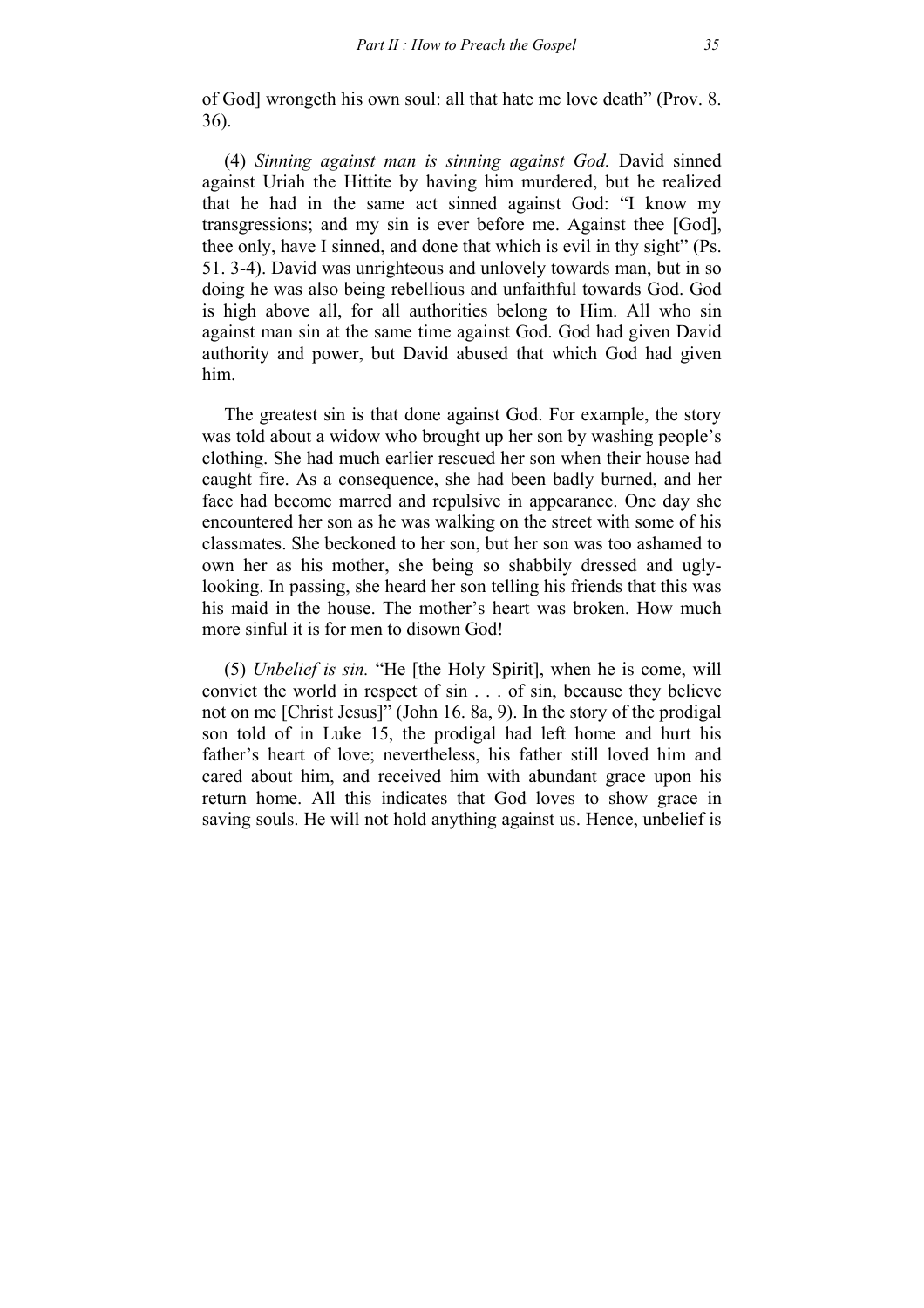a serious sin against God. "God so loved the world, that he gave his only begotten Son, that whosoever believeth on him, should not perish, but have eternal life" (John 3. 16). To misunderstand, even reject, God's love is a greater sin than to kill.

## *Six—Some Knowledge of God*

Concerning the knowledge of God, there are, minimally, four things sinners ought to know:

(1) *Know that God is a Father who especially loves to answer prayers.* Setting aside the matter of creation, insofar as redemption is concerned, we know there is a difference between Father in the truth and Father in the gospel. According to the truth, God is Father only to those who have believed in the Lord Jesus and have received eternal life. People of the world are not God's children, rather they are children of the devil. "As many as received him [Jesus Christ], to them gave he the right to become children of God, even to them that believe on his name: who were born, not of blood, nor of the will of the flesh, nor of the will of man, but of God" (John 1. 12-13). These verses show us most clearly that, redemptively speaking, only those who are born of God are the children of God.

Nevertheless, in preaching the gospel, it is altogether proper to tell the sinner that God is his Father. This is the Father as in the gospel, not as in the matter of truth and fact. For God does indeed treat a sinner as a father treats his own child. Such a figurative saying also anticipates the future. The story of the prodigal son presupposes his returning home to his father. This is the first proposition.

"Ask, and it shall be given you; seek, and ye shall find; knock, and it shall be opened unto you; for every one that asketh receiveth; and he that seeketh findeth; and to him that knocketh it shall be opened. Or what man is there of you, who, if his son shall ask him for a loaf, will give him a stone; or if he shall ask for a fish, will give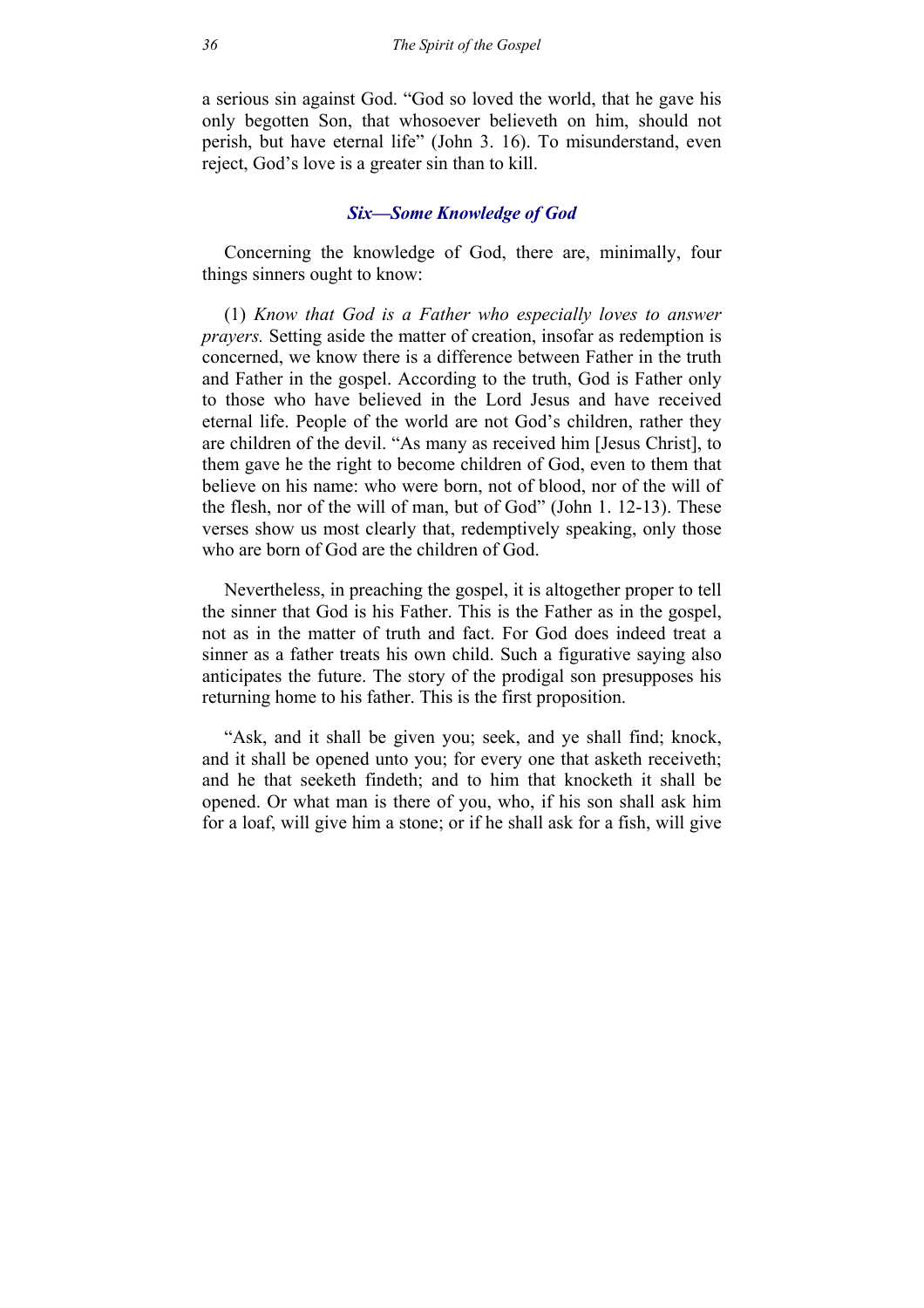him a serpent? If ye then, being evil, know how to give good gifts unto your children, how much more shall your Father who is in heaven give good things to them that ask him? All things therefore whatsoever ye would that men should do unto you, even so do ye also unto them: for this is the law and the prophets" (Matt. 7. 7-12). God is therefore the God who hears prayers. "He that cometh to God must believe that he is, and that he is a rewarder of them that seek after him" (Heb. 11. 6b). This, then, is the second proposition.

In the parable of Luke 15, the father was found anxiously waiting for the prodigal son to come home. Our heavenly Father is much more concerned about our future than even our own self. In the history of the church evangel, Luke 15 has been greatly used in saving souls.

(2) *Know that God has a gift to give.* "Jesus answered and said unto her, If thou knowest the gift of God, and who it is that saith to thee, Give me to drink; thou wouldest have asked of him, and he would have given thee living water" (John 4. 10). If you had known the gift of God, you would have asked of Him. Unfortunately, many know of God but they do not know the gift of God. People need to know the gift of God. For God's gift is not only that which will satisfy all their needs, it is also that which is eternal and unchanging. The basic thought in John 4 is concerned with the gift which is given freely to men.

Now when the special need of God's gift in a sinner is found out, it is essential to give him a Scripture verse. For example, for a person who has no rest, share with him Matthew 11. 28: "Come unto me, all ye that labor and are heavy laden, and I will give you rest." Or if he has no peace, give him Philippians 4. 7: "the peace of God, which passeth all understanding, shall guard your hearts and your thoughts in Christ Jesus." Or if he is afraid of judgment, present him with John 5. 24: "Verily, verily, I say unto you, He that heareth my word, and believeth him that sent me, hath eternal life, and cometh not into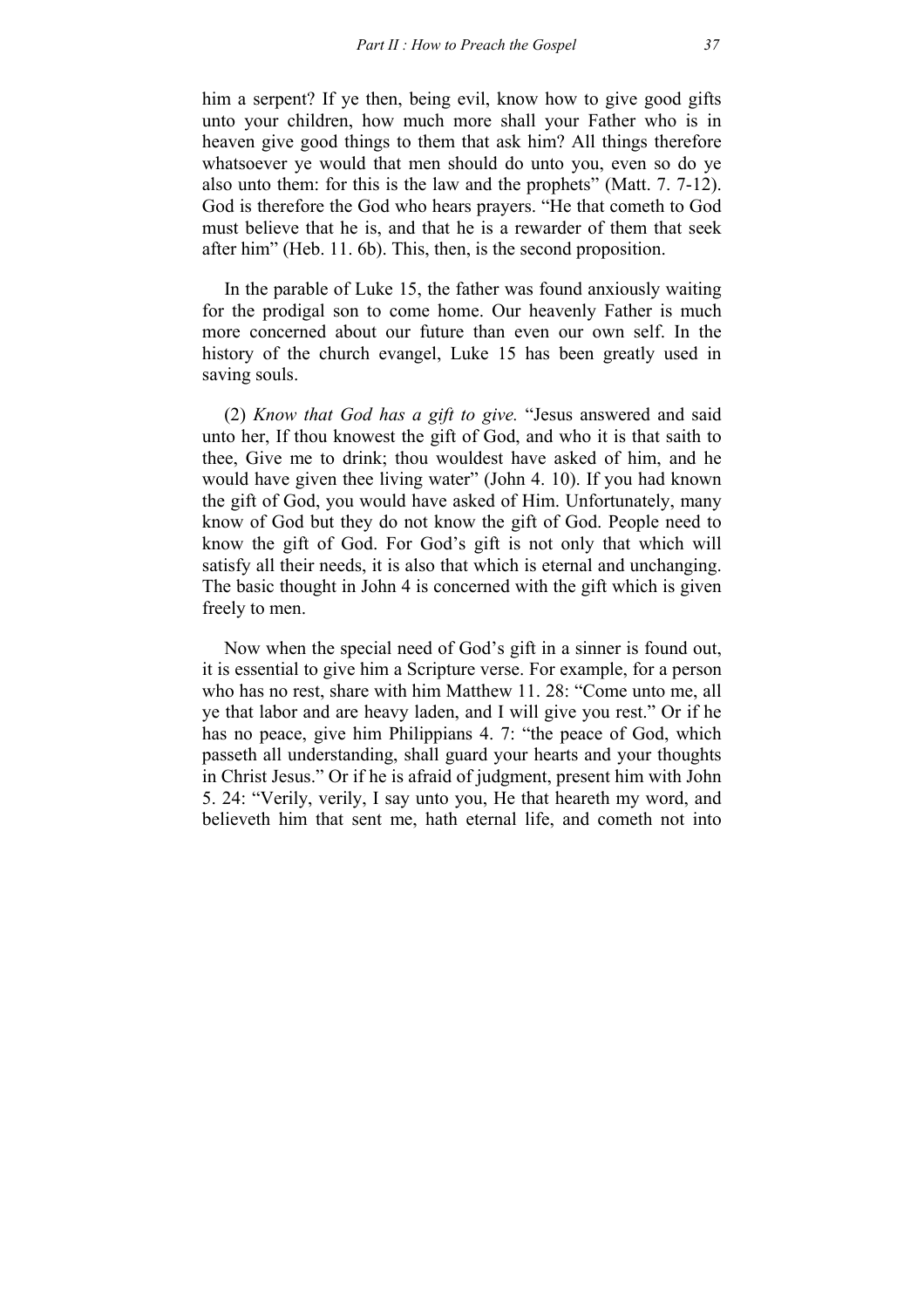judgment, but hath passed out of death into life." Show him that his name is now written in the book of life. Or if he is fearful of death, quote him 1 Corinthians 15. 57 ("Thanks be to God, who giveth us the victory through our Lord Jesus Christ") or Hebrews 2. 14 ("Since then the children are sharers in flesh and blood, he also himself in like manner partook of the same; that through death he might bring to nought him that had the power of death, that is, the devil").

(3) *Know the Lord Jesus*. It is absolutely necessary to know who Jesus is. Simply put, Jesus is the Son of God as well as the Christ of God (this knowledge includes the fact that Jesus is the Saviour). The woman taken in adultery called Jesus, "Lord" (John 8. 11). Zacchaeus called Jesus, "Lord" (Luke 19. 8) When Saul (later named Paul) was enlightened on the road to Damascus, he also called Jesus, "Lord" (Acts 9. 5). "No man can say, Jesus is Lord, but in the Holy Spirit" (1 Cor. 12. 3b). The Holy Spirit alone enables people to call Jesus, "Lord."

(4) *Know Redemption*. The woman told of in Luke 7 who wept had the inward sense of being forgiven much. The prayer of the publican was: "God, be thou merciful to me a sinner" (Luke 18. 13b), which could legitimately be translated as: "God, allow me to have my sins atoned for." The robber on the cross knew that Christ suffered for the sake of others. For "apart from shedding of blood there is no remission" (Heb. 9. 22b); "Christ also suffered for sins once, the righteous for the unrighteous, that he might bring us to God" (1 Peter 3. 18a); "who his own self bare our sins in his body upon the tree, that we, having died unto sins, might live unto righteousness" (1 Peter 2. 24); and, "being justified freely by his grace through the redemption that is in Christ Jesus: whom God set forth to be a propitiation, through faith, in his blood, to show his righteousness" (Rom. 3. 24-25a).

It is also appropriate to mention something about resurrection: "who was delivered up for our trespasses, and was raised for our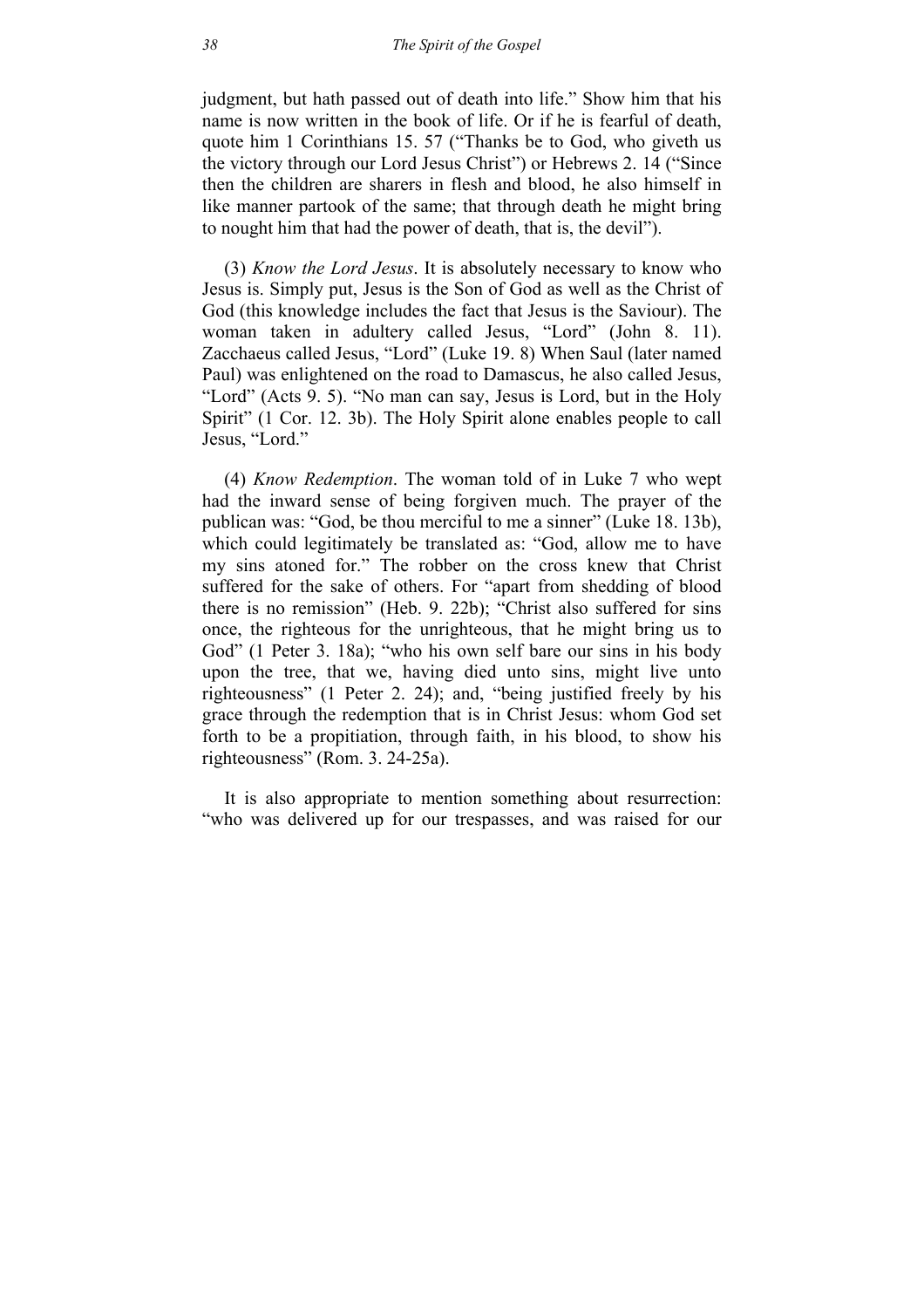justification" (Rom. 4.25). Resurrection is the proof that our sins have been atoned for. Hence it serves as the evidence of our justification. The resurrection of the Saviour indicates that God's demands upon us for having sinned against Him have all been satisfied. Thus we are able to come before God, asking for forgiveness and gift.

To sum up, the minimum requirements in the knowledge of God in the gospel are (1) to know God, (2) to know God as the Giver of gift, (3) to know the Lord Jesus, and (4) to know the redemption of Christ.

#### *Seven—How to Cause People to Desire*

"And that in the good ground, these are such as in an honest and good heart, having heard the word, hold it fast, and bring forth fruit with patience" (Luke 8, 15). The seed is the word of the gospel, and the good ground is the heart of man. It is with the heart that we receive the word. Such a heart needs to have the two basic qualities of being honest and good. The apostle Paul said the same thing: "Believe in thy heart ... for with the heart man believeth unto righteousness" (Rom. 10. 9b, 10a). Unbelief is due to "an evil heart of unbelief" (Heb. 3. 12).

As in our physical body there is the heart (Gk. *kardia*), so in our spiritual and moral being there is also the heart. The heart is the seat of personality. It is the rendezvous of the spirit and soul and body: "out of it [the heart] are the issues of life" (Prov. 4. 23b). In the heart is the inner man; and conscience is the conscience of the heart.

What are the conditions of a sinner's heart? A person gets saved not initially through the body nor even through the spirit (for his spirit is dead due to sins and transgressions). It is his heart that must receive the word. Yet "the heart is deceitful above all things, and it is exceedingly corrupt: who can know it?" (Jer. 17. 9) A man's heart is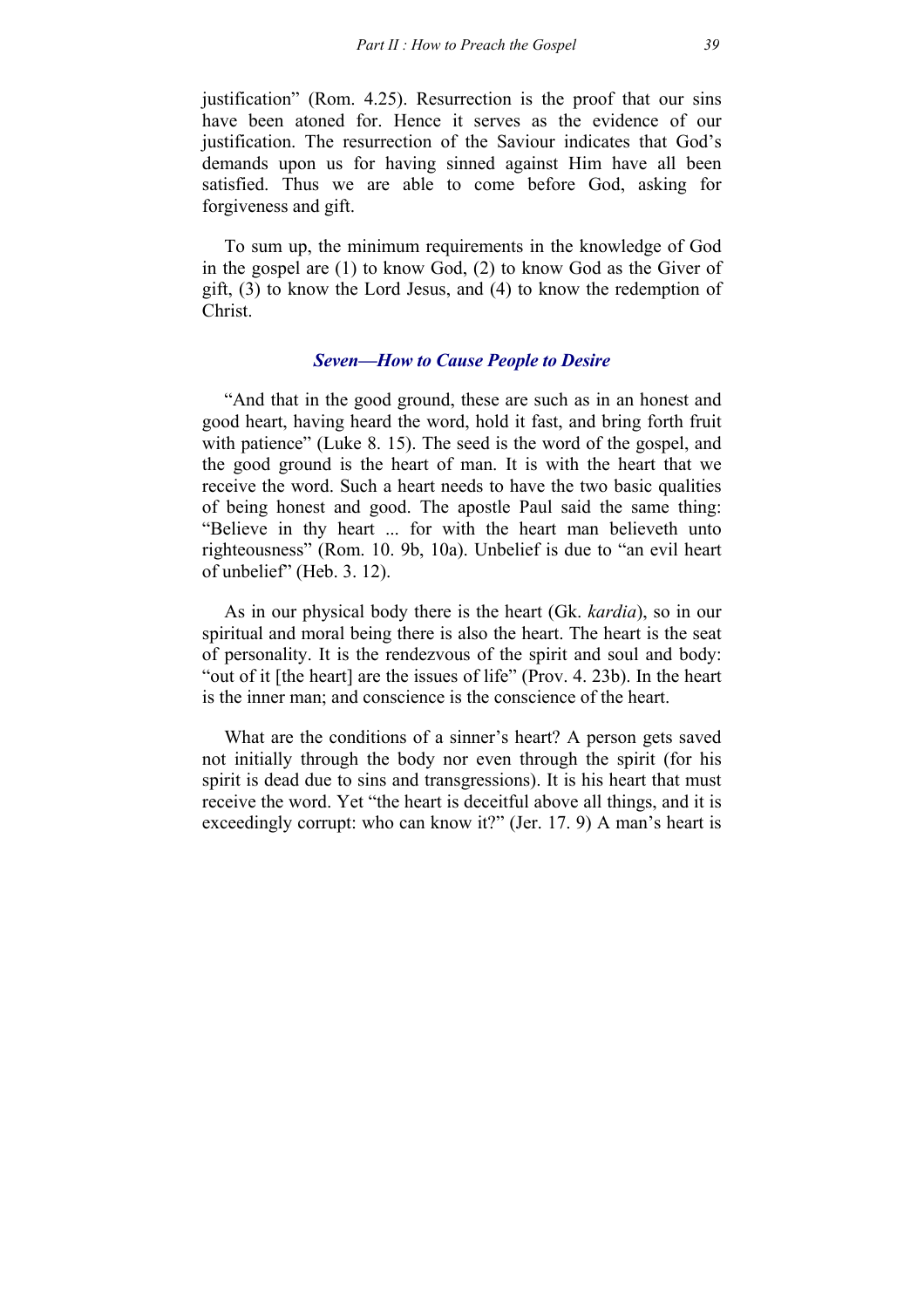bound up with sin, and its functions—such as understanding (or discernment), desire and decision—are very corrupt. (1) As to the *understanding* of the heart of an unsaved person, it is described in Romans 1: "because that knowing God, they glorified him not as God, neither gave thanks; but became vain in their reasonings, and their senseless heart was darkened" (v.21). (2) As to the *desire* of a sinner's heart, we are told that "there is none that understandeth, there is none that seeketh after God" (Rom. 3. 11). "None that understandeth" is due to the darkened mind. "None that seeketh" means there is no *desire* after God. Sinful man has no feeling towards God. Hence our Lord once said (quoting from the Psalms): "They hated me without a cause" (John 15. 25b). (3) And as to the *decision* of the unsaved one's heart, this we learn from the Scriptures: "Ye *will not* come to me, that ye may have life," said Jesus (John 5. 40). A man's will makes the final decision, but he will not come to God. Jesus cried out and lamented as follows: "O Jerusalem, Jerusalem, that killeth the prophets, and stoneth them that are sent unto her! how often would I have gathered thy children together, even as a hen gathereth her chickens under her wings, and ye *would not*!" (Matt. 23. 37)

The words in Matthew 13. 15 support the above observations: "this people's heart is waxed gross, and their ears are dull of hearing, and their eyes they have closed; lest haply they should perceive with their eyes, and hear with their ears, and understand with their heart, and should turn again, and I should heal them."

Of the three problems of a sinner's heart, the greatest one is in the region of desire (the second point above). Hence the greatest work in preaching the gospel is to reach and stir up the desire of a sinner. And the final work is to touch his will in making the decision. Let us look closely as to how this latter work is to be done.

(1) *Enlighten the mind*. The understanding, desire and decision of a sinner are all exceedingly corrupt. The whole world is under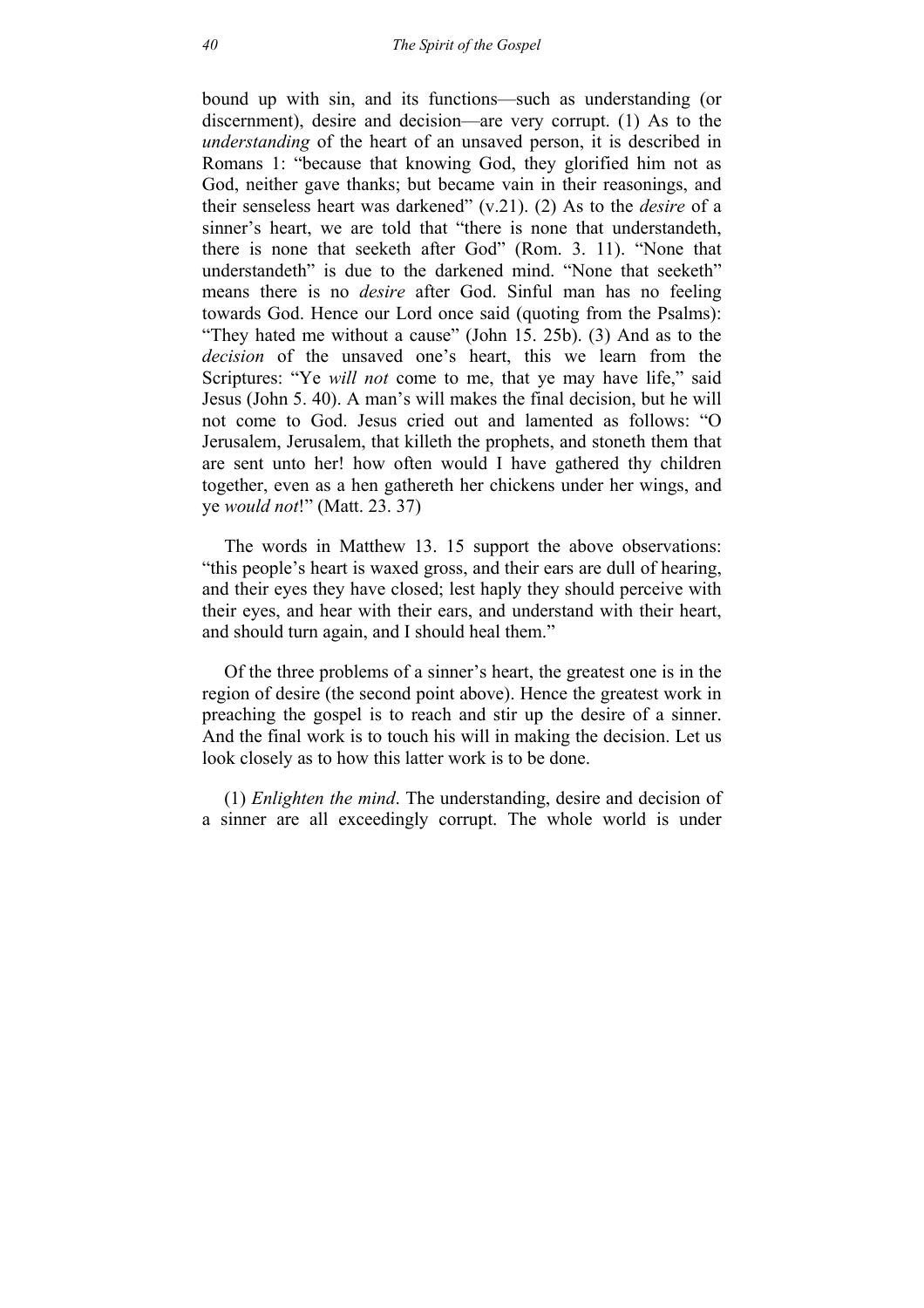darkness. But as the word of God enters man's mind, it gains a foothold there. His heart undergoes a split. On the one hand, it rejects the word; on the other hand, it is nonetheless willing to accept the word. So that the hearing of the gospel is the starting point of salvation. To shed some light (the word of God) in man's mind is therefore the first step of the work. Words of enlightenment such as the sinner's judgment, the penalty of sin, and so forth, could be used as the Holy Spirit leads.

(2) *Create the desire of the heart*. When the mind is darkened, there is absolutely no desire for God in the heart. Use the word of God as well as the testimonies of the saved to stir up the sinner's heart desire for the gospel. God's love, the vanity of the world, the loss of the soul in spite of the gain of the world, and so on, can all be used by the Holy Spirit to create a heart desire in a sinner.

(3) *Help the will to decide*. After a person's desire is stirred up, the next step is to encourage him to make a decision for the gospel. "He that is wise winneth souls" (Prov. 11. 30b). It takes wisdom to save souls.

From the mind to the emotion and then to the will—this is the mechanism for causing a sinner to desire and to decide for salvation. And in this subjective process, our Lord Jesus becomes the Friend of sinners. He influences people to desire after salvation.

"An honest and good heart" (Luke 8. 15). Some hearts may be honest but not good. It is true that God does not want people to pretend. He would rather have people acknowledge that they love sins. This is being honest. But He wants people to be good, that is to say, He wants them to desire after Him. He will hear those who pray, "O Lord, cause me not to love sins but to believe in You. Make me to desire after You." This is being good, this is having a good heart.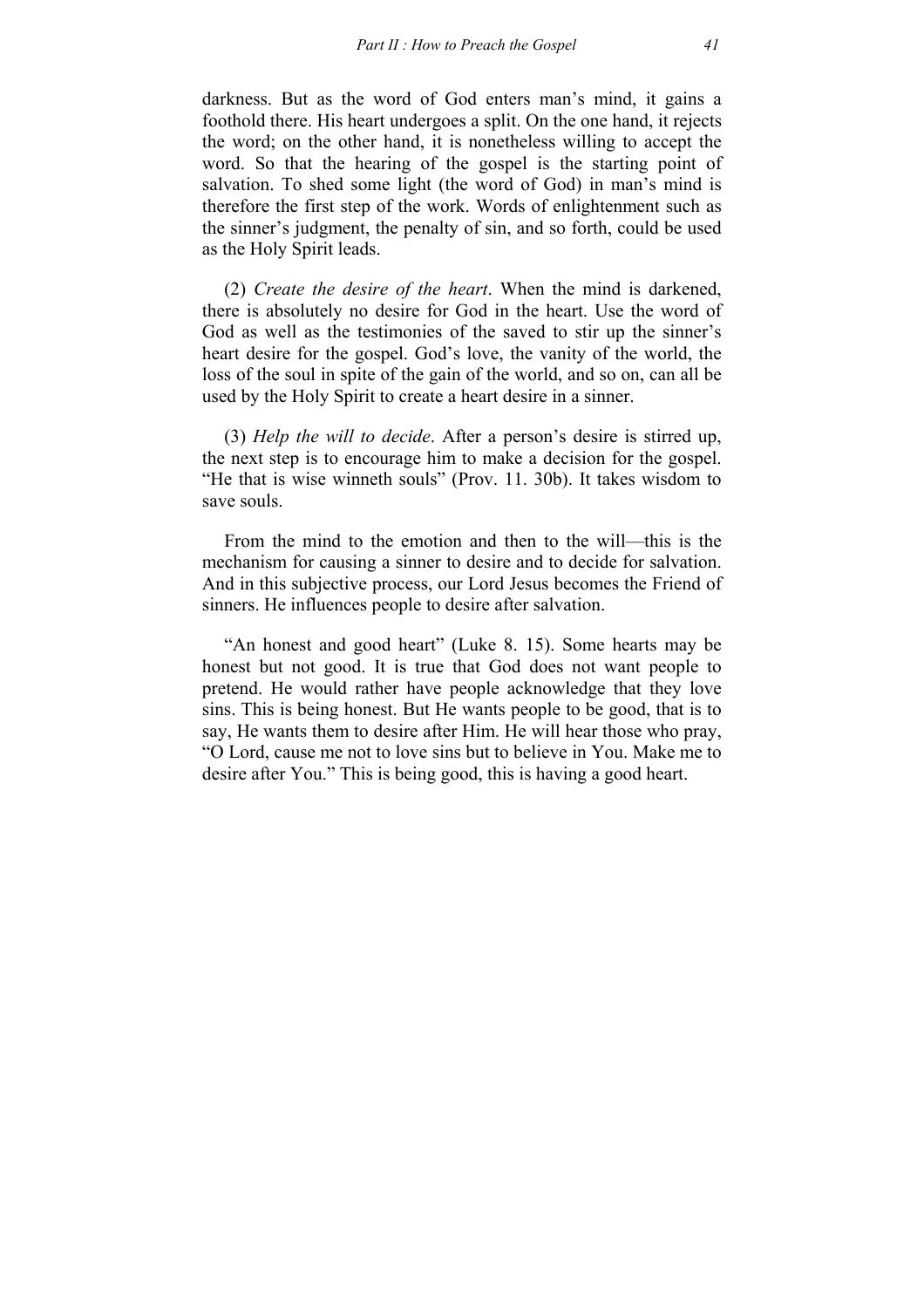# *Eight—Lead to Action*

We shall look at this final factor by means of four steps:

(1) *Lead to confess sins before God.* "If we confess our sins, he is faithful and righteous to forgive us our sins, and to cleanse us from all unrighteousness" (1 John 1. 9).

(a) Confession here does not have reference to people standing before an assembly and confessing their sins. Confession is directed towards God. It is to con fess before Him. A sinner must be brought to the Lord. He is not saved until he meets his Saviour. The gospel needs to be preached with clarity, yet even clarity in gospel preaching is no substitute for contact between the sinner and the Saviour. To be in touch with the Lord is the first order of salvation, while to preach the gospel clearly is but the second order. A sinner is not only to be led to the gospel feast, he must also be brought face to face with the Host of the feast.

(b) Confession is to confess sins before God. All the works of a sinner are sinful in the sight of God. He is to confess "all unrighteousness, wickedness, covetousness, maliciousness; full of envy, murder, strife, deceit, malignity, whisperers, backbiters, hateful to God, insolent, haughty, boastful, inventors of evil things, disobedient to parents, without understanding, covenant-breakers, without natural affection, unmerciful" (Rom. 1. 29-31). As he confesses, he asks for God's forgiveness, since forgiveness is based on confession. Condemning sin as sin at the beginning results in being delivered from the sin he has confessed.

To confess sin is to condemn sin as sin. It is to stand on God's side against the adversary, Satan.

(c) The principle of confession is that the sinner presents himself with his sins before God. Do not have the false idea that a person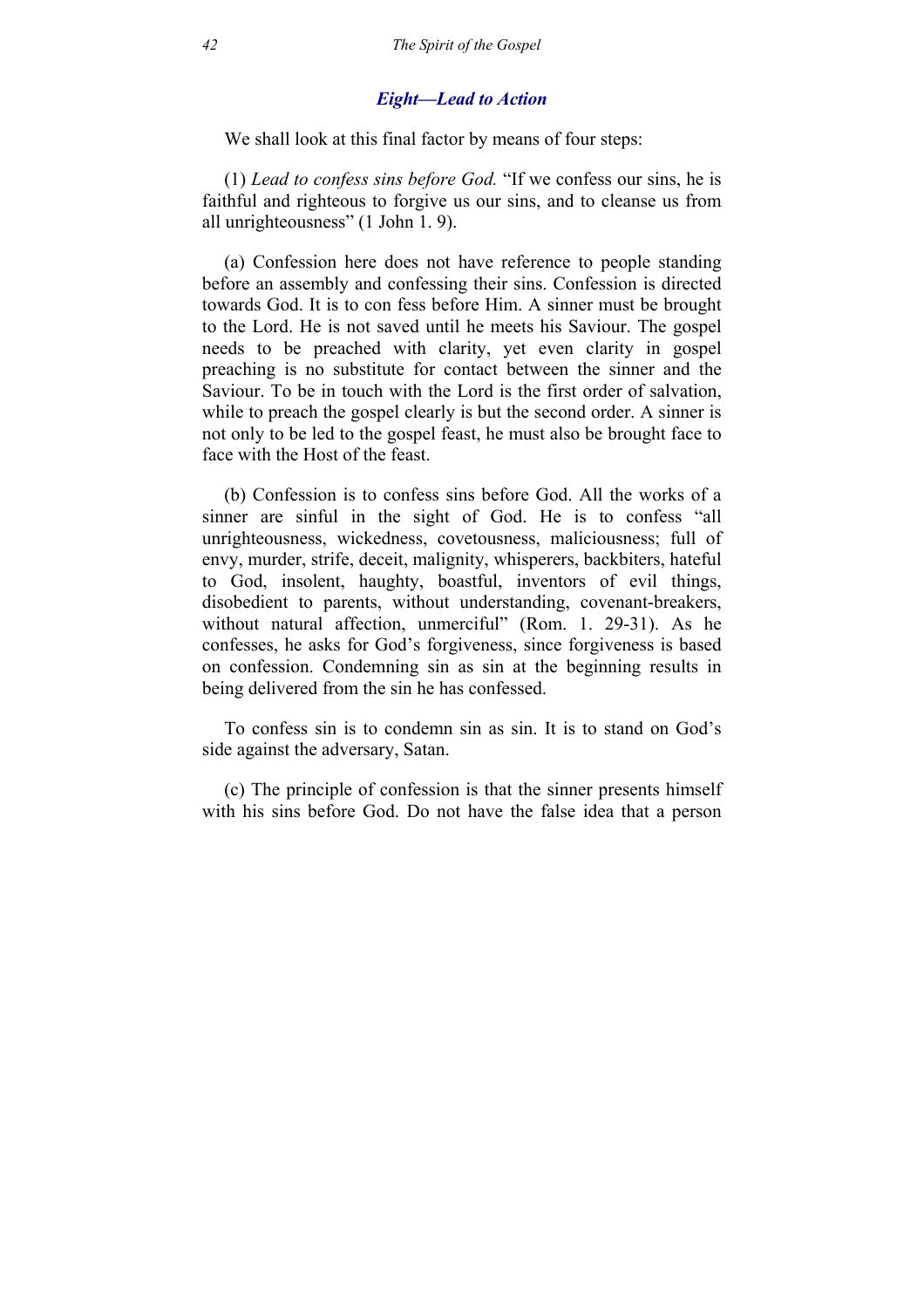sends his sins to God first and then he comes afterwards. No, the sinner himself comes with his sins. The first time a person meets God, he brings his sins with him; otherwise, he cannot see God.

(d) Confess two kinds of sins. Confess the kind one has forsaken and the kind that still remains unforsaken. F B. Meyer once prayed: "O Lord, what I am unwilling, make me willing to be willing."

(2) *Give a special word of God.* Always have a number of suitable Bible verses in store. Learn to use these words of God skillfully. After prayerful consideration, read an appropriate verse or verses to the sinner. For people are saved not just because of their confession of sins, but also because they receive the word of God: "They then that received his word were baptized: and there were added unto them in that day about three thousand souls" (Acts 2. 41). Without God's word, there is no basis for forgiveness: "Receive with meekness the implanted word, which is able to save your souls" (James 1. 21b). For there to be the salvation of the soul, there must be the implanted word: "he hath granted unto us his precious and exceeding great promises; that through these ye may become partakers of the divine nature, having escaped from the corruption that is in the world by lust" (2 Peter 1.4). It is through God's precious and exceeding great promises (found in His written word) that we may become partakers of the divine nature: "These things have I written unto you, that ye may know that ye have eternal life, even unto you that believe on the name of the Son of God" (1 John 5.13). How can we know we have eternal life if we do not have the word?

With God's word there is also His work. Whoever accepts the word of God accepts the work of God as well. Accordingly, in talking with a sinner, it is wise to read the word of God slowly. Read till light breaks forth. Having a word is like having a pillow upon which one may lay one's head and go to sleep. "If we confess our sins, he is faithful and righteous to forgive us our sins, and to cleanse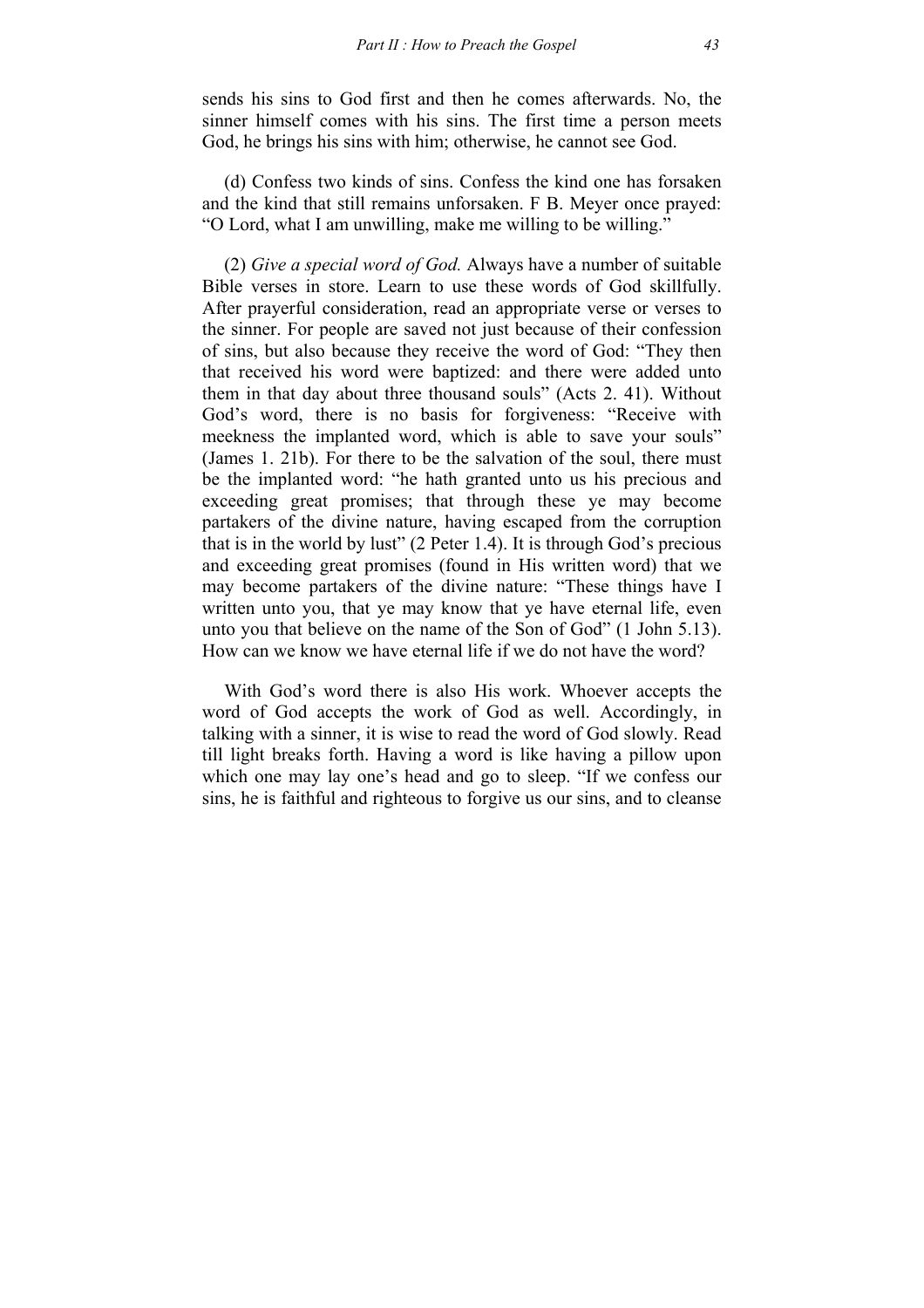us from all unrighteousness" (1 John 1. 9). Here is the word for both the forgiving and the cleansing.

(3) *Cause to believe in God's word.* When a person believes, he believes not only in the gospel, he believes also in the word of God. With God's word, he is able to approach God as well as deal with the devil. Faith is the believing in God's word, while confession is a personal act. I do my part, and God does His part. According to 1 John 1. 9, what a person must do is to confess his sins, and what God will do is to forgive and to cleanse. Faith is like the signing of a contract between two parties. I must fulfill my obligation in order for God to fulfill His. Since God is more righteous and faithful than I am, He will not fail to perform His promise. Faith thus sees the Unseen by trusting in God's word. Our Lord said to the woman who had an issue of blood: "Daughter, thy faith hath made thee whole; go in peace" (Mark 5. 34). This word not only healed her but also saved her. She could use this word to overcome temptation and trials throughout her life thereafter.

(4) *Test the faith.* The ways of testing include open confession of the Lord as well as baptism: (a) "with the mouth confession is made unto salvation" (Rom. 10. 10b). Many people before they openly confess the Lord are rather hazy about their salvation, but once they stand up and confess, they become clear. Likewise, (b) before their baptism they are not so sure, but after baptism they are firmly grounded. As water solidifies the cement, so baptism seals their faith.

# *Nine—Some Questions and Answers*

(1) Should the preaching of "vanities" be directed to the aged?

True, this arrow is most effective with the older people, yet we should not be too conscious of age lest it produce self-love.

(2) Are "hell" and "the lake of fire" the same?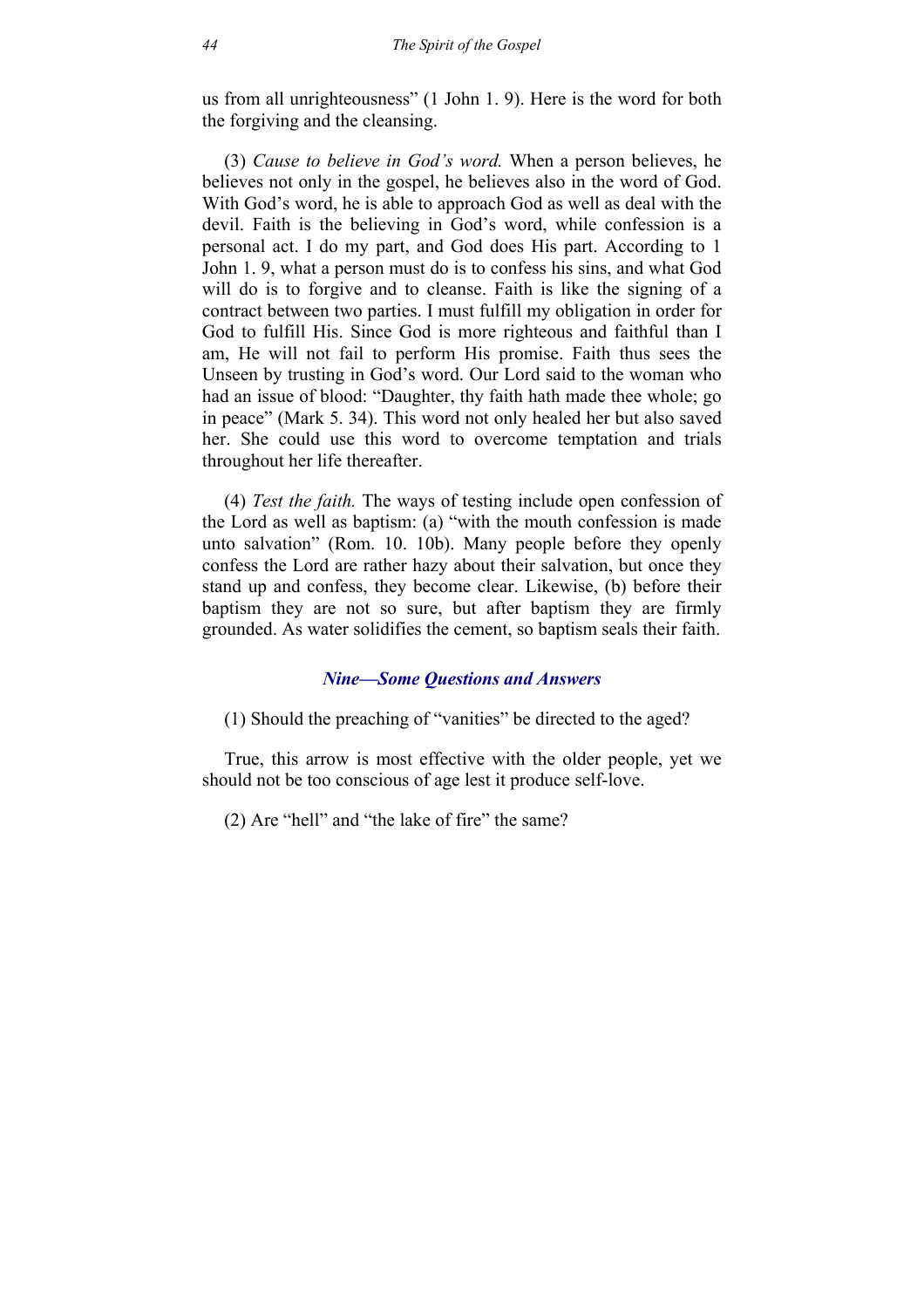Hell is the same as the lake of fire, but with the Chinese, the concept of hell is more easily understood.

(3) How many approaches can we use in preaching the gospel?

There are six approaches we may employ: (a) sin, (b) hell or judgment, (c) the vanities of the world, (d) the love of God, (e) the righteousness of God (God saves us according to His righteousness; before the cross it is all love, but after the cross it is righteousness; God cannot but save us because He is righteous), and (f) the way of living faith (help people to come before God in prayer).

(4) How do we present the gospel?

The contents of the gospel presented must be rich. Use twenty minutes to speak clearly with words of understanding. At the appropriate time, let the spirit be released. When the spirit comes forth, sometimes you shout, but sometimes you cry. As we have mentioned before, James M'Kendrick was Scottish. The Scottish temperament is rather cold and aloof. But when he saw sinners he wept, because the spirit of the gospel was in him. George Whitfield said, "I am a dying man preaching to a dying world." And M'Kendrick himself declared:

*I have done a good deal of trout fishing in my day, and the fly that caught the most was the one I used the most. The same with my sermons—those I find that God blesses most, these I use frequently. We all have to answer to our own Master, and each servant must be fully persuaded in his own mind as to his mode of procedure.*<sup>∗</sup>

Without the release of the spirit it is impossible to send a word into the sinner's heart. It is a fundamental error for us to think that we must beg people to receive Christ if it appears the Holy Spirit is neither working nor blessing. The fact of the matter is that the Holy

-

<sup>∗</sup> *Ibid*., 182.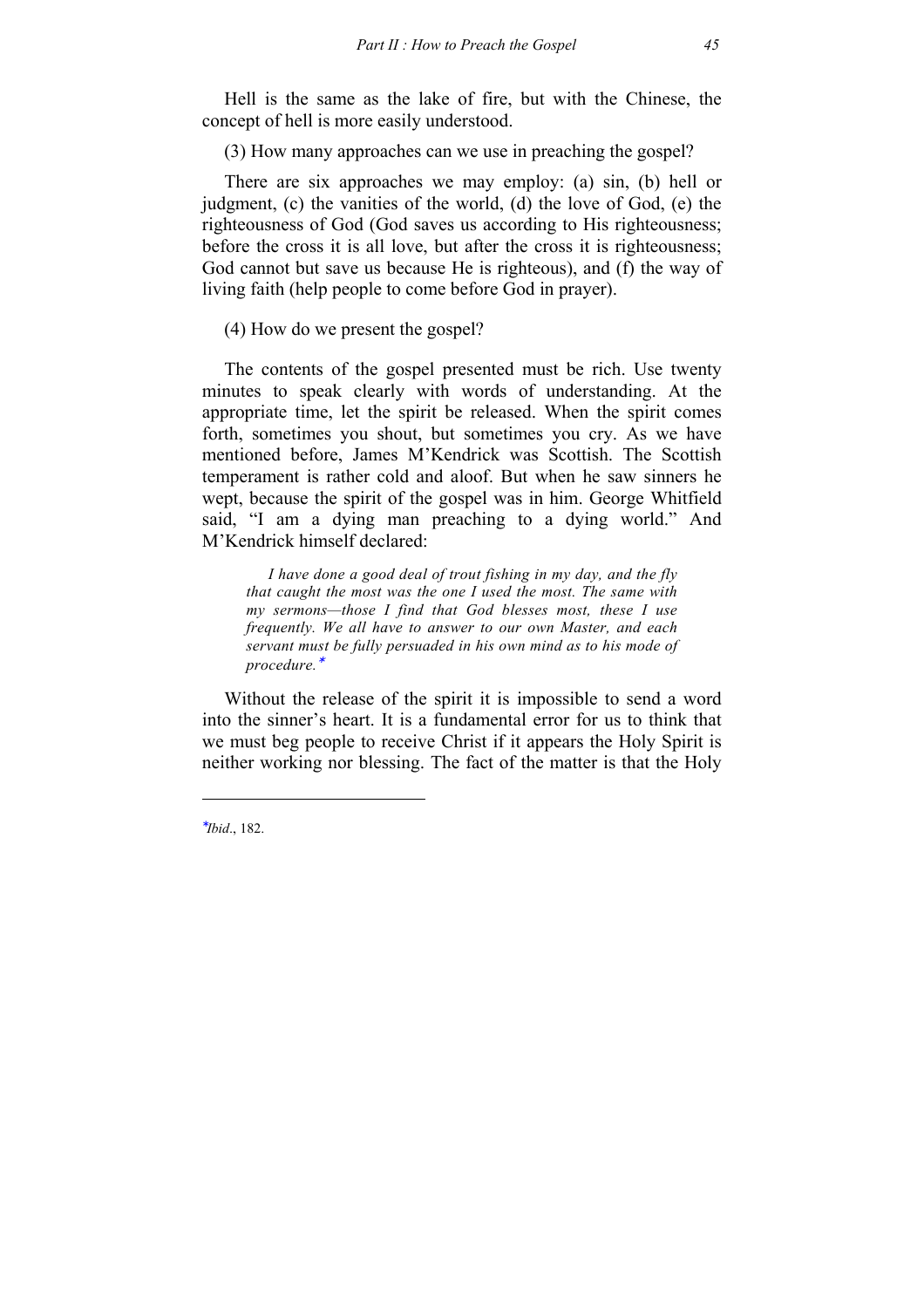Spirit *will* work and He is *willing* to bless if He can find a *useful vessel*. Evan Roberts once said, "Do not ask the Holy Spirit to work. For I have found a law that if I fulfill God's requirement, His blessing will come." And thus was Roberts used in the breaking out of the great Welsh revival of 1903-04.

For the church to preach the gospel, she must have the Sword of the Spirit. Prepare a number of Bible verses and get the brothers and sisters to memorize them. As we have previously mentioned, there are four steps in helping people towards accepting the gospel; namely, (1) sense or feeling, (2) knowledge, (3) desire, and (4) action. All those who assist in the preaching of the gospel must discern what step the sinners are at and help them accordingly. The greatest problem lies in the third step, that is to say, the creation of a heart desire for the gospel. Unless there is the spirit of the gospel in the preacher, it is impossible to incline a human heart towards such desire.

(5) Since the approach used in preaching the gospel varies, is it better to develop one's own approach instead of imitating that of others?

Beware of human manufacturing. He who has the fire within cannot help but let it burn. It is unnatural for one to weep when he is not weeping inwardly; nor is it natural for one to shout if he is not shouting within. To imitate the manner of others is equal to a lie in the area of action. If things are real, there will not be selfconsciousness. If false, it is like theatrical acting which for this purpose is most ugly. In order to determine which to adopt of the six approaches earlier listed, just keep on preaching till it is evident through the blessing that comes to the sinners as well as through sensing your own inner feeling.

(6) Can the sixth approach mentioned in (3) above—namely, living faith—be used independently?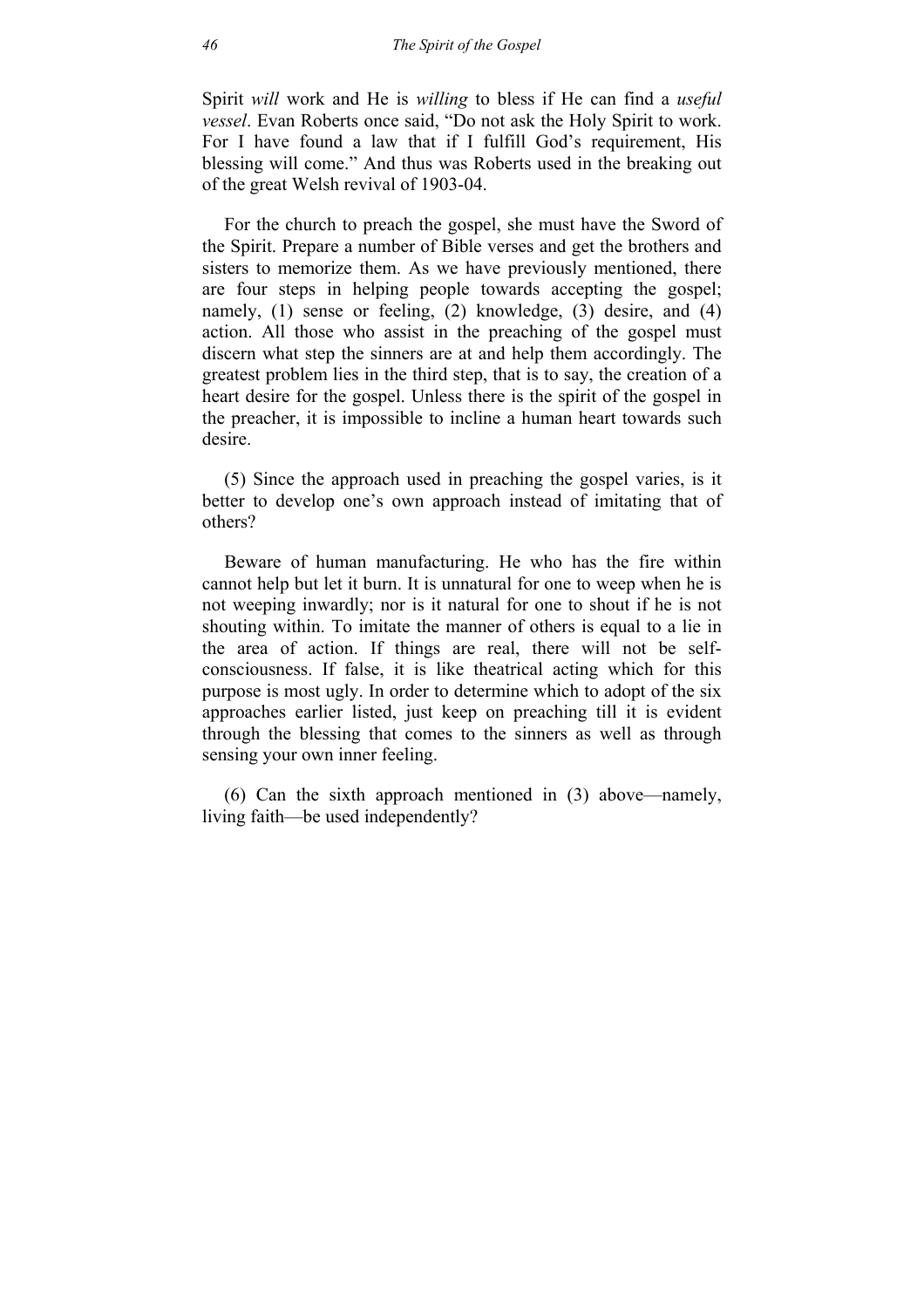This sixth approach may be used together with all the other five approaches. Yet it can also be used independently as the result of seeing Jesus as the Friend of sinners.

(7) In helping those who preach the gospel by pointing out their weaknesses in the preaching, would this not increase their selfconsciousness?

That is very true. Hence in helping them, be very careful not to increase their self-consiousness, or else they shall become inhibited.

(8) How about gospel resources?

The preaching of our Lord as recorded in the New Testament Gospels aims at moving people towards believing. The teachings or doctrines in the Epistles are to help people to know what they believe. As recorded in Luke 8. 4-8, our Lord spoke by means of a parable and closed with: "He that hath ears to hear, let him hear." These are words for drawing the gospel net, in that they cause people to incline towards what He has said. Whenever the word of our Lord was given, His Spirit was released. There seems to have been a law or principle to His speaking that was constantly in operation, for He always used words that struck at the heart.

Let us note the following examples of this: "Take heed therefore how ye hear: for whosoever hath, to him shall be given; and whosoever hath not, from him shall be taken away even that which he thinketh he hath" (Luke 8. 18); "Look therefore whether the light that is in thee be not darkness" (11. 35); "So is he that layeth up treasure for himself, and is not rich toward God" (12. 21); "Be ye also ready: for in an hour that ye think not the Son of man cometh" (12. 40); "And to whomsoever much is given, of him shall much be required: and to whom they commit much, of him will they ask the more" (12. 48b); "I say unto thee, Thou shalt by no means come out thence, till thou have paid the very last mite" (12. 59); "I tell you,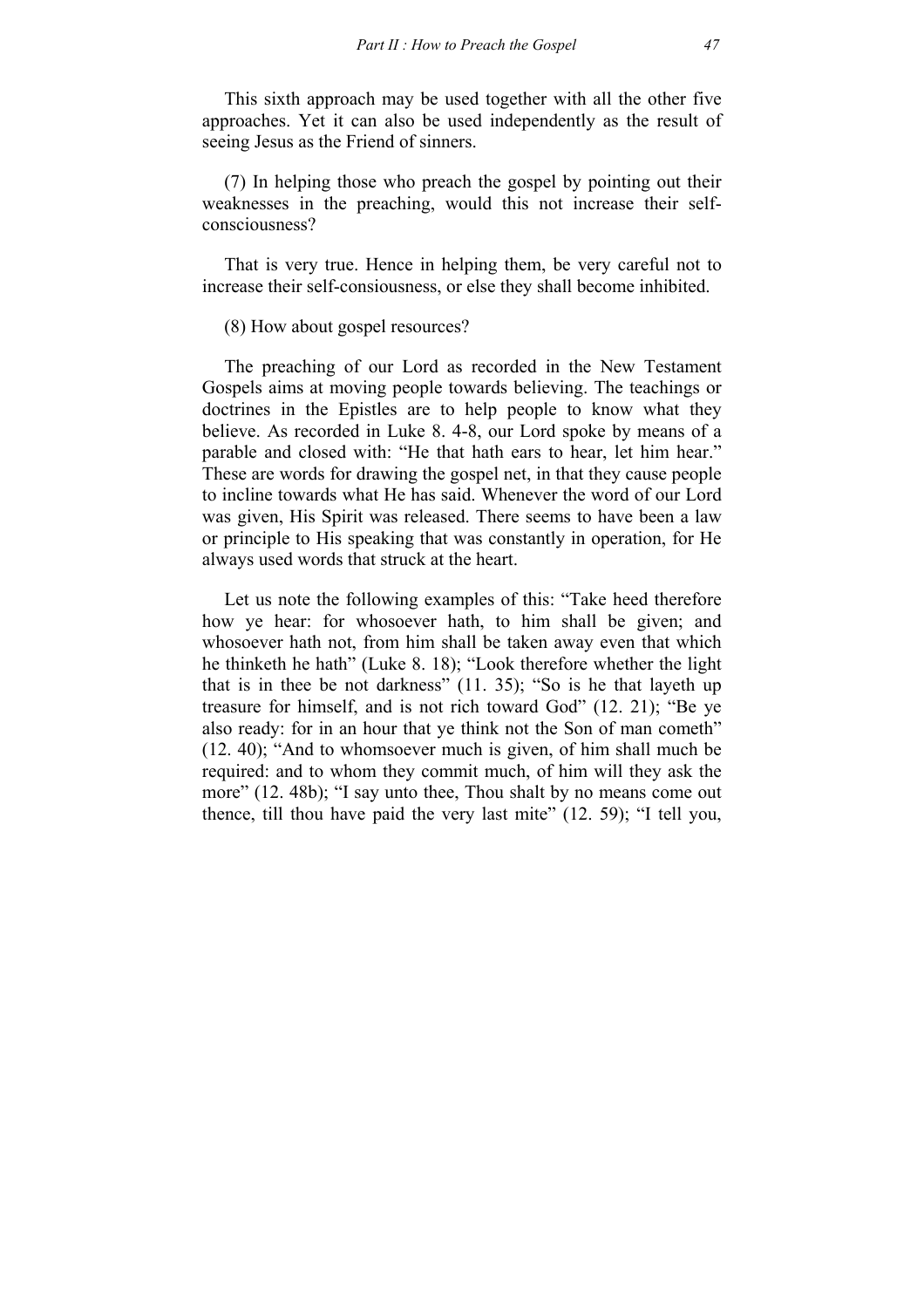Nay: but, except ye repent, ye shall all likewise perish" (13. 5). Whoever is preaching the gospel needs to use these gospel words which can touch the heart. Even those who sing must sing with the spirit of the gospel.

For the church to preach the gospel, there is need of oneness of spirit as a certain measure of prearrangement. The church must train the brothers and sisters in the preaching of the gospel. The responsible brothers should be faithful in supervising and encouraging brothers and sisters to bring in friends to hear the gospel. They themselves must set the example.

(9) How can we help those brethren who attend the gospel meeting?

First of all, any brother should be reminded that he should not measure the spirit of the meeting with his own spirit. Sometimes his own spirit is at a low ebb. The meeting may be good, but he is as an outsider. If he touches defilement in the meeting, then something is wrong in the meeting.

Secondly, in order to touch the spirit of other brethren, one has to deal strictly with himself first. Be very careful in learning how to touch others' spirit.

(10) How are we to prepare for the gospel beforehand and what about spontaneous inspiration?

There should be preparation beforehand. The introductory words need to be strong and impressive. In drawing the gospel net, the spirit should be free and spontaneous. One brother in England frequently used the sentence: "No one load can be placed on two backs." Brother M'Kendrick himself often declared: "You and hell are not far apart, just a breath's length."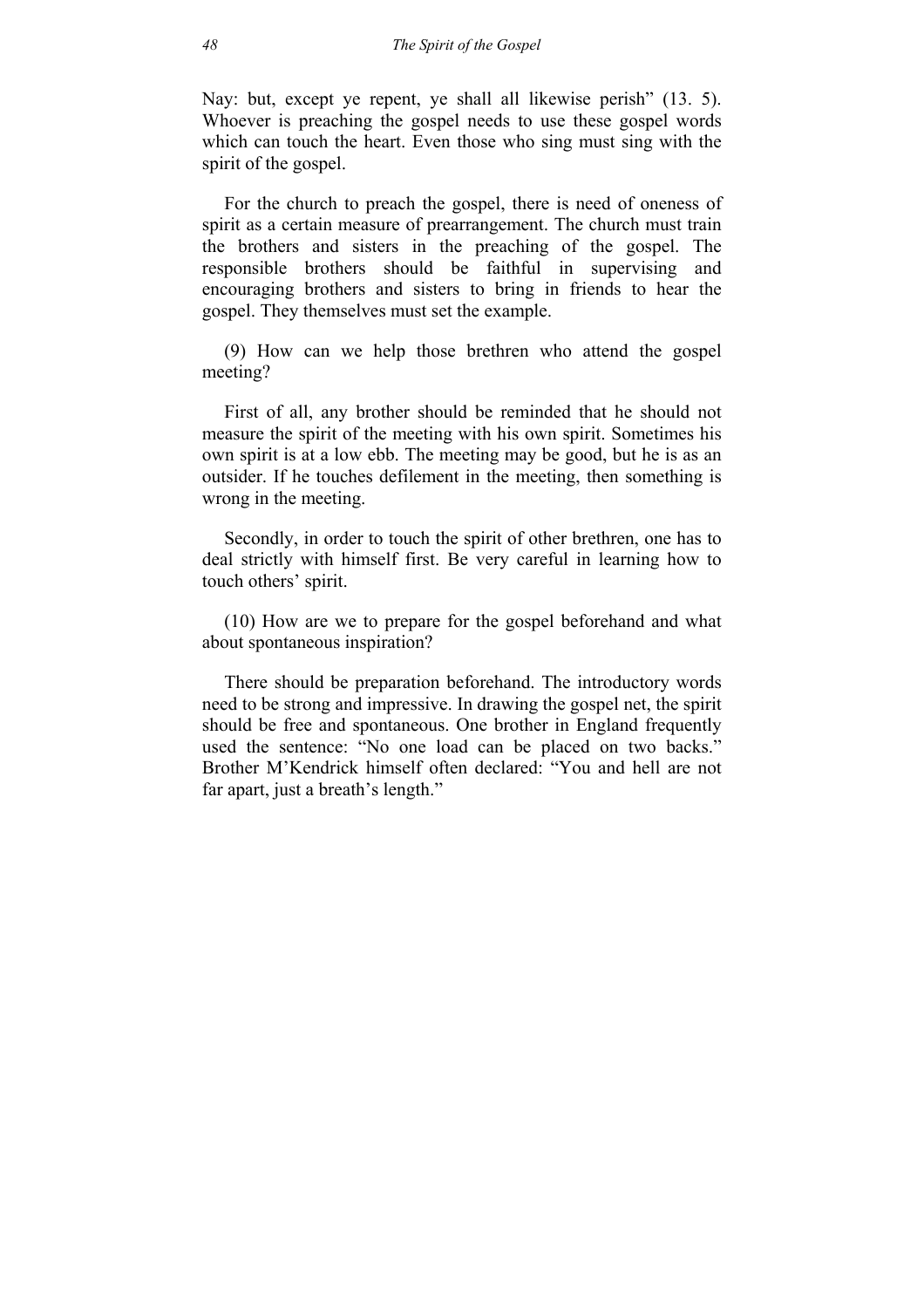(11) Sometimes when the word is uttered it draws out tears; but at other times, when the same word is spoken, there are no tears. Why is this?

The same word must be spoken with the same spirit in order to achieve the same result. Otherwise, you will have different responses.

(12) Does the "fire" in Matthew 3. 11c—"He shall baptize you in the Holy Spirit and in fire"—refer to the fire of the gospel?

No, the "fire" here refers to the fire of hell. As the "Holy Spirit" is to be taken literally, so must the "fire" be taken literally. This is an important principle of interpretation. The Lord uses the Holy Spirit to baptize the believers, whereas He uses fire to season the unbelievers.

(13) How many people should speak in an open-air meeting?

This is not a question of how many people should speak but rather a matter of how much time there is. If the time is long, several can speak. The messages must be concise and the prayers must be short.

(14) If a sinner prolongs his weeping, will he be exposed to demon possession?

The cry of repentance does not usually open the door to demon possession, unless that person has already been possessed by a demon.

(15) May we take those who weep naturally or supernaturally outside of the meeting to help them?

You may, but remember to never forbid normal weeping. Sheep usually go astray as a group and will also return as a group.

(16) How about this matter of hearing confession?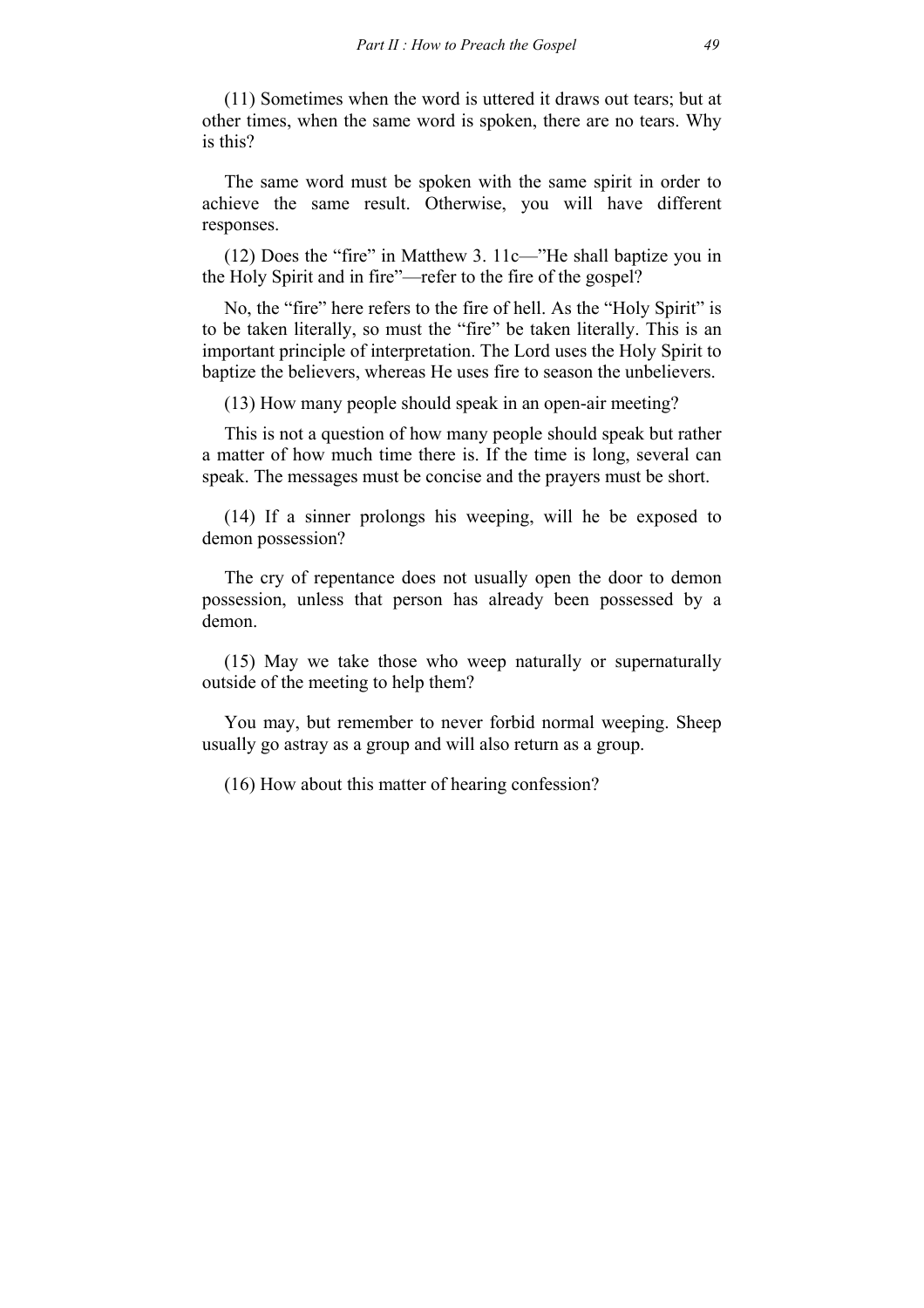Never try to hear people's confession of sins. For confession is like a water ditch, and hearing confession is like a water reservoir. The knowledge of the sinning perpetrated by many Catholic priests has come about from their continual hearing of confession. Many revivalists have themselves fallen into sins because they have listened to confessions. Do not ever hear others' confession. The most one should do is to hear but the mentioning of sin, never to hear the story itself of the sin(s). How pure is our Lord who alone can hear the confession of all the repentant sinners and believers in the world and not be defiled. He knows no sin; He is the blessed Lord.

(17) How about the matter of demon possession?

One basic principle of demon possession is the breakdown of the walls of personality. Open confession of a believer tends to break down the walls of his personality. God alone examines our hearts and tries our reins (see Ps. 26. 2). We need to keep the fence of our personality intact. Failure to do so leads to fulfilling the condition for demon possession.

(18) How much time should be spent in drawing the net?

It is very difficult to calculate the time. Some people have to be pressed while others are averse to pressure. But if the church is under the mercy of the Lord, she will be blessed either way.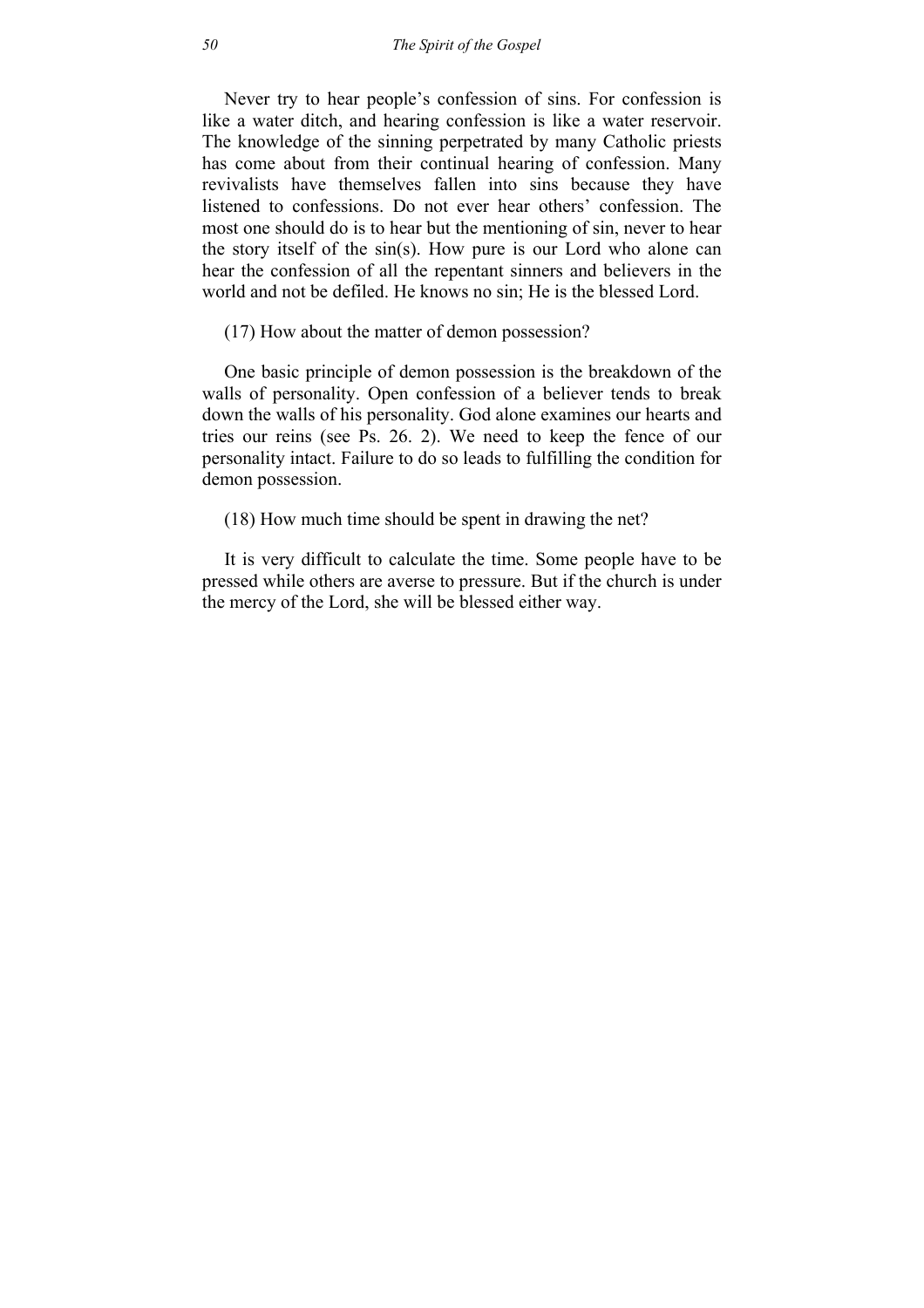# **Part III : The Unsearchable Riches of the Gospel**

## *A. GOD SEEKS MEN*

*There is none that understandeth, there is none that seeketh after God; they have all turned aside, they are together become unprofitable; there is none that doeth good, no, not so much as one. (Rom 3. 11-12)* 

*For the Son of man came to seek and to save that which was lost. (Luke 19. 10)* 

We do praise and thank God, for it is not we who love God, but God has first loved us. According to Romans 3. 11-12, there is none who seeks after God. And in Luke 19. 10 we are told by the Lord Jesus himself that "the Son of man came to seek and to save that which was lost." We thank God because he has not commanded us, as He did the people of the Old Testament time, to approach Him by bringing sheep and bullocks with them. Instead, He has set His tabernacle among us through His own Son so that we may draw near to Him.

None of us dares to say that we seek after God and salvation on our own initiative. I have worked among unbelievers for some time, and I have yet to meet one who has himself sought God. Mr. Paget Wilkes said that he had preached to tens of thousands of people in Japan but had never met one person who sought after God.

There is none in the world who is for the Lord. Only the Lord is for men. This is indeed grace. This is the gospel. Do the idolworshippers seek after God? No, they seek after their own welfare. Some hope for success in business, while some expect to have peace in the family. What they seek after is blessing. They seek not for God but for that which is God's. Yet what God seeks after are persons such as we are. What men look for are the grace, the peace, and the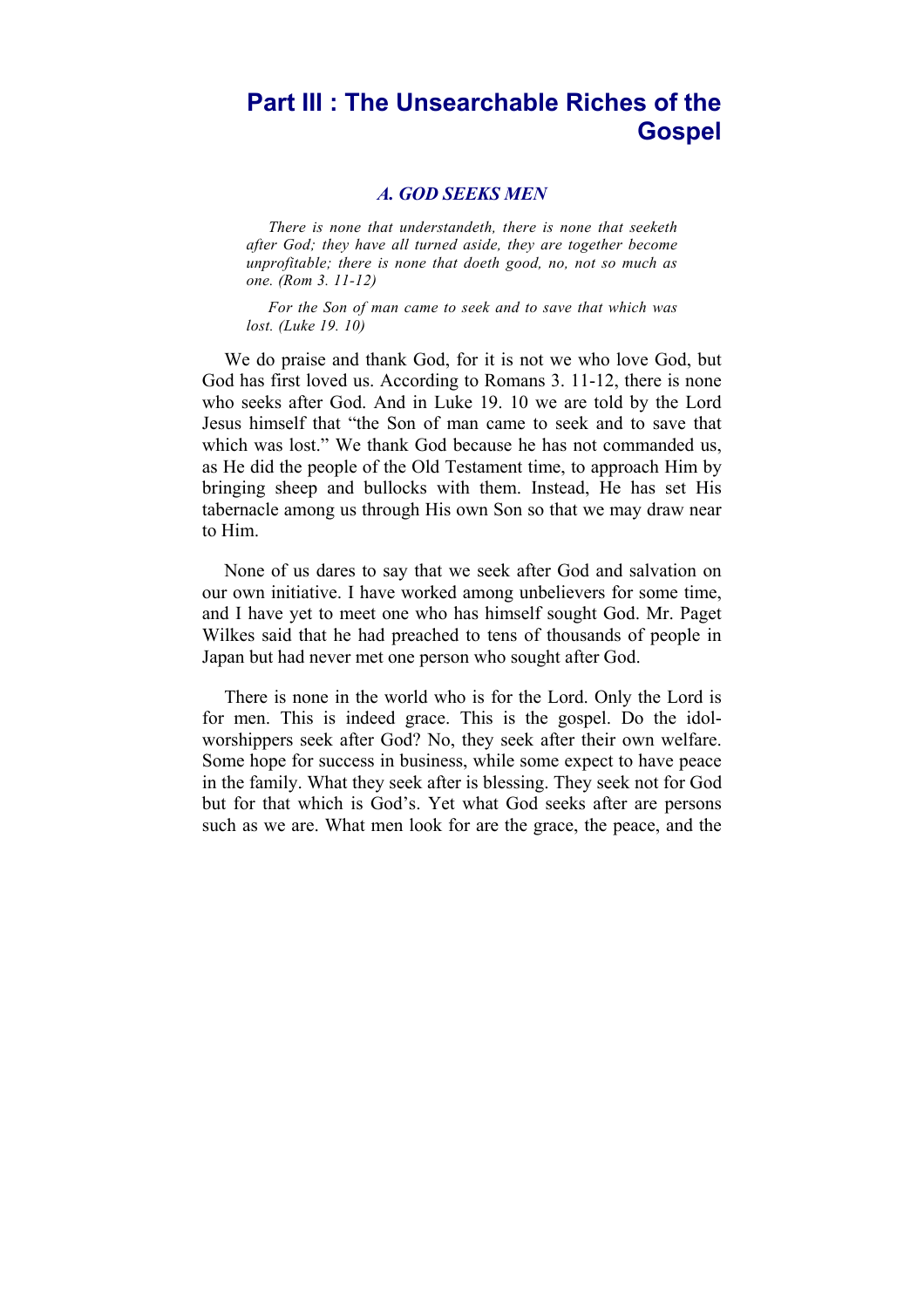blessing of God. What God looks for are we ourselves, not what is ours. Let us break forth in praises and thanks before God today. How good God has treated us! It is something beyond our expectation!

"And this, not as we had hoped, but first they gave their own selves to the Lord, and to us through the will of God" (2 Cor. 8. 5). Do we notice here how God desires us? He is not greedy. Does He covet the wealth of the rich? No, He wants you and me. None seeks after God. What men expect are the peace and blessing of God. But God seeks us. Though no one seeks Him, God nonetheless seeks us.

Suppose God wants something from you. What can you give Him? You and I have nothing at all to give. That which God looks for are men and women. It is well if a person is saved, for this is what God desires. Before you were saved, you lived in the world without the Saviour. You had never thought of eternal life, nor did you ever think of the future destiny. You might have heard of God, but you wanted to have nothing to do with Him. You might even have hated Him without cause. Nonetheless, thank God, He has saved you! He loved you and me so much as to send His only begotten Son to the world to seek and save us. His Son gave up His life and shed His blood to redeem us.

We do not start out as the prodigal son. We begin as the lost sheep sought after first by the shepherd. In Luke 15, there are three parables: one concerning a shepherd who lost a sheep, who then went out to find it; another about a woman who lost one piece of silver, and who then swept the house to recover it; and a third that related the story of a father who received a repentant, prodigal son back home. Figuratively speaking, therefore, we see first, the Saviour who came to seek you; next, the Holy Spirit who enlightens you; and finally, the Father who receives you back. Praise and thank God, He has sought us and saved us.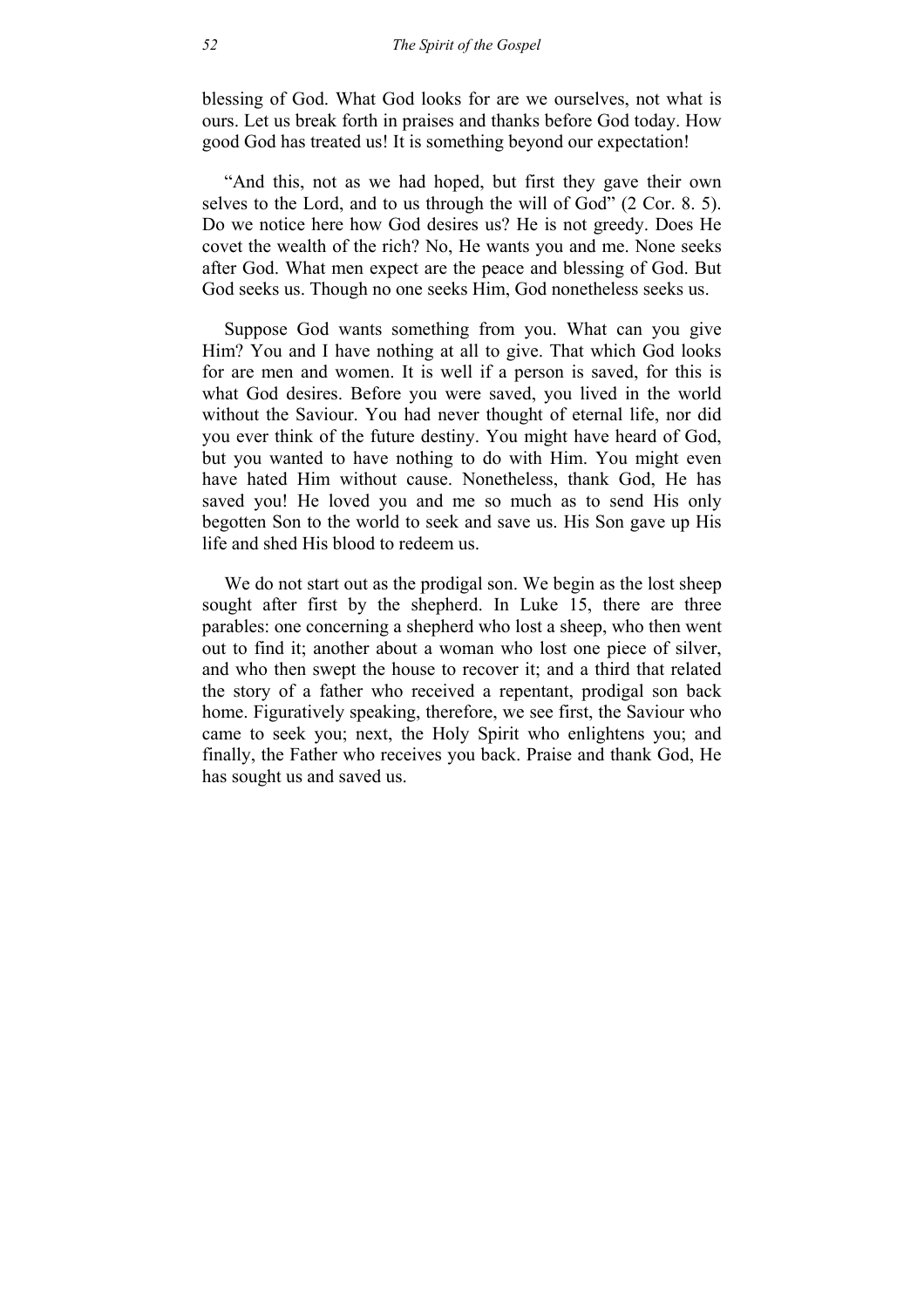#### *B. WHO CRUCIFIED THE LORD?*

*He was despised, and rejected of men; a man of sorrows, and acquainted with grief. and as one from whom men hide their face he was despised; and we esteemed him not. (Is. 53. 3)* 

*The God of Abraham, and of Isaac, and of Jacob, the God of our fathers, hath glorified his Servant Jesus; whom ye delivered up, and denied before the face of Pilate, when he had determined to release him. But ye denied the Holy and Righteous One, and asked for a murderer to be granted unto you, and killed the Prince of life; whom God raised from the dead; whereof we are witnesses. And by faith in his name hath his name made this man strong, whom ye behold and know: yea, the faith which is through him hath given him this perfect soundness in the presence of you all. (Acts 3. 13-16)* 

*And they that passed by railed on him, wagging their heads . . . In like manner also the chief priests mocking him, with the scribes and elders . . . And the robbers also that were crucified with him cast upon him the same reproach. Now from the sixth hour there was darkness over all the land until the ninth hour. And about the ninth hour Jesus cried with a loud voice, saying, Eli, Eli, lama sabachthani? that is, My God, my God, why hast thou forsaken me? . . . And Jesus cried again with a loud voice, and yielded up his spirit. And behold, the veil of the temple was rent in two from the top to the bottom; and the earth did quake; and the rocks were rent . . . (Matt. 27. 39-52)* 

*Saying, Father, if thou be willing, remove this cup from me: nevertheless not my will, but thine, be done. (Luke 22.42)* 

In Acts 8 we are told that Philip the Evangelist pointed out to the eunuch that Isaiah 53.7-8, as quoted in Acts 8.32-33—"He was led as a sheep to the slaughter; and as a lamb before his shearer is dumb, so he openeth not his mouth: in his humiliation his judgment was taken away: his generation who shall declare? For his life is taken from the earth"—referred to the death of Jesus Christ. In this same chapter of Isaiah, we are twice challenged with words such as: "he was wounded for our transgressions, he was bruised for our iniquities" (v.5) and ". . . who among them considered that he was cut off out of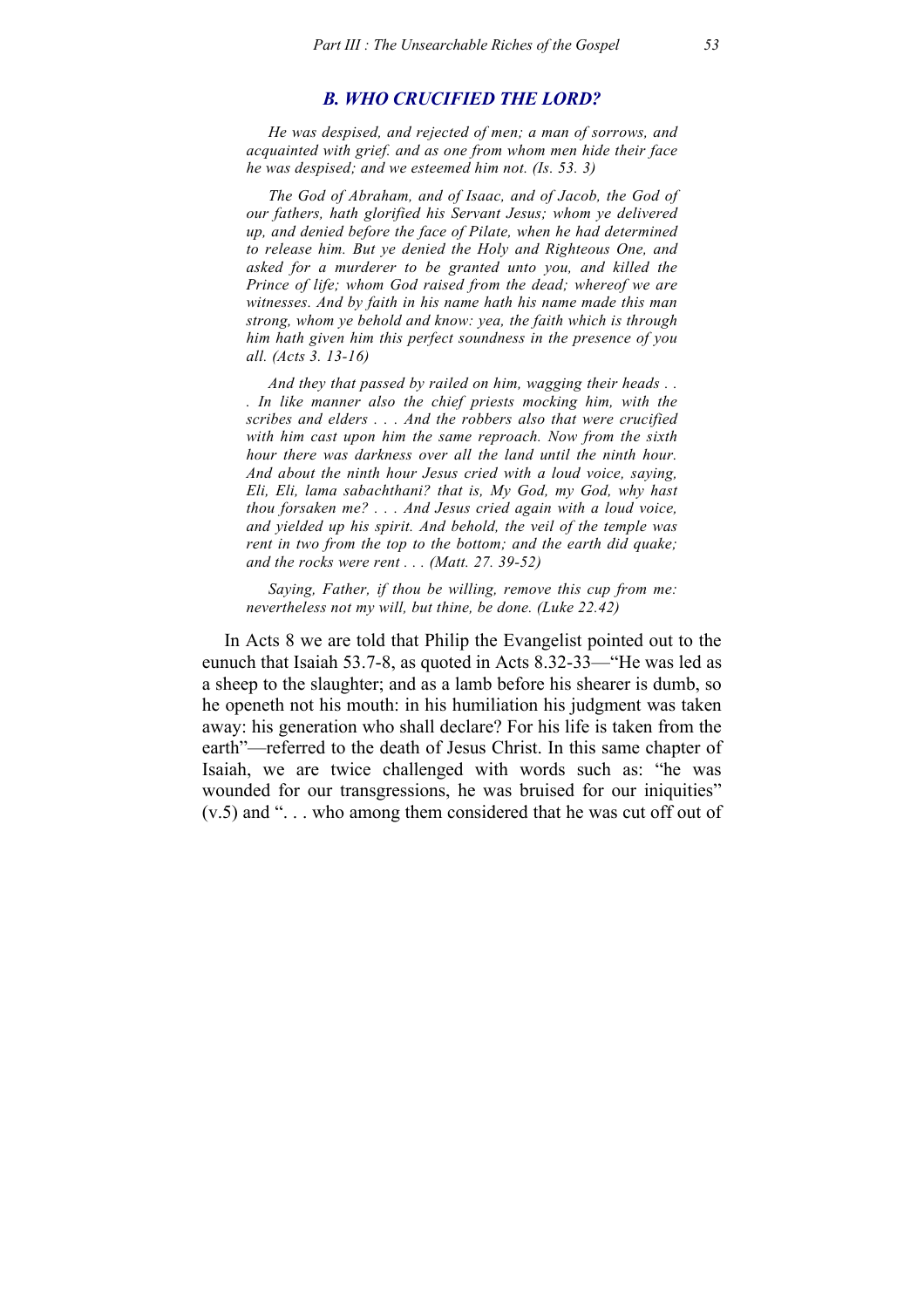the land of the living for the transgression of my people to whom the stroke was due?" (v.8) In the eyes of men, Jesus must have died for His own sins because a person who obeys God and lives a holy life should never, and *would* never, encounter such malignancy. The Jews despise Him for this very reason. Here is One who was despised and punished for sin. Who in the world knew that He had borne their iniquities? He was smitten and His life violently taken away from Him. Who in the world ever considered that this was for *their* transgressions? How the world has mistaken His death as being for His own sins. Solomon once observed that "the way of the transgressor is hard" (Prov. 13. 15b). And hence Isaiah raised the challenge of who ever knew or considered otherwise?

We cannot explain the death of the Lord Jesus according to man's traditional way of thinking. God has put our sins upon Him as our substitute. He died because *God* caused Him to die. For God set Him forth to be a propitiation (Rom. 3. 25). Peter and John testified: "Jesus; whom ye delivered up, and denied before the face of Pilate, when he had determined to release him. But ye denied the Holy and righteous One, . . . and killed the Prince of life." People are indeed so deranged as to have thought and said that Christ had died for His own sins. But Isaiah has made it clear that "it pleased Jehovah to bruise him" (53. 10). Peter looked at the cross from the human viewpoint; that is why he said, "[You] killed the Prince of life." There is another equally valid viewpoint, however, which is, that God had so ordered that it must be so. Hence Jesus was crucified by *God* as well as *men*.

Who condemned Jesus? During that time the religious authority of Judaism had no power to kill, though it had possessed such power prior to the Roman occupation. Since the fall of the nation, however, this power to kill had been taken away from them and rested in the Roman authority. As for Pilate, he had not considered it a crime for Jesus to have said that He was the *Son of God*. But he became alarmed when he heard that Jesus was *King*. Yet Jesus, unlike other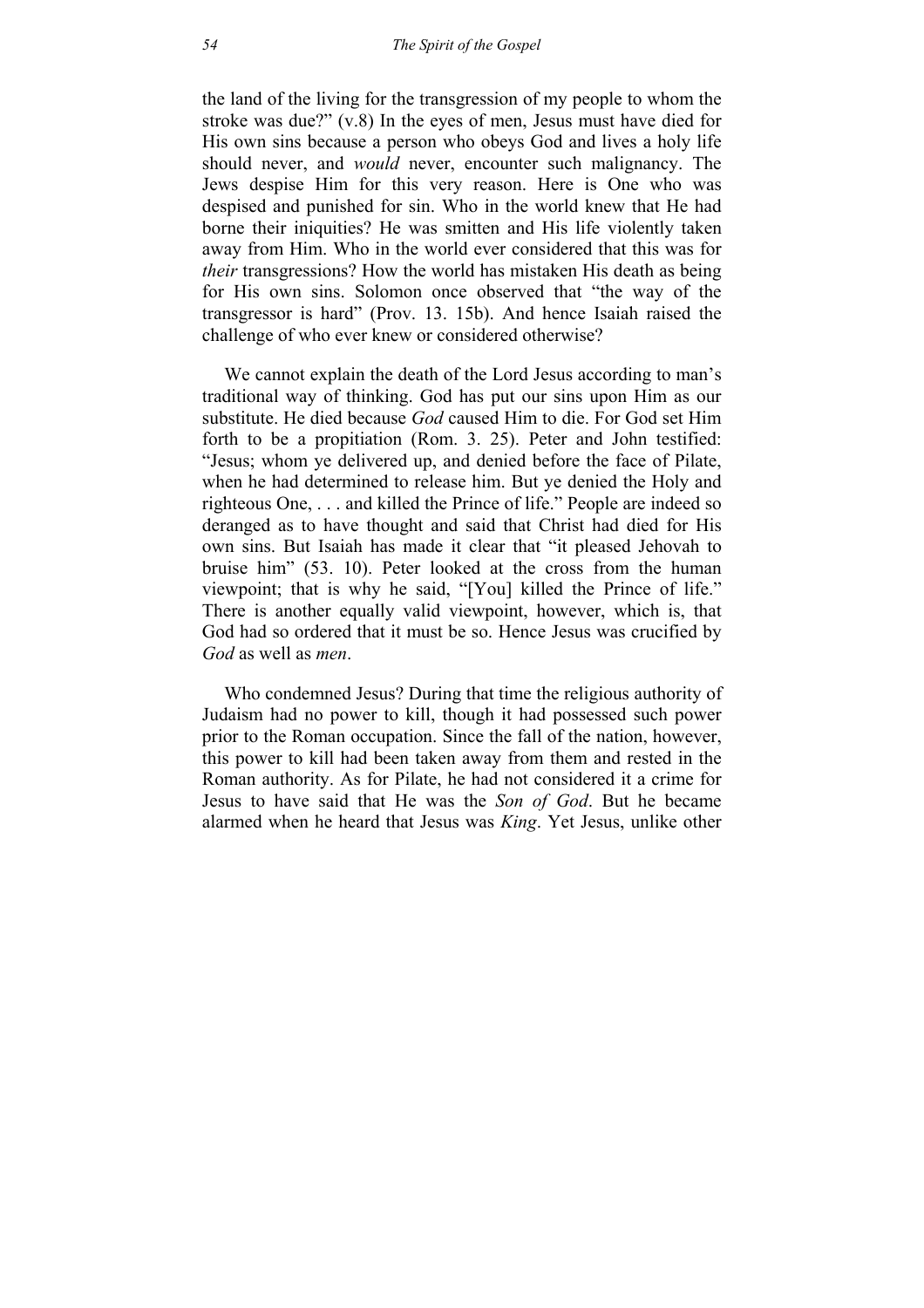political prisoners, made no defense. The Jews asked to crucify Him, and in the end the Roman soldiers themselves did the crucifying. Everything seemed to have been done by men. In the eyes of the world, He who had sinned must be crucified. If He were the Son of God and were sinless, God would surely defend Him.

So the soldiers mocked Jesus for three hours. But commencing from noon onward, God stepped in: "There was darkness over all the land till the ninth hour." This was something men could not do. God alone could do it. The sun was darkened, and in the holy temple the veil that was tens of feet tall was rent from top to bottom. This was not anything men could do because men could only rend such a very high veil from the bottom up instead of in the reverse direction. Neither could men cause the earthquake nor rend the rocks nor open the tombs. All these were done by God, not by men. There was therefore a considerable part in the death of Jesus that was played by God.

If the Lord's death were not a propitiatory death, He would not have died a good death. His death would have been inferior to the death of a martyr. A martyr in dying could declare: "Lord, I thank You for giving me the opportunity to testify to Your word with this body of mine." Yet our Lord sweat blood. His was a shameful death for He bore our sins in His body. How terrible He must have felt. One who had never touched sin bore the sin of the whole world.

A first-century Christian leader named Polycarp was arrested. The proconsul urged him to swear by the genius of Caesar and say, "Away with the atheists." He caught up the last words of his judge. With solemn visage, and looking up to heaven and waving his hand, Polycarp cried out: "Away with the atheists." The proconsul, perhaps mistaking this as a sign of yielding and recanting his Christian faith, pressed him further: "Swear, and I will set thee free; revile Christ." His answer is memorable: "Four-score and six years have I served Him, and He hath done me no wrong. How then can I speak evil of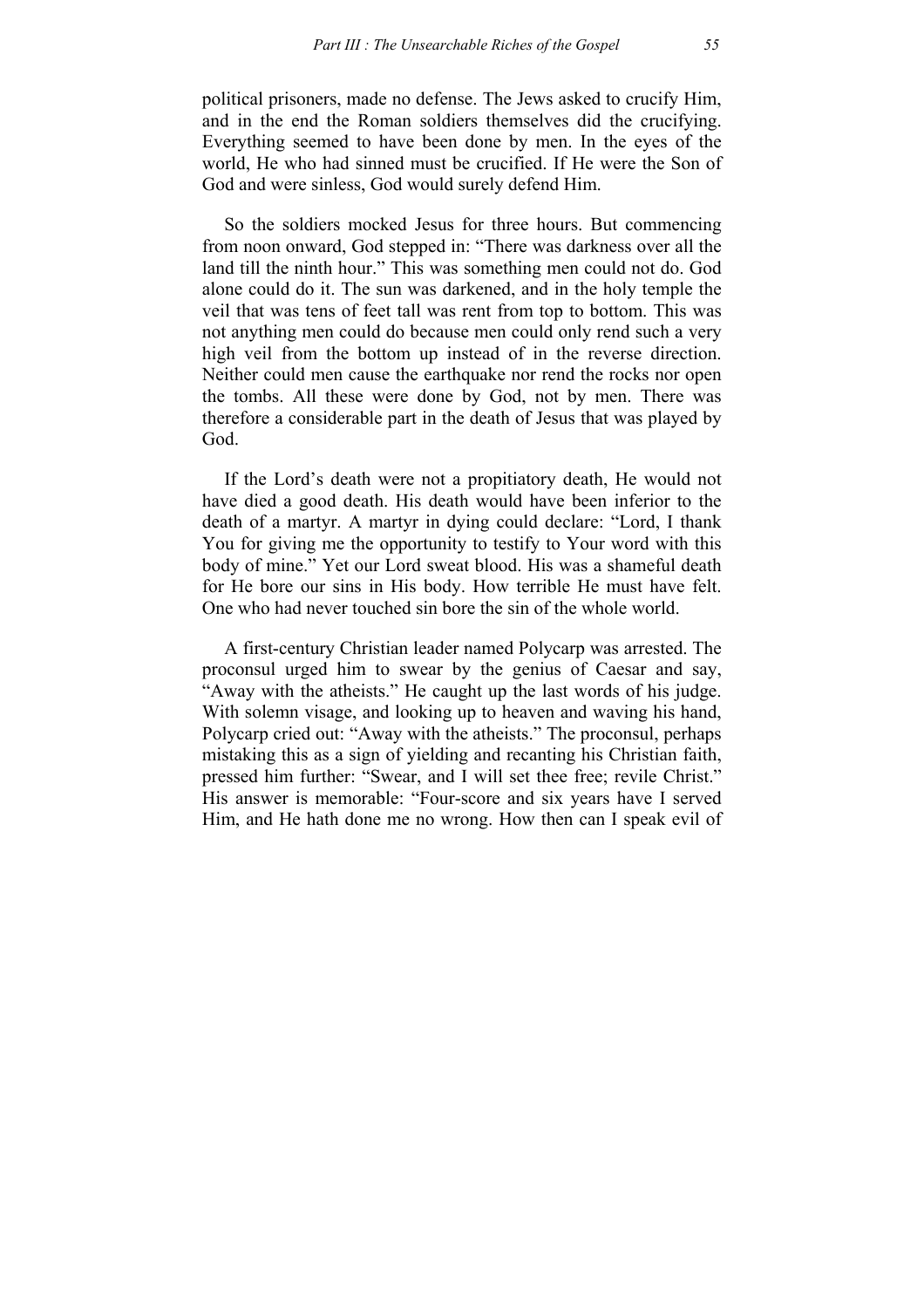my King, who saved me?" All threats and seductions alike having proved powerless, the proconsul announced to the assembled multitude that Polycarp had confessed himself a Christian. Whereupon the pyre was readied and heaped up. There he offered up his last prayer—words of praise and thanksgiving that God had deigned to accept him that day as a sacrifice well-pleasing to Him.

Yet in the case of our Lord Jesus, He cried out, "My God, my God, why hast thou forsaken me?" If His death had not been for the atoning of sin, it would have been far inferior to Polycarp's death. Yes, Polycarp died to testify, but our Lord died to atone. From eternity to eternity, He is the Saviour. God had never before separated Himself from His Son. Only when His Son was made sin for us did God forsake Him. Where there is sin, there can be no light. Surely in God's eye, His Son is indeed the Redeemer of sinful men.

On the cross, our Lord spoke seven words, which were: (1) "Father, forgive them; for they know not what they do"—forgive on the basis of atonement; (2) "To day shalt thou be with me in Paradise"—the teaching out of redemption; (3) "Behold, thy mother," Jesus had said to John—signifying that all who are born of God become one family, and this is due to the work of redemption; (4) "My God, my God, why hast thou forsaken me?"—He who knew no sin was made sin for us; (5) "I thirst"—for the wrath of God was on Him; (6) "It is finished"—He cried with a loud voice that it was done, indicating by this that the work of redemption was finished; and (7) "Father, into thy hands I commend my spirit"—He gave up or dismissed his spirit, which meant that though men could crucify Him they themselves could not put Him to death. He himself gave up His own life.

The veil is now rent; otherwise, no man could ever draw near to God. Man of old could enter into the holy place, but never the holiest of all except for the high priest who in type represented the Great High Priest (Jesus) who was to come. It is God who has rent the veil;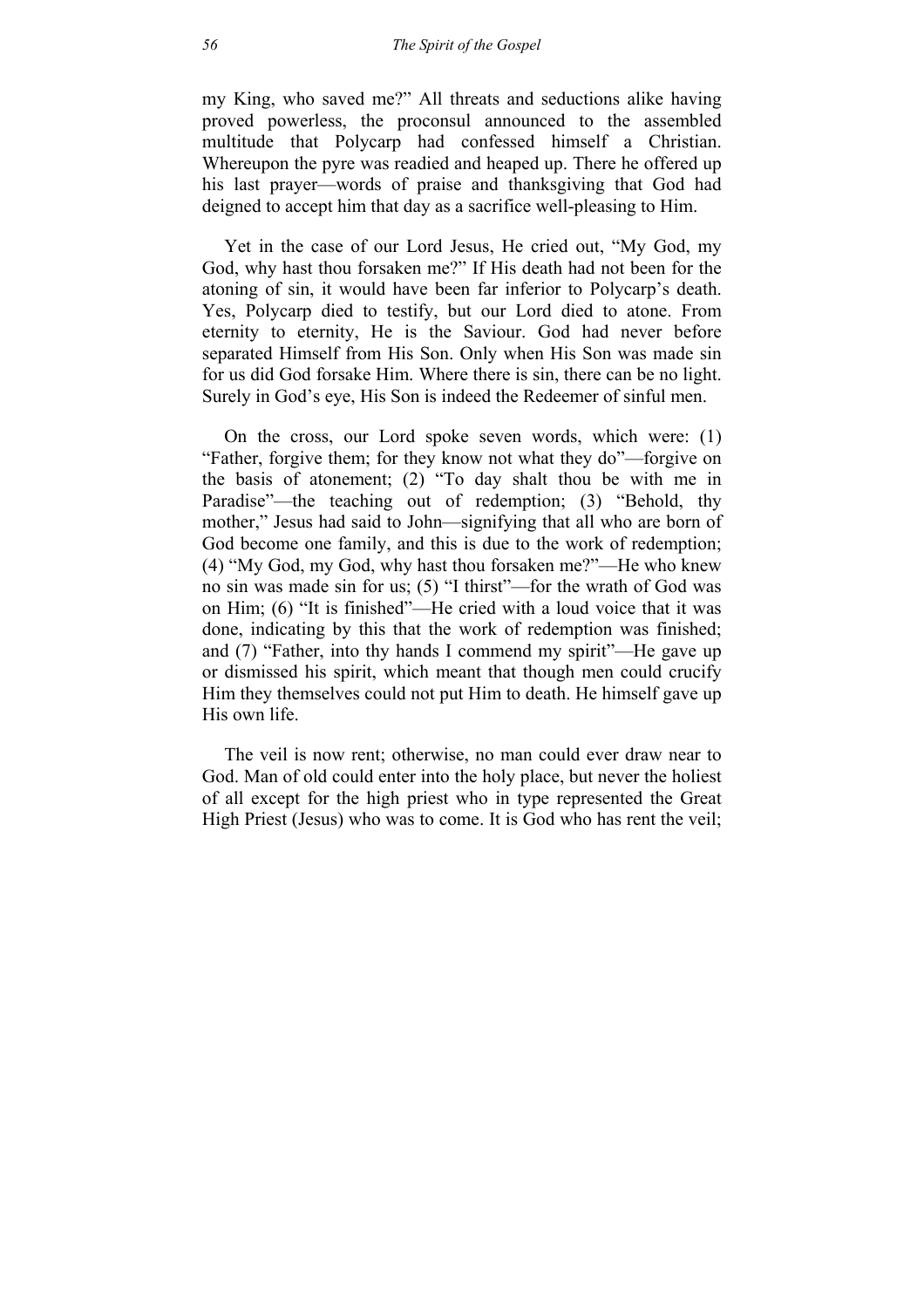thus the way to God is opened. Because Christ died, I now can live. Because He lives, I may enter into glory.

#### *C. OUR LORD ALWAYS MINISTERS*

*The Son of man also came not to be ministered unto, but to minister, and to give his life a ransom for many. (Mark 10. 45)* 

*But ye shall not be so: but he that is the greater among you, let him become as the younger; and he that is chief, as he that doth serve. For which is greater, he that sitteth at meat, or he that serveth? is not he that sitteth at meat? but I am in the midst of you as he that serveth. (Luke 22. 26-27)* 

*Blessed are those servants, whom the Lord when he cometh shall find watching: verily I say unto you, that he shall gird himself, and make them sit down to meat, and shall come and serve them. (Luke 12. 37)* 

These three Scripture portions show us how Christ ministers to us in the past, in the present, and in the future.

Let us look at the first Scripture: "the Son of man also came not to be ministered unto, but to minister, and to give his life a ransom for many." This verse tells us that the Son of man came to serve all men. Whoever came to Him, He would serve that one. He gave food to the hungry; He healed the sick. He served any person at any time at any place. His highest service lay in giving His life as a ransom for many. He served with His life. Oftentimes, we today are thinking how we may serve God. Do we really know that on the cross Christ served us with His own life? When we were yet sinners, He had served us.

Now turn to the second passage: "But ye shall not be so: but he that is the greater among you, let him become as the younger; and he that is chief, as he that doth serve. For which is greater, he that sitteth at meat, or he that serveth? is not he that sitteth at meat? But I am in the midst of you as he that serveth." Mark told us in the first passage of how Christ served the sinners; here, Luke speaks to us of how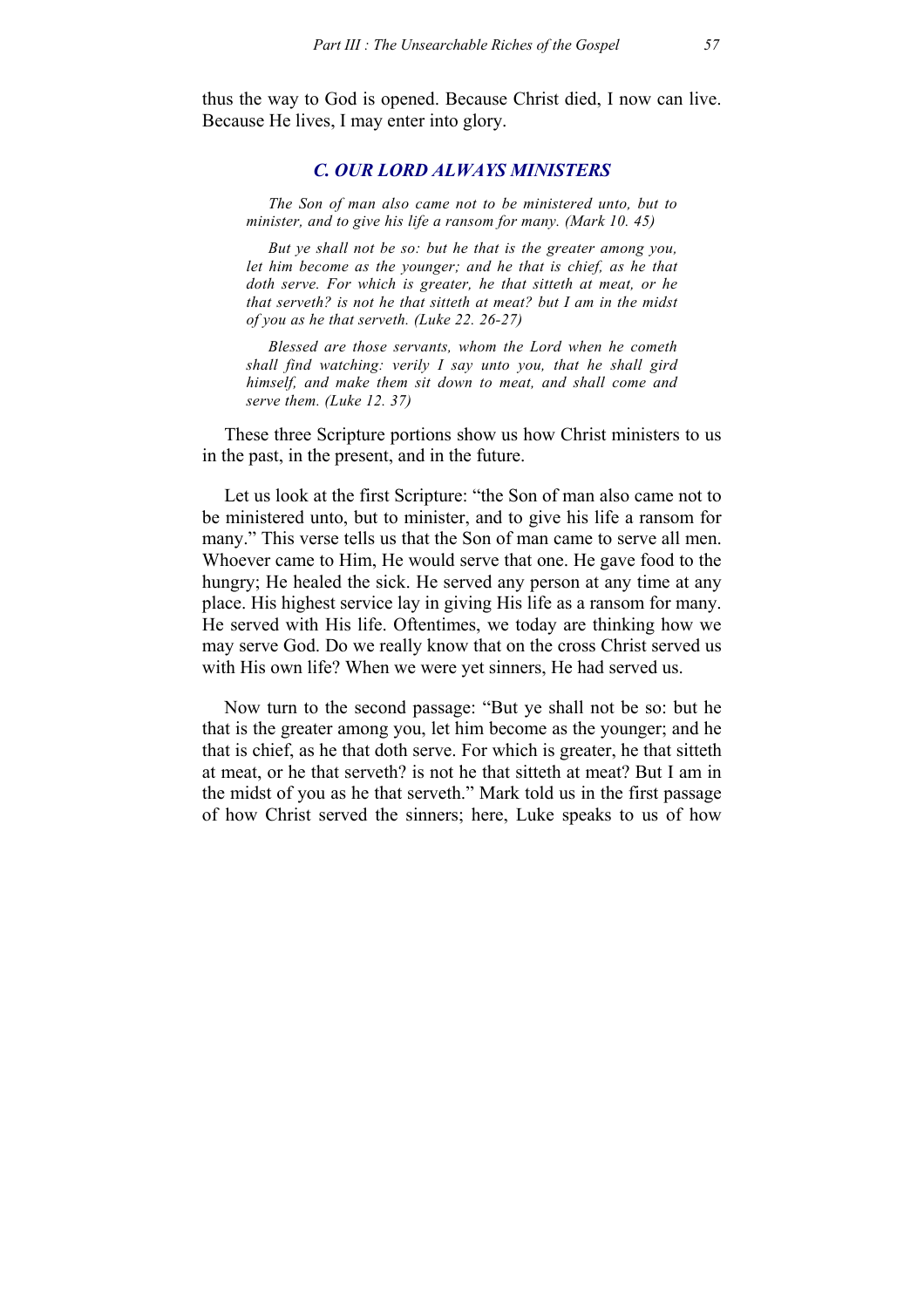Christ serves the disciples. "I am in the midst of you," Jesus said, "as he that serveth." Let us always remember that Christ in our midst is now serving us. This is grace!

The bread that is before us at the Lord's Table indicates the way Christ serves us today. His body is broken for our sake. Before we can ever serve Christ, He first serves us. This is salvation. He serves us not only on Calvary's cross but also in our very midst. Whenever we have need, let us go to Him and let Him serve us.

Once after He sent the multitude away, Jesus went alone to the mountain to pray. Below Him His disciples were in a boat. They were distressed in rowing, for the wind was quite contrary to them. About the fourth watch of the night, which is the darkest hour as well as the sleepiest time, the Lord came to their rescue. They, however, thought it was a ghost and cried out with fear. But He straightway spoke to them, "Be of good cheer: it is I; be not afraid" (see Mark 6. 45-51). He could have said to them, "It is your Lord" or "It is the Son of God"; yet He simply said, "It is I" What does this mean? Suppose someone knocks at the door, then the person inside asks who is there, and the one who did the knocking replies, "It is I" This would imply that he is an acquaintance of the person inside, so the latter will recognize his voice. When our Lord came to the aid of His disciples, He came to help and identified himself in the most intimate way. Since this is so, how we ought to enjoy the service of Christ to us today!

Let us recall how the Lord had had no need to pay the tribute money. And even if He had *had* to do so, He would have needed only to pay half a shekel. Yet He was mindful of Peter's need; so He asked Peter to go cast a hook into the sea, and in the mouth of the first fish caught there would be a shekel, enough to pay for both His *and* Peter's tribute money. How He served Peter by prearrangement! (see Matt. 17. 24-27)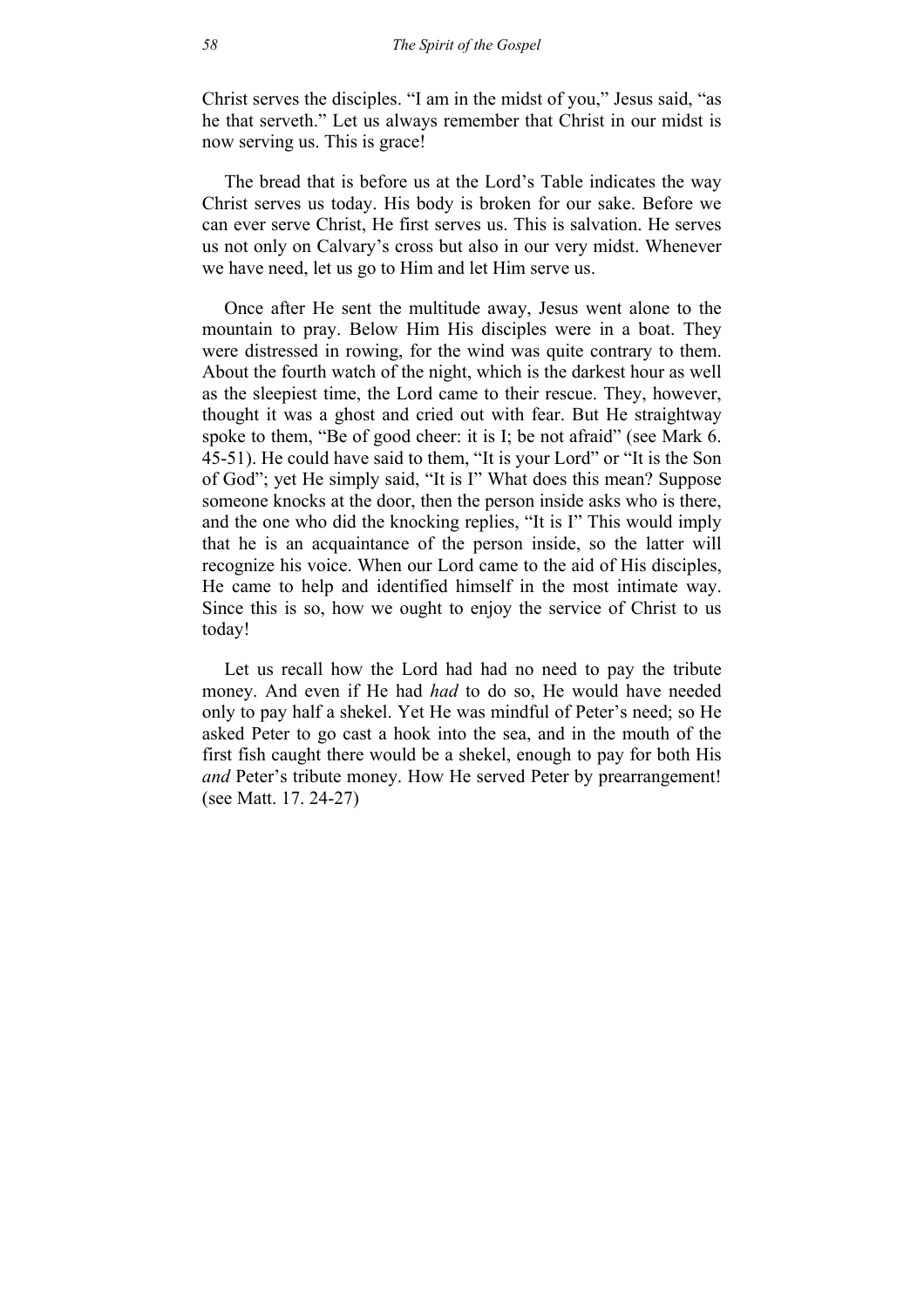As we read through the four Gospels, can we not see the Lord serving His disciples again and again? We will be surprised, for we would think that Christ's followers should serve Him but never expect that Christ should serve them. Why does the Lord serve His own? Jesus first explains man's view of the situation: "Which is greater, he that sitteth at meat, or he that serveth? is not he that sitteth at meat?" But our Lord then went on to say: "I am in the midst of you as he that serveth." For *He* is the greater, yea, He is the greatest; therefore He serves. So that the divine view is that the greater a person is, the more he is able to serve; the smaller a person is, the less he can serve. The smallest probably may serve no one. Our Lord is great, and His greatness is without limit. For this reason, He can serve men without end.

"I am the light of the world," the Lord declared (John 8. 12a). What else may serve mankind more than light?, He who follows the light shall not walk in darkness, but shall have the light of life. "I am the bread of life," the Lord declared as well. What may serve mankind more than food? He who eats this bread shall live forever. Indeed, whatever our Lord does, it is to serve man. Hallelujah, we have a Lord who serves us! In time of distress or helplessness, we give Him opportunity to serve us. He is great, so great that He is able to serve us in all things.

On still another occasion, the Lord washed the feet of His disciples. According to Peter, this was something "never" to be done. Yet the Lord washed their feet and served them (see John 13. 4-8).

Finally, when people came to seize Him, the Lord asked them whom they sought. They answered Him, "Jesus of Nazareth." Jesus said, "I told you that I am he; if therefore ye seek me, let these [His disciples] go their way" (John 18. 8). How mindful was our Lord of His disciples. From beginning to end, the Lord served them.

And at the very end, the Lord had spoken to the Father in this way: "Of those whom thou hast given me I lost not one" (John 18.9).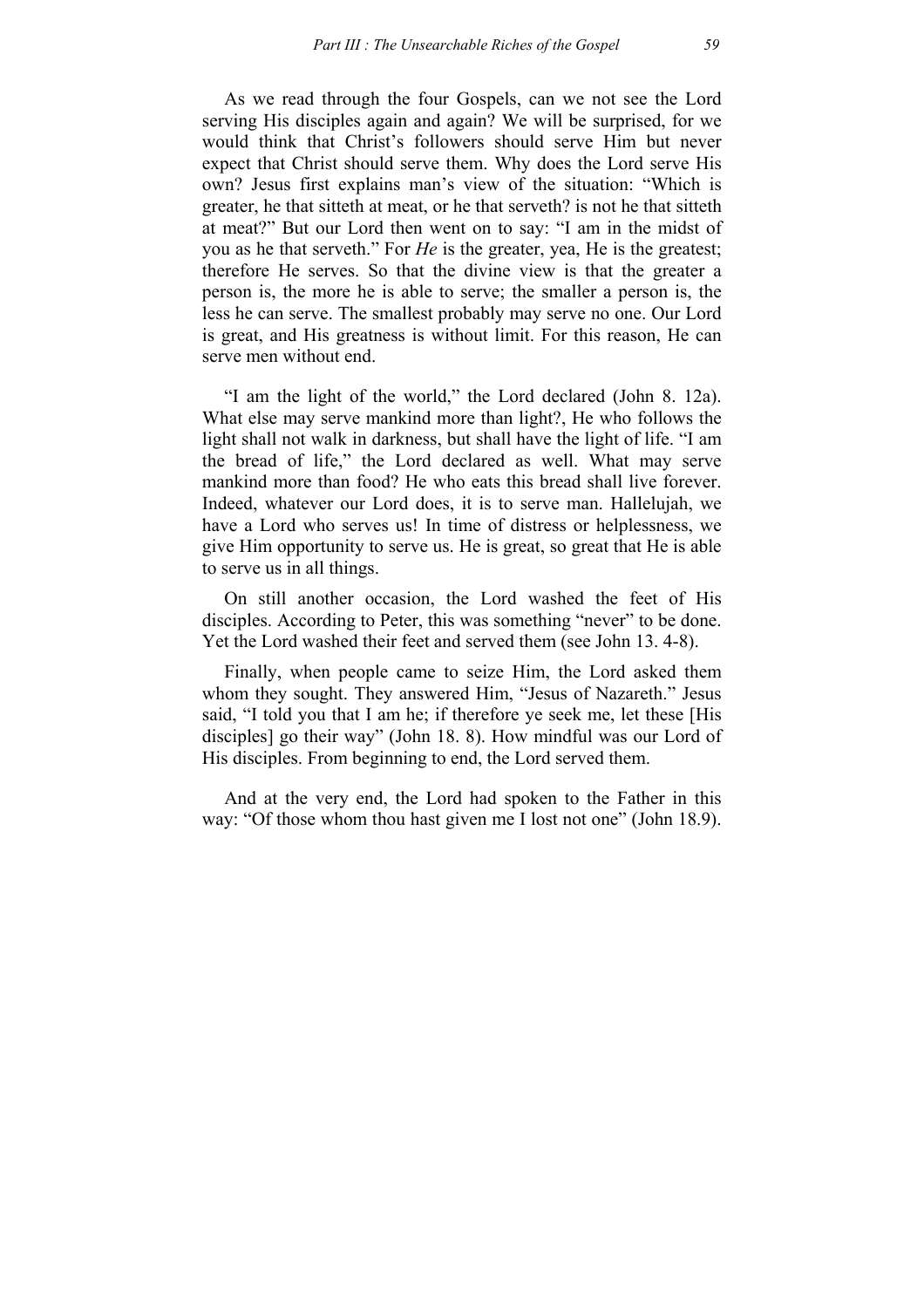How true it is that the Lord will serve us from the first day till the last.

There is yet a third passage that was quoted above: "Blessed are those servants, whom the Lord when he cometh shall find watching: verily I say unto you, that he shall gird himself, and make them sit down to meat, and shall come and serve them." What kind of grace this is! How could such a thing be? But the Lord says He shall yet serve us. We who once owed Him much receive grace freely. Now we owe Him eternally, and therefore we enjoy grace eternally.

I wonder how many of us today know how to enjoy the service of Christ. Most of the time we have the wrong idea that it is we who should serve Christ. Do we desire His serving us? Someone says his prayer is so cold, and so he tries to work up zeal. He should know that Christ will serve him at this very time for this very need. Someone else thinks that he does not know how to read the Bible; therefore, he plans to study it differently tomorrow. Does he not realize that Christ is able to serve here as well?

God gives us Christ that He may serve us. From His death on the cross to eternity future, Christ is serving us. Though this is beyond our comprehension, we can still enjoy. Do not refuse as Peter did, but lean instead on the Lord's breast as John did.

## *D. PRESENT THE BODIES*

*I beseech you therefore, brethren, by the mercies of God, to present your bodies a living sacrifice, holy, acceptable to God, which is your spiritual service. (Rom. 12. 1)* 

Here we find the apostle "beseech[ing]" the believers to present their bodies. He *could* have *ordered* them, but he would rather beseech, since this is something that must be carried out willingly; otherwise, it is useless. Let us note, however, that he does not ask them to present their spirits or their souls, but only their bodies. Why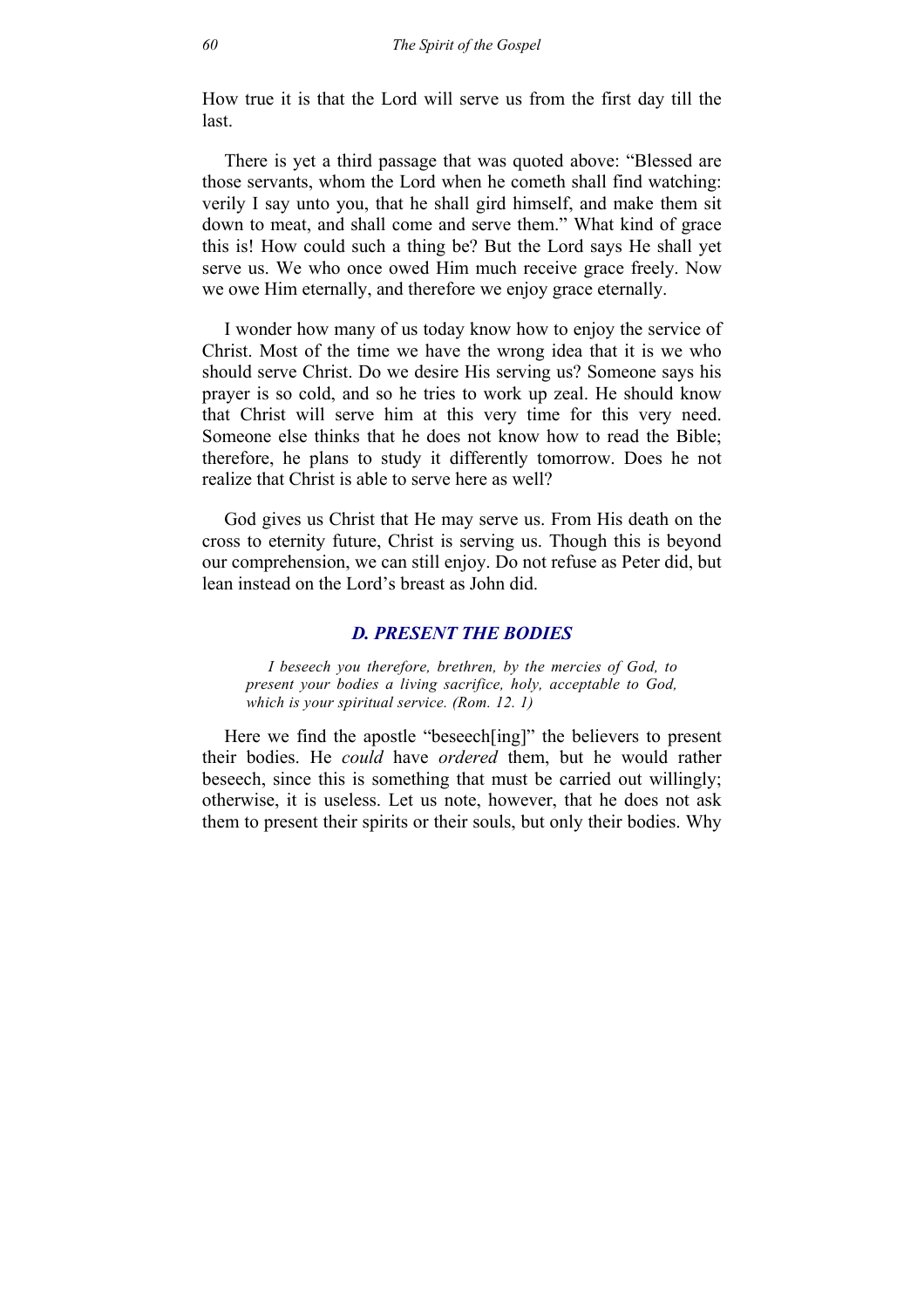is this so? Here we can see the important position the body occupies. To present the body is something "acceptable to God." Although God does not communicate directly with man through the body, but takes the spirit as His dwelling place, He nonetheless does not despise man's body. The spirit occupies the first place, but the body has its rightful position too.

Without doubt, a man ought to let the Holy Spirit have the preeminence in whatever he does; nevertheless, this does not mean that he can neglect the body. Once we have seen how God emphasizes the intuition, communion and conscience of the human spirit, we are tempted to fall prey easily to imagining that God does not care about the body, that the body has no other function than to hurt us, and that if our life in the spirit is strong and full of power we can totally ignore this outward vessel. However, God's view is quite different. Though He does stress the life in the spirit, He nonetheless affirms that the salvation provided by His Son must reach to this outward vessel as well. Salvation is less than effective if it fails to touch the body.

Furthermore, the presenting of the body is in actuality the presenting of *all* because the body here represents the whole being. Since the believer's spirit has already become attuned to God, it has no need to be offered up again. On the other hand, his soul and body are not yet in perfect harmony with the life of God, and hence must be offered up. Though only the body is mentioned here, it actually includes the soul, for our present body is closely knit with the soul. The Bible calls it "a natural body," 1 Corinthians 15. 44 in the original terming it a "psychical" or "soulical body." Thus, in presenting the body, a person presents all that he *naturally* possesses. We notice here that God's purpose is not confined to just our inward man, it also includes our outward man. It is true that in this matter of communion with God, the outward man is absolutely useless, since such communion is carried on in the inward man. Nevertheless, in other matters the importance of the outward man cannot be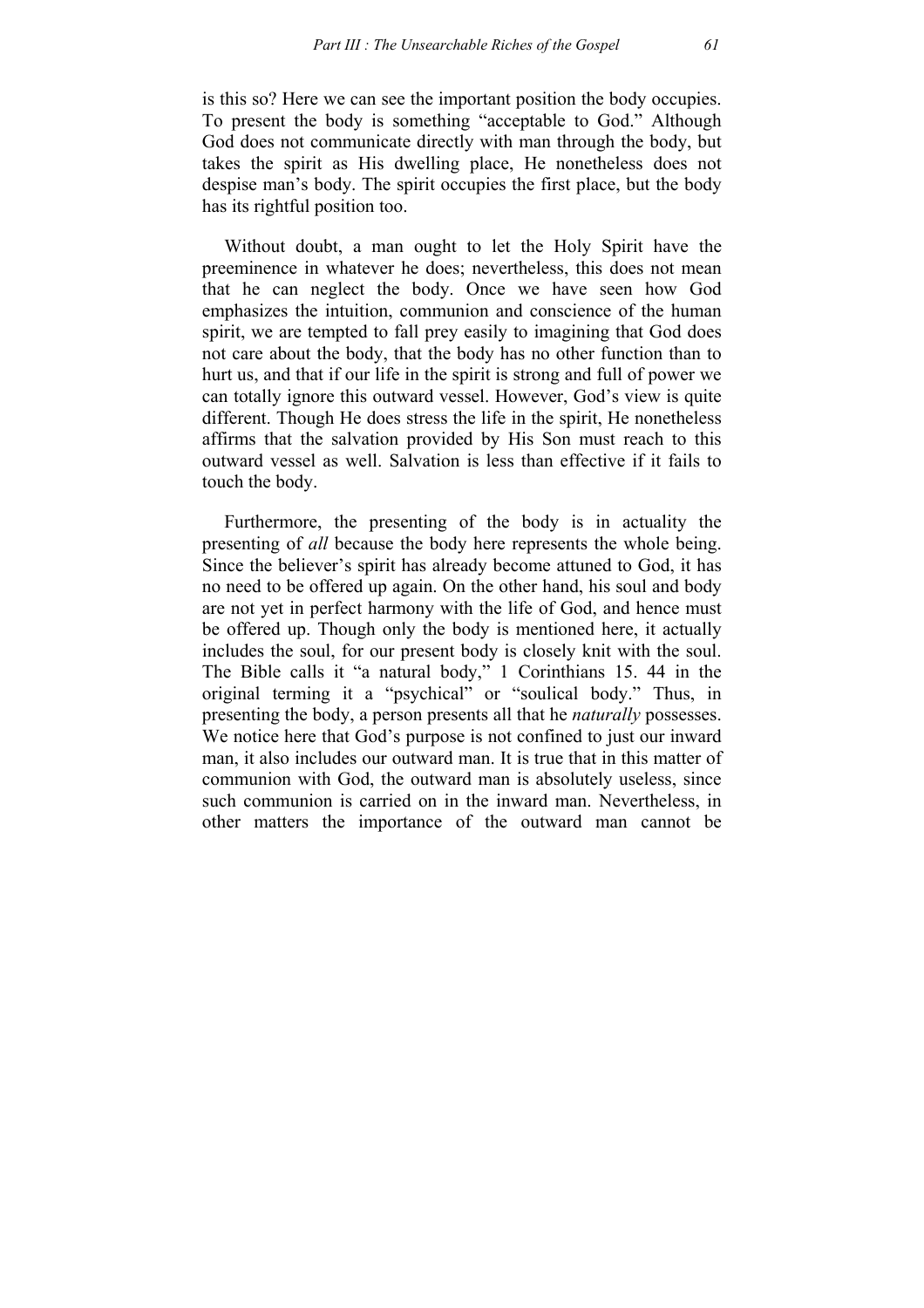overlooked; else the Holy Spirit would not have issued here such a call for it to be offered up.

What is really meant by presenting the body? It means to live for the Lord as well as to work for the Lord. To understand this, we must know what the body is. It is very different from the spirit in one area; that is to say, the body is bound by time and place whereas the spirit is not. The body is outside, so it has a special relationship to outward things. In presenting the body, we naturally offer up time and place and every contact with the natural world. Hence, it means nothing less than to live and work for the Lord.

Now of these two aspects, to *live* for the Lord is more primary. Many consider working for the Lord as living for the Lord, not recognizing there is a vast difference between the two. People are able to work for the Lord and still not live for Him; whereas all who live for the Lord will work for Him too. To live for the Lord signifies that not a single moment is reserved for self-seeking, but that a believer's entire time is given to the Lord (though not necessarily working for the Lord). The Holy Spirit is now calling believers to present their bodies in order to live for the Lord.

Now let us look at the entire verse, portion by portion. "Brethren"—this is spoken to believers. "By the mercies of God" presenting the body is due to the mercies of God. It is because of all the gracious dealings and love of God that the body will be presented. This agrees with the words of 2 Corinthians 5. 14-15: "the love of Christ constrains us; ... that they that live should no longer live unto themselves, but unto him who for their sakes died and rose again." What is this presenting the body for? As "a living sacrifice." A sacrifice is usually dead, but God wants our bodies to be a *living* sacrifice. In the Old Testament time, the bodies of the sacrifices were laid on the altar slain. Today God calls us to present our bodies alive to Him as a sacrifice. This denotes our living as though dead. As long as we shall live on earth, we present ourselves as sacrifices already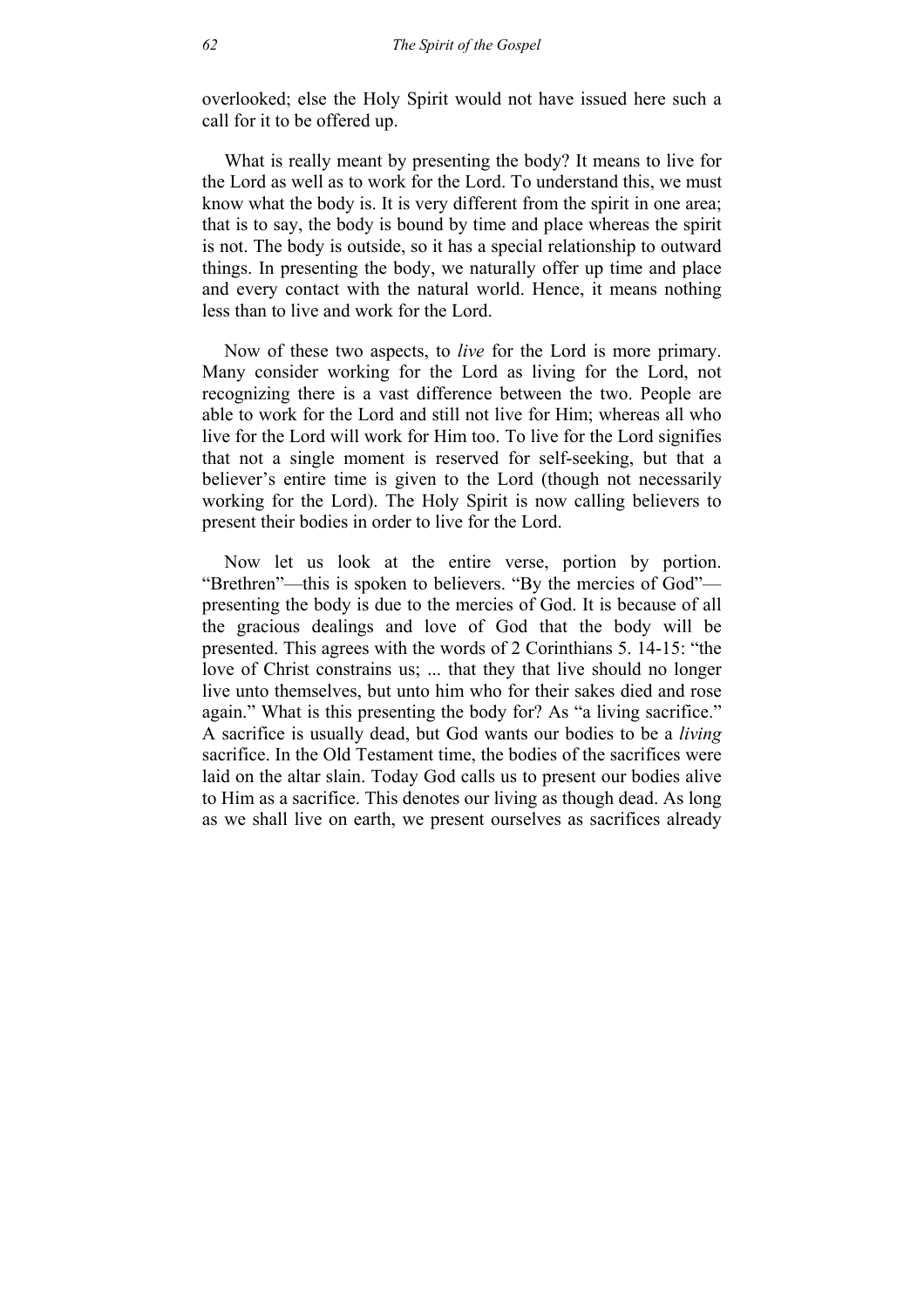dead. And this kind of sacrifice is "holy, acceptable to God." Due to the mercies of God, this is our "spiritual service."

Let us see that God has already secured His place *within* us, now He asks us to present the *outward* to Him. He has already begun to dwell in our spirit, in our inward man. He now waits for us to present our bodies—our outward man—to Him too. Since we live *by* Him, He expects us to live *for* Him. The spirit being renewed, our tabernacles of flesh should also be wholly committed to God. Thus this renewed spirit will have a willing body to cooperate with it in living and working for God. And this is God's good pleasure.

#### *E. TRUST AND OBEY*

*Even so reckon ye also yourselves to be dead unto sin but alive unto God in Christ Jesus. Let not sin therefore reign in your mortal body, that ye should obey the lusts thereof. neither present your members unto sin as instruments of unrighteousness; but present yourselves unto God, as alive from the dead, and your members as instruments of righteousness unto God. For sin shall not have dominion over you: for ye are not under law, but under grace. (Rom. 6. 11-14)* 

Today I would speak on the principles of Christian living. What the entire New Testament shows us is that there are only two principles of Christian living, with all the rest that pertains to the believer's life constituting the fruits of these two principles. Whether that fruit be patience or gentleness or faithfulness or self-control, these are not themselves to be taken as principles of Christian living. For there are actually but two basic ones to be considered: the one is to trust, the other is to obey. All good fruits in our Christian lives flow from these two fundamental axioms. In our daily walk with the Lord, we need to trust and obey.

There are many places in the New Testament which speak of trust and obey. It will suffice us here to focus only on the eleventh and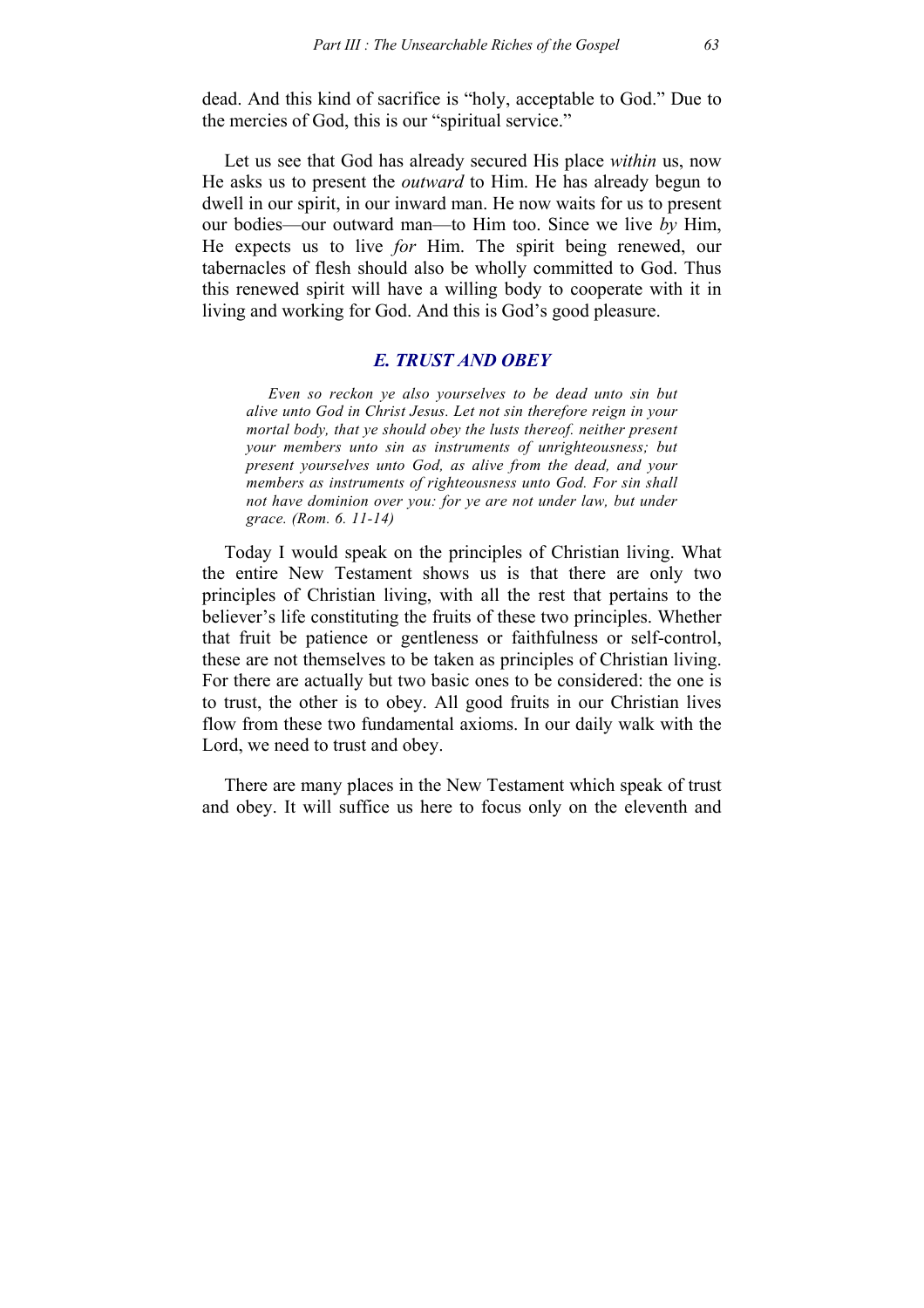thirteenth verses of Romans 6. The verb "reckon" in verse 11 conveys the idea of "trust"; whereas the verb "present" (or "yield"— Darby's translation) in verse 13 conveys the idea of "obey." The "trust" element in verse 11 is in connection with the finished work of Christ; the "obey" element in verse 13, on the other hand, challenges us to maintain the position of faith and trust we have obtained. By keeping the balance between trust and obey, we may freely enter into all the spiritual experiences reserved for us.

How should we explain this dual principle of "trust and obey"? All the *objective* truths are in Christ; and all which is in Christ has *already* been accomplished. All the *subjective* truths are in the Holy Spirit; and all which is in the Holy Spirit *awaits to be fulfilled* by the Holy Spirit. In this connection, I wonder if we believers know the difference between redemption and salvation. The first is that which was accomplished over nineteen hundred years ago, but the second is that which is fulfilled on the day we believe in the Lord and thereafter. Hence redemption is objective in nature—that which has been accomplished in Christ; salvation, on the other hand, is subjective in nature—that which is to be wrought in us continually by the Holy Spirit. These two are irreversible. The Lord Jesus did not finish salvation about two thousand years ago nor does He accomplish redemption in His people day by day currently. No, redemption was accomplished long ago, whereas salvation is continually waiting to be fulfilled.

Suppose I am unsaved, and you are preaching the gospel to me. You can only say to me that the work of *redemption* has been finished, you cannot say the work of *salvation* has been completed, because I am not yet saved. Salvation is fulfilled after I believe in the Lord, whereas redemption has long since been accomplished. All the works of redemption belong in the past, because all the objective works have been done absolutely and limitlessly. But all the subjective works must be wrought now and on into the future. And hence we can say that the one is already done, the other remains to be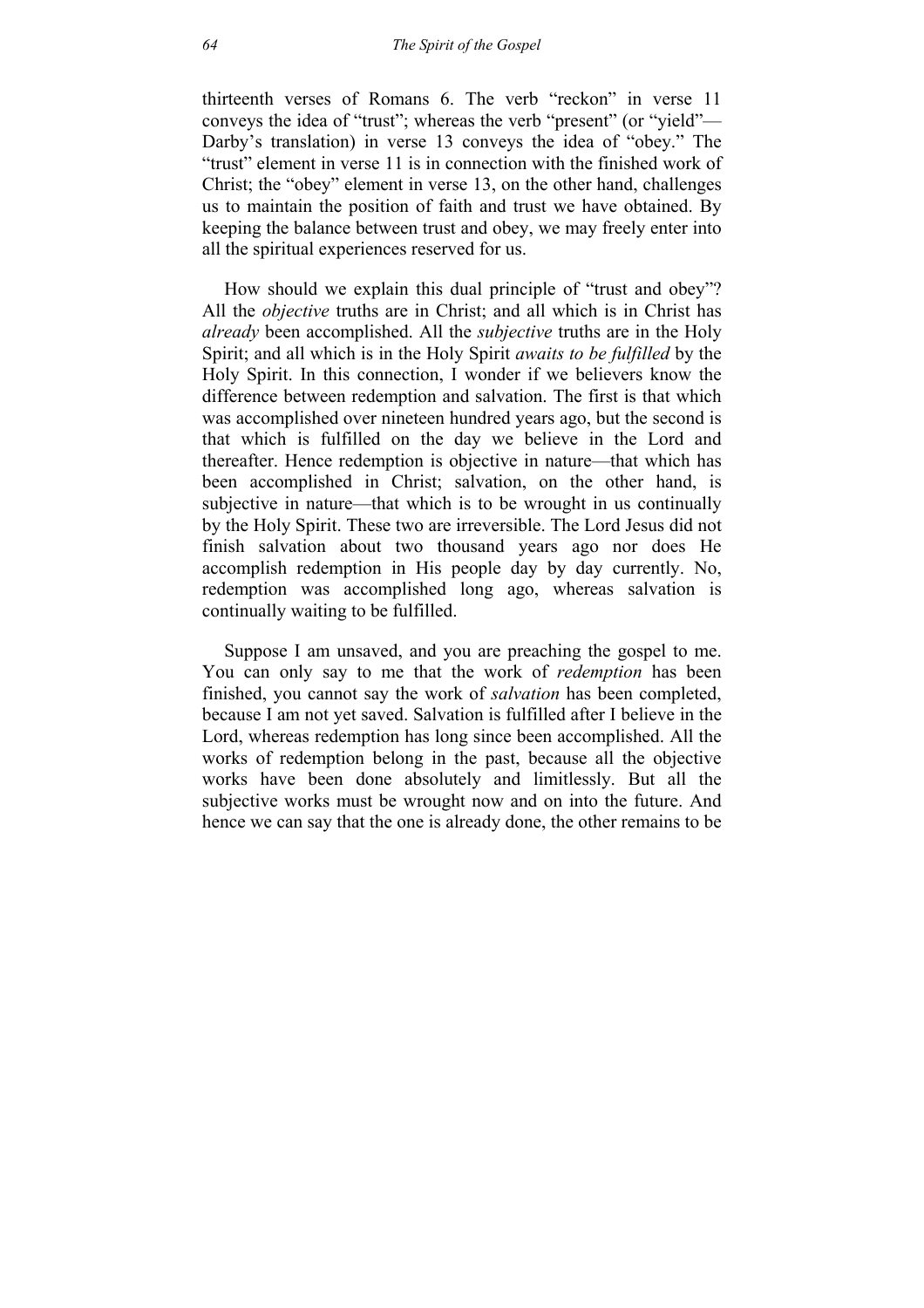done. On the one side were the death, burial, resurrection and ascension of our Lord. On the other side, though, the Holy Spirit will take this death spoken of here and put it in you once you believe. In the same way, too, the resurrection of Christ spoken of here happened once nineteen hundred years ago, but its manifestation in you occurs on the day you believe. All the objective elements are past, absolute and complete, with nothing able to be added. But all the subjective aspects are to be achieved now and hereafter.

For this reason, the ways of accepting objective and subjective truths are totally different from each other. On the one hand, since the objective has already been accomplished, it needs to be believed or trusted in. On the other hand, since the subjective awaits to be achieved now and in the future, it should be obeyed or yielded to. Any attention paid to one side only will result in the believer being lost either in presumption or in dead works. The objective truths of death, burial, resurrection and ascension require faith. But faith alone is not enough, for day by day these truths demand obedience. Codeath calls for yieldedness. The power of resurrection and the position of ascension bid obedience.

We who have become Christians need the Saviour on both the inside and the outside. We need the Word manifested in the Holy Spirit as well as the Word manifested in the flesh. We need the Christ of Golgotha, to be sure, but we also need the Christ in the Spirit. As to the crucified, resurrected and ascended Christ outside of us, we must believe; as to the Spirit of Christ within us we must obey. Let me illustrate with some particular experiences in order to help us understand what is meant by "trust and obey."

What is meant by the first element, "trust"? Never a day can we be lax in the objective truths. It is not as man says, that I *shall* die, *shall* be raised from the dead and *shall* ascend to heaven; for the *facts* are that I have *already* died, *already* been resurrected and have *already* ascended—in Christ. What is faith? Faith or trust or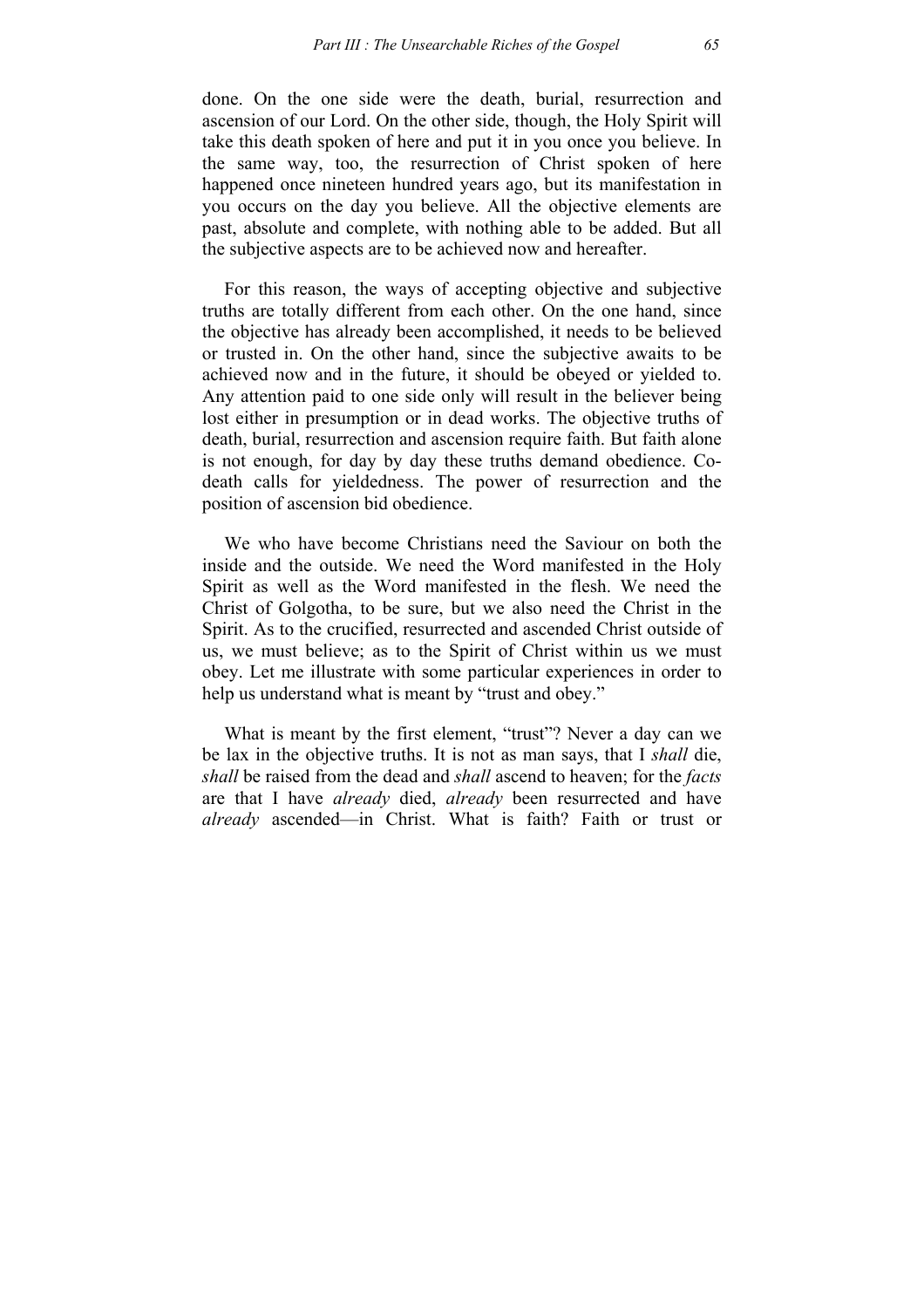believing is a knowing, seeing and reckoning. Who can believe what he has not seen? Be it death or resurrection or ascension, it requires the revelation of the Holy Spirit to generate faith. Doctrinal speaking is a mere talking about a thing, but truth presents the reality behind the word. Oftentimes doctrines are not truths, because truths include realities as well as words. The words "Christ died for us" do not convey a mere doctrine; they also convey a reality. What is taught in theology is doctrine. In other words, doctrine is theology. Objective truths, though, demand our faith. We must *know* deep within us that they are true. Truth, in Greek, means reality. The death of Christ is truth because His death is real. His resurrection is truth, which again means that His resurrection is factual and real. His ascension likewise is truth, for His ascension is that which is true, factual and real. This is what is meant by truth.

How do we know these are truths? Each time we accept a truth, it is not because the preacher says so. In the entire universe there is only One who can lead us into truth, and He is the Holy Spirit. A preacher can only preach the doctrine, but the Holy Spirit can reveal the truth for us to believe. Do we see this? I will not speak today about our co-death, co-resurrection, and co-ascension with Christ; I will simply speak on this matter of Christ having died for us.

Formerly you neither knew sin nor God nor Christ. Perhaps one day you heard people talking about the substitutionary death of Christ, and that word touched your heart. You then say to yourself, "What has happened?" The answer is that you "saw" your sins; you "saw" Christ. In a word, you "saw" salvation. You saw that your sins were forgiven, and dared to say that your sins were indeed forgiven. If people were to ask you how you know your sins are forgiven, you would be very sure because you have *seen.*

What is the revelation of the Holy Spirit? It is the Holy Spirit opening the veil, as it were, to let you see the substance or reality behind the word of the preacher. You see what forgiveness is and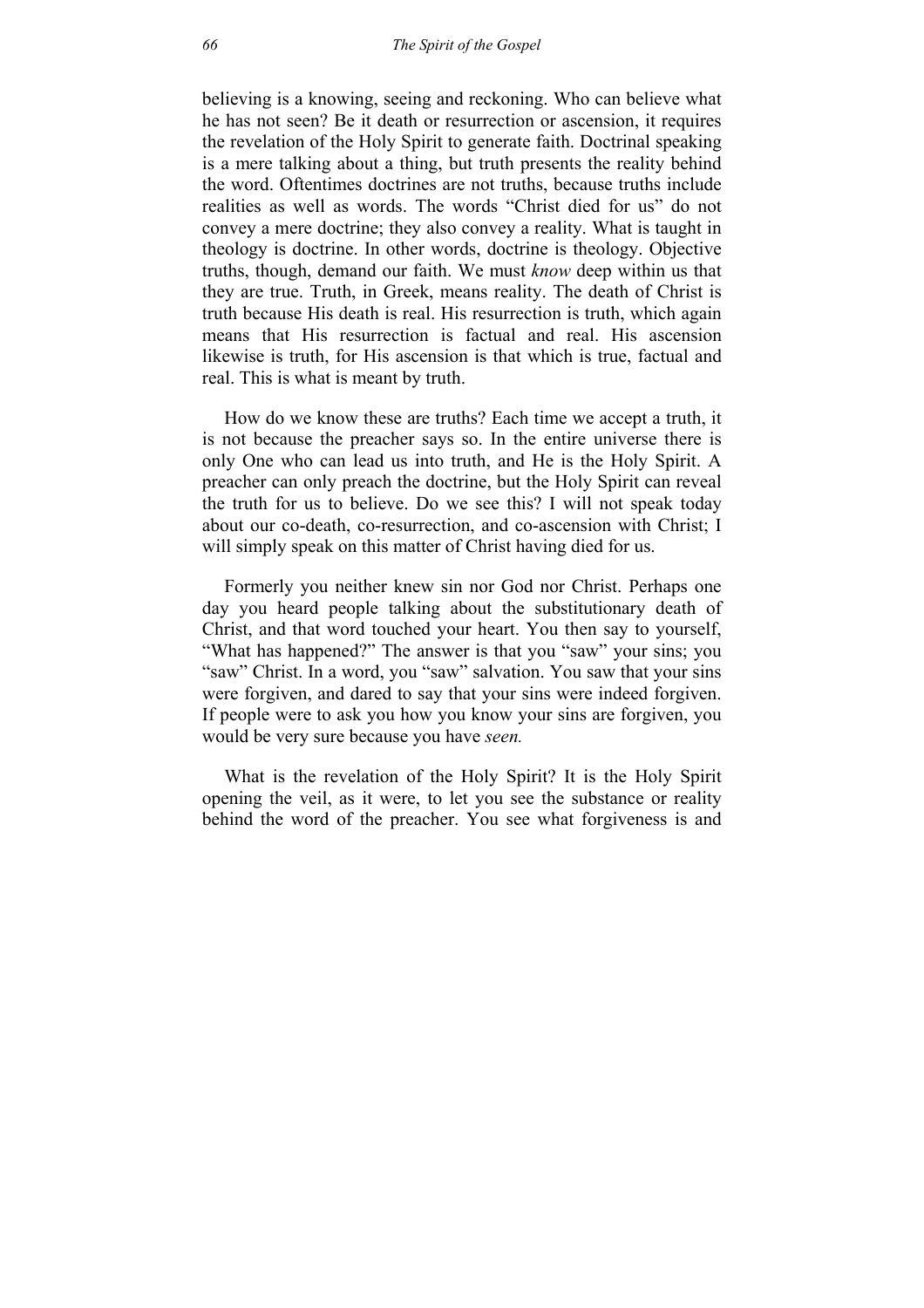what regeneration is. This seeing is most valuable. You see that Jesus Christ died for you, therefore you can believe.

Let us assume that you go to the country to preach to your longtime friend. He nods his head while you talk, but he shortly thereafter forgets all you have said. He lacks one thing, which is, that he has not received revelation. His eyes are still blind, so he cannot believe. Quite simply stated: no revelation, no faith. You should ask God to cause your friend to see his sins and see the Saviour. Then you do not need to give him many doctrines. Death calls for seeing. Burial calls for seeing. Any truth, including also resurrection or ascension, requires a seeing.

Let us say that you go to the village and preach the gospel to fifty people. You tell them how men have sinned, how the Lord died for them; and that believing, they will be saved. They all nod their approval, but are they all saved? In spite of showing their approval, they go away without any sense of guilt about lying or pride. They have *heard* of sins, but they have not *seen* sins. They have *heard* of the Saviour, but they have not *seen* the Saviour; therefore, they do not have the ability to *believe*. Each time we preach the gospel, we must ask God to open people's eyes that they may weep for their sins and cannot help but accept the Saviour. And if such happens, then later on, even were a doctor of liberal theology to attempt to dissuade them otherwise by saying that their sins are nothing and Christ's death was merely exemplary in nature, they will not be shaken. For they have seen; and therefore, they can believe and have believed.

Death is an objective truth that calls for faith. All the objective truths require the element of faith. We lay much stress on the Lord's death when we preach. Yet why does this not have the proper effect? It is because something is wrong in the area of faith, which means something is wrong with revelation. Once I spoke on the truth of codeath. A brother then said, "All is well now. Henceforth I am certain of victory, for I know the method of victory." I said to him, "This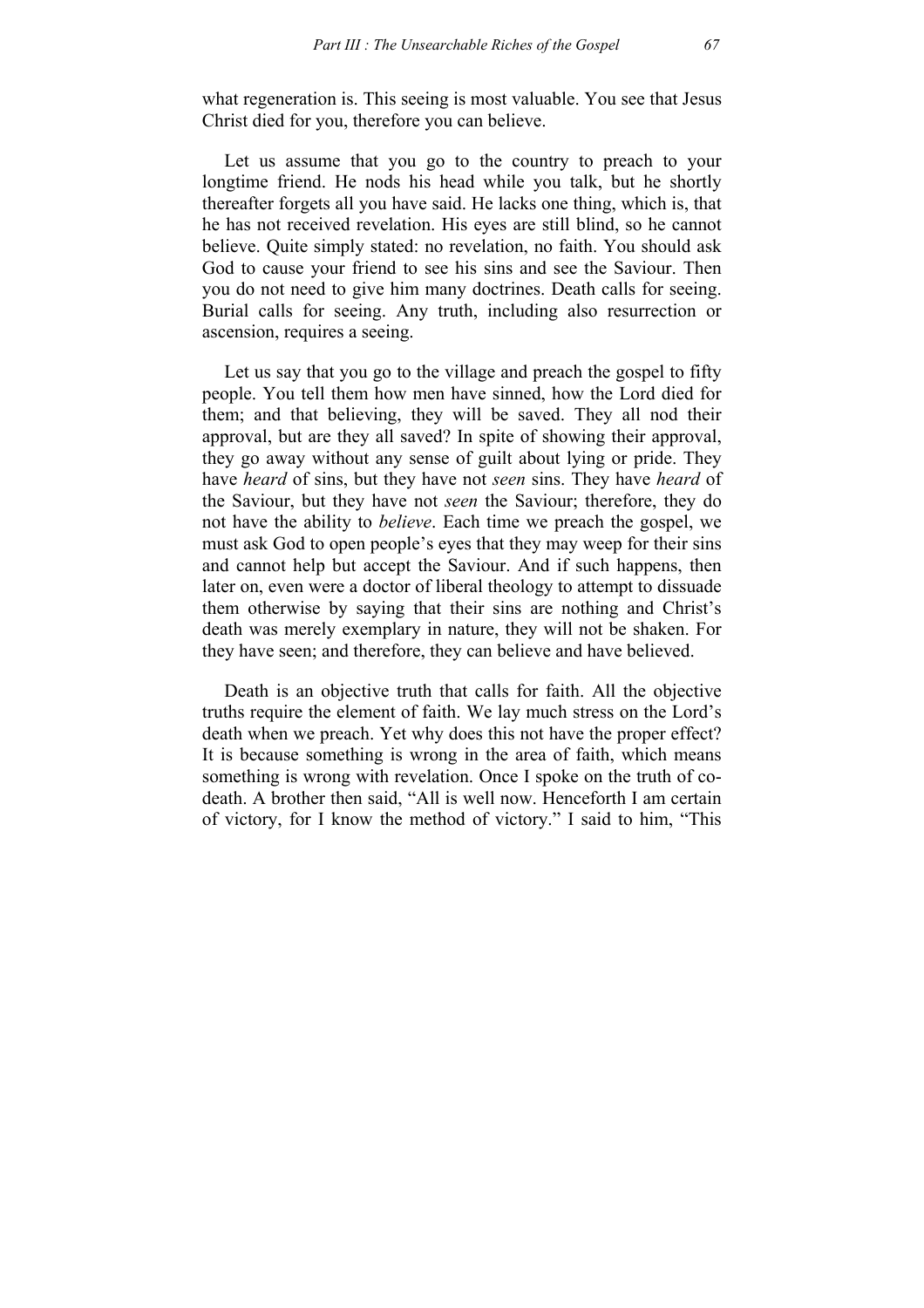will lose its effectiveness after only a few days because you have not *seen* it."

If you ask a person how he got saved, and his reply is that he heard the doctrine, you know that this will fade away after but a few days. Mental understanding is not faith. As you open the Bible and read, or as you hear in the meeting that you have died, have been raised and have ascended, you should not look within yourself where you can see nothing of resurrection and ascension *in you*; neither should you carelessly claim that you have already died, been raised and have ascended. What you should do is to ask the Lord to cause you to *see* that you have indeed died, been raised and have ascended. By thus praying, you will be brought by the Lord into the objective truths, that is to say, you will be brought into the Lord himself and see that *in Christ only* have you died; because He was raised, you also were raised; because He ascended, you too have ascended. Then will you be able to say, "Lord, I thank You, for in You I have died, been raised and have ascended." You speak out of faith. And this faith is in the *fact* behind the word you have read or heard.

Mr. Hudson Taylor, the famed missionary to China, found himself continuously weak and defeated. Once he wrote to his sister confessing that his mind was in distress because he felt the inner lack of more holiness, life and power. He thought all would be well if he could abide in Christ. Naturally his sister prayed for him. He spent several months in prayer, struggle, fasting, making resolutions, searching the Scriptures, and meditating—yet all to no avail. How he longed to dwell forever in Christ, but he slipped out of Christ constantly. He acknowledged that all would be well if he could only abide in Christ, yet this he could not do.

In his diary Mr. Taylor wrote, in so many words, as follows: One day I was again praying. I thought if I could abide in Christ and draw from His sap and obtain His nutrition and supply, then I would have power to overcome sins. Again I prayed and read the Scriptures.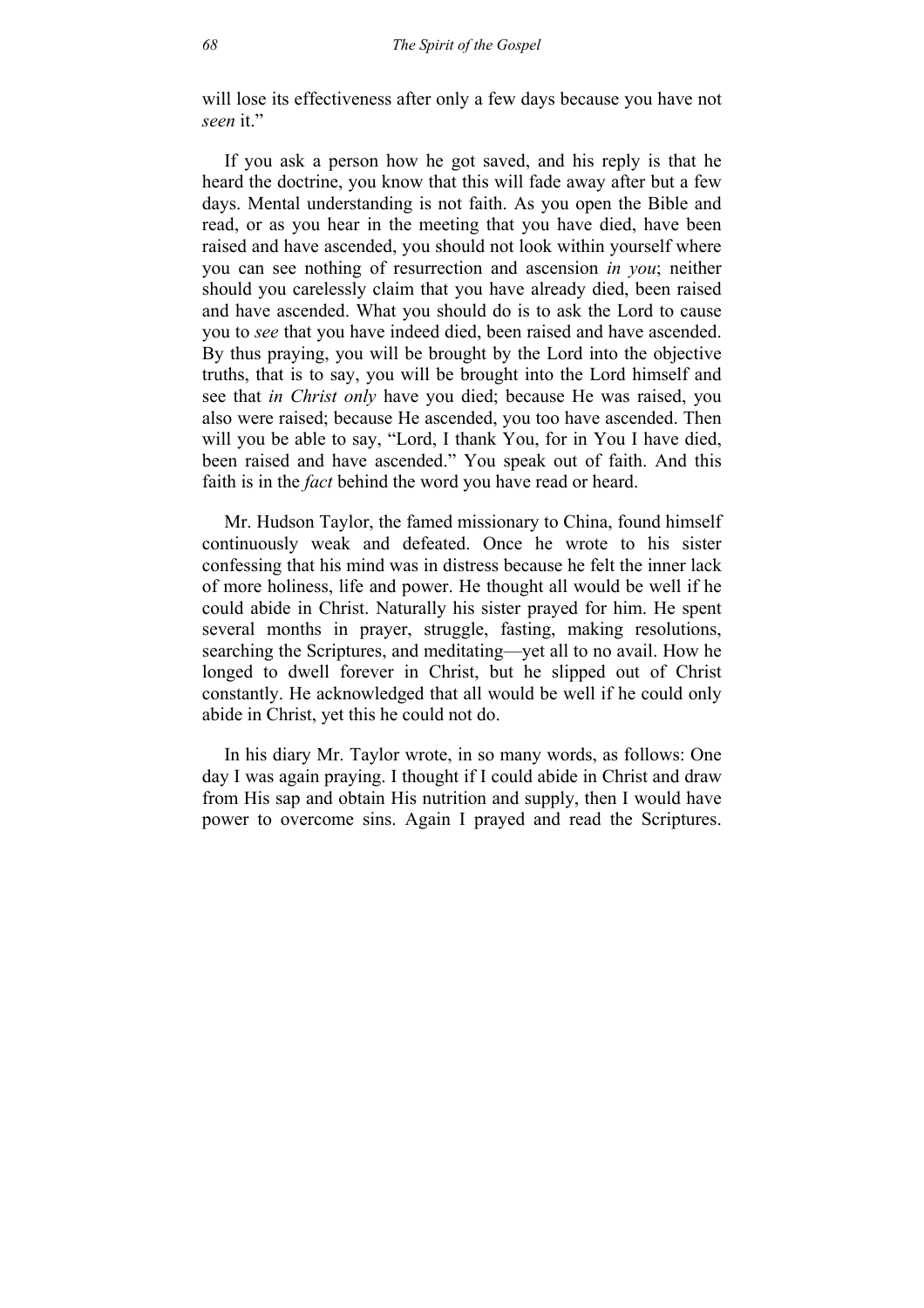When I came to John 15. 5 ("I am the vine, ye are the branches") I said to myself, "I am the most foolish person in the whole world! I have been praying that I might be a branch and abide in Christ. But the Lord says, 'You are *already* a branch, and you are *already* in  $Me$ , "

If only we would understand this, we would shout Hallelujah! Let us see that we do not need to enter, because we are *already* in. Let us not try hard to *be* branches, nor to *become* branches after overcoming sins. Let us see that we *are* the branches; we are *already* in. The purpose of John 15. 5 is to tell us that we are already in; hence let us be careful not to slip out. And if we *are* the branches, the sap, the nutrition and love are therefore all ours. Mr. Taylor testified that after he saw and understood this truth, he became a new Hudson Taylor. This was one of the greatest crises in his entire Christian life.

Believing does not transform God's word into fact; no, it is believing in the *fact* of God's word. The grace of God includes three things: these are promise, fact and covenant. Concentrating today on the first two, we may say that promise will be fulfilled in the future, whereas fact is something already accomplished. All the objective truths are facts accomplished.

Many ask for death, but God says you are *already* dead in Christ. Many ask for resurrection and ascension, but God says that in Christ you have been raised and have ascended *already*. Many ask for victory over the world, yet the word of God says, "who is he that overcometh the world, but he that believeth . . ." (1 John 5. 5). All these are right there *in Christ*. We need seeing before we can believe. If any brother or sister sees the objective truth in just one verse of the Scriptures, he or she is able to believe and to walk onward.

Yet how many ask blindly. Have you ever heard a sinner asking Christ to die for him? Once while preaching the gospel, I heard such a one praying in this way: "O Lord, I am a sinner, please die for me." This is truly a wrong prayer. Is it not a joke for people to ask the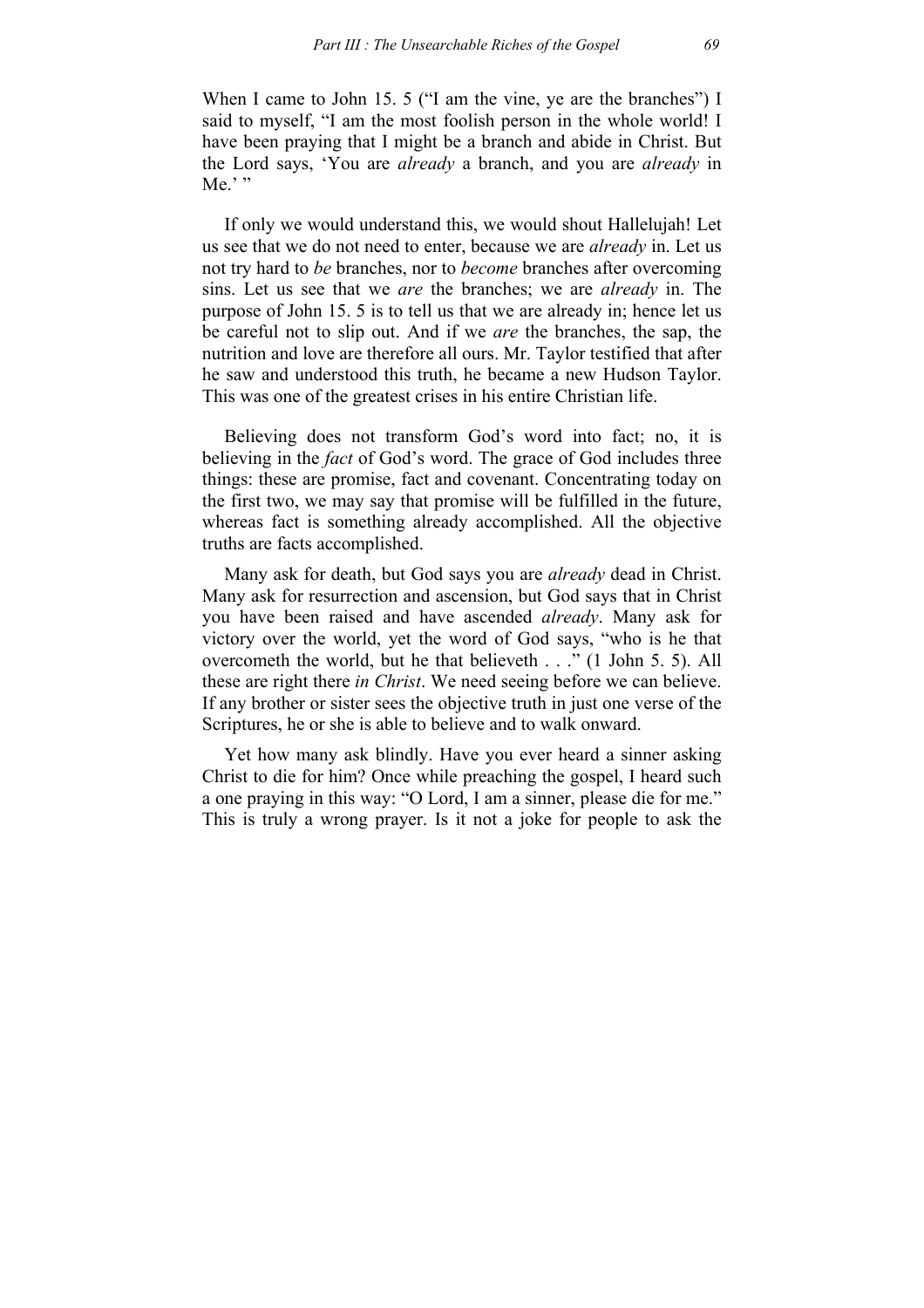Lord to die for them or to let them die with Him? How utterly futile is our brain. We must believe the word of God more than our circumstances, our feelings, our trials, our sins, our lusts and our unclean thoughts. Then we shall see the difference. It is not enough merely to hear; we must have the eye of faith. May we see all that God has accomplished in Christ already.

Even so, we should also understand that faith alone is still incomplete. It must be followed by *obedience*. We must believe on the one hand but obey on the other as well. We must lay aside our own ideas and present every member of our body to God. After we have come into living faith, we should learn to obey God day by day. Whenever a spot in us is touched by God, and we ask *Him* to yield to *us*, we have obviously not obeyed Him. Without the yielding of the will to God there can be no faith in Him. If a sinner is unwilling to repent, he cannot believe. If a believer embraces disobedience in his heart, neither can he trust.

In this matter of obedience many have a great deal of reservations about their families. Some are not willing to offer up their children. Some have an improper attitude towards their husbands. Some lack rightful distribution of money. Have you presented yourself to God? Are you willing to go wherever He sends you? Are you ready to perform the lowest duty He asks you to do? Believing alone may not maintain you in the finishing of your course. Perhaps as soon as you believe, God will ask you to obey. Or He may wait a while after you have believed before He asks you to obey. With some, He demands obedience before He gives faith. With others, He gives faith and then He requires obedience. He may even ask still others to obey at the same time He gives faith.

I do not know what God will require of each individual. I am certain, however, that having only one side of this dual principle leaves many things to be desired. Whoever considers faith alone to be enough, without presenting his body to God, is like a cake in an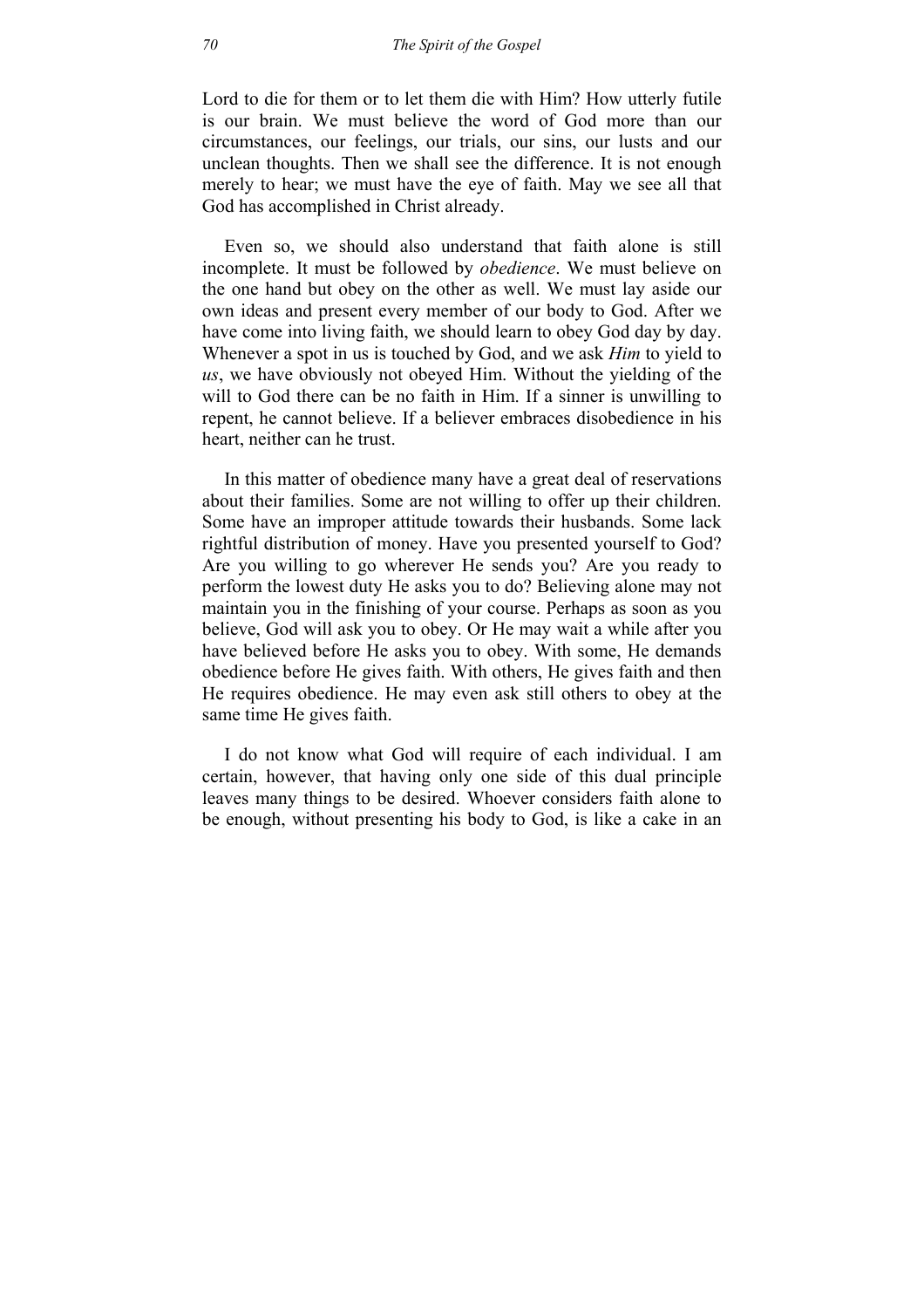oven unturned (cf. Hosea 7. 8). Let us realize that we must yield to God. This special step must be taken. It is like crossing a threshold. In order for a person to be a steward in God's house, he must have a definite beginning. He must offer himself to God at a certain point. At one specific moment he must say to God that henceforth all his time, all his brain power, all his money, his family and his everything belong to God. During that time, God may touch him at a specific spot. This, of course, will vary from person to person. Oftentimes God's demand may seem a bit strict or harsh. Nevertheless, what He demands must be obeyed. This is because God wants to test you as to whether you will really listen to Him. Nothing is more precious to Him than an Isaac in a person's life. Yet the matter is not settled with mere lip consent. The Isaac in your life must literally be offered up before you will see God's "provided ram" (see Genesis 22. 13). Not till you have fully obeyed will God be satisfied. We each must cross this threshold in a most singular way.

We have an American friend who had once been to China. The story of his faith is indeed marvelous. The account of how the Lord has led him is as follows: He had already obtained a master's degree, and he was next studying for his doctor's degree. He was serving as a pastor on the one hand and studying philosophy on the other. But he sensed his weak spiritual life. So he prayed to God and confessed that he had many unbeliefs and many defeats in his walk. For two weeks, he prayed especially, asking God to fill him with the Holy Spirit that he might experience the victorious life and power as spoken of in the Scriptures.

In response God spoke to him as follows: "Do you really want what you ask for? If that is true, then you should not take the doctor's examination two months from now. For I have no need of a doctor of philosophy." He was troubled. The doctor's degree was almost in his grasp, and it would be a pity not to achieve it. So he knelt down to pray and negotiate with the Lord, he asking why the Lord did not allow him to be a doctor of philosophy as well as a pastor. One thing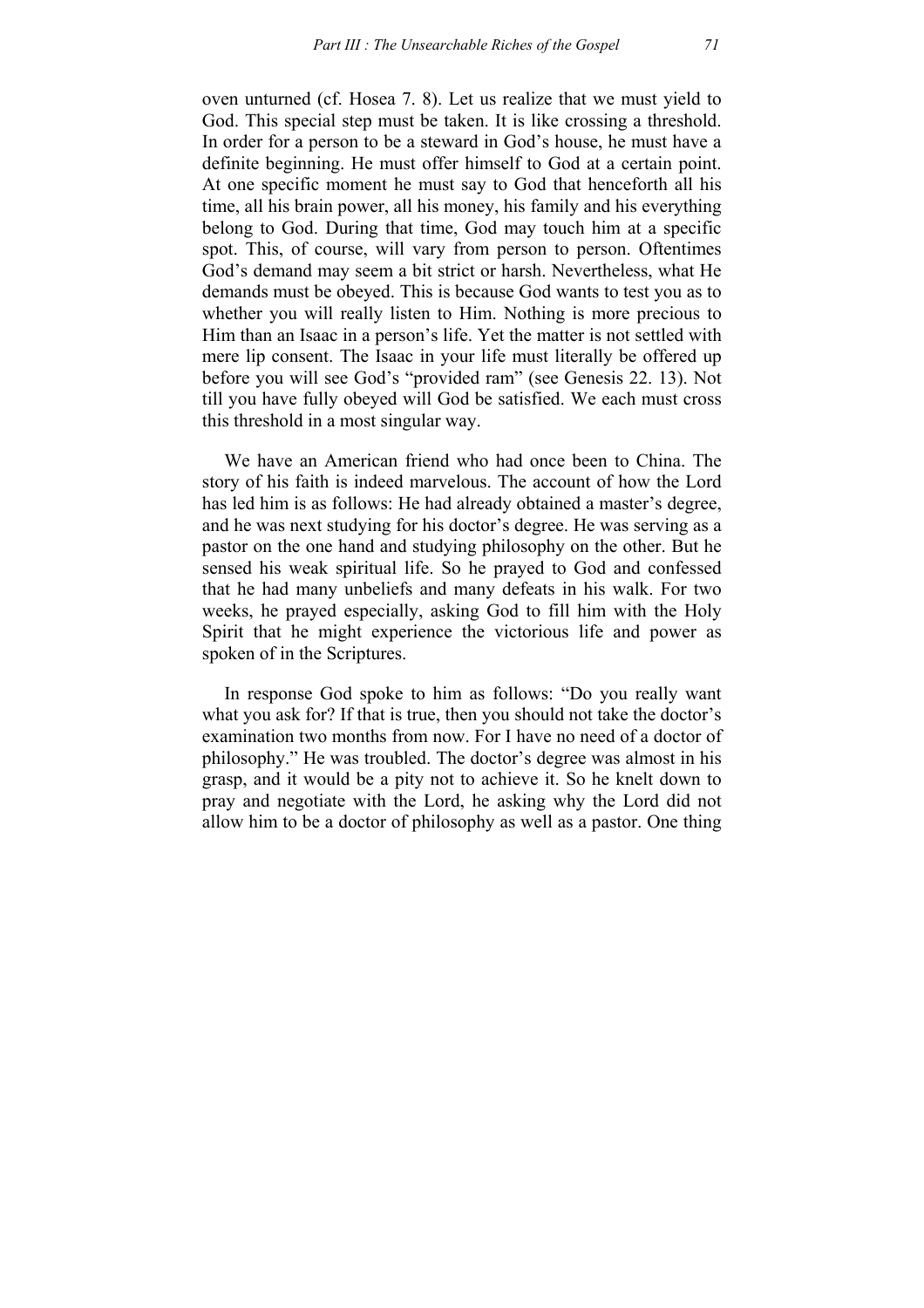here may amaze us, however, which is, that God never negotiates with man. What He has asked, He has asked. Whatever He commands, He never changes.

These two months were most painful for our American friend. On the last Saturday before the examination was to be taken, the battle became especially fierce. To be a doctor of philosophy or to be filled with the Holy Spirit? Which was better—a doctorate degree or the victorious life? But, he argued, if others could have the doctor's degree and be used of God, why could he not? He struggled and argued and battled, but all was of no avail. How lovely to be a doctor of philosophy, but how equally lovely to be filled with the Holy Spirit! Yet God did not give in. It must be either the doctor of philosophy without the spiritual life or the spiritual life without the doctor of philosophy. Finally, with tears, he told God: "I Yield. Though I have studied for the doctor's degree for two years now, and even though I have longed to be a doctor for over thirty years ever since my childhood, nevertheless, today, for the sake of obedience, I give it up." Whereupon he wrote a letter to the school authorities informing them he would not be taking the examination on the following Monday. He gave up the doctor of philosophy forever.

That night he was very tired. On the next day he must preach, but he had no sermon to give. So, he related to his audience the story of his obedience in a very simple and humble way. That morning threefourths of the congregation wept and were revived. And he received the power from on high. He confessed later that had he known the consequence, he would have yielded earlier.

No one who is ever used of God has failed to cross this threshold of obedience. Do not anticipate making spiritual advance if you never expect to cross the threshold. People must obey as well as believe—and not just yield *once* in obedience, but yield always. Obedience without faith lacks power; but faith without obedience remains mere theory. Please remember always that the principles of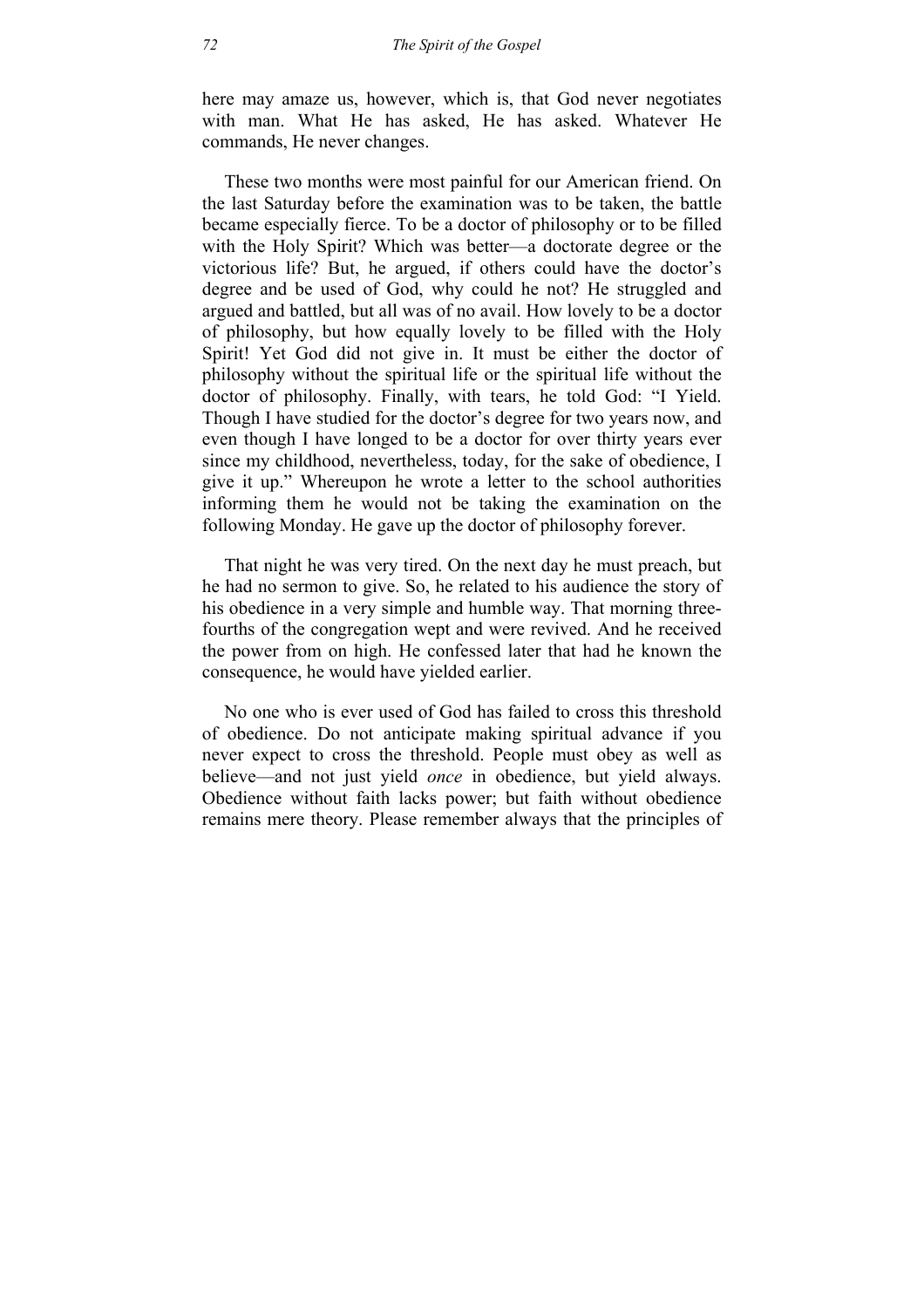living to be found in the Scriptures are basically the twin elements of trust and obey. It cannot be trust and not obey; nor can it be obey and not trust. To trust without obedience is false; and to obey without trusting is asceticism. In the church of God today, there is either a deficiency in faith or a deficiency in obedience. Indeed, all failures in the house of God can be traced ultimately to a deficiency in either one or both of these basic life principles of the spiritual walk.

By trusting and obeying we shall have eternal spring and perfect day: "the path of the righteous is as the dawning light, that shineth more and more unto the perfect day" (Prov 4.18). May God bless us that we may walk perfectly before Him by being those who trust and obey.

## *F LET THE WORD OF CHRIST DWELL IN YOU RICHLY*

*Let the word of Christ dwell in you richly; in all wisdom teaching and admonishing one another with psalms and hymns and spiritual songs, singing with grace in your hearts to God. (Col. 3. 16)* 

Many among God's children are spiritually poor because they fail to have the word of God dwelling in their hearts richly according to the letter to the Colossians. Poverty in the word of God is the primary reason for, or constitutes the first step toward, spiritual poverty. A person who is poor before God may turn the pages of the Bible and read them, but he fails to touch what God's word is saying. He has no contact with God, and does not find life. This is why he is spiritually poor.

#### *One*

There was once a brother who had believed in the Lord for one year and had also been baptized. One day he met an older brother who asked him three questions he had great difficulty in answering.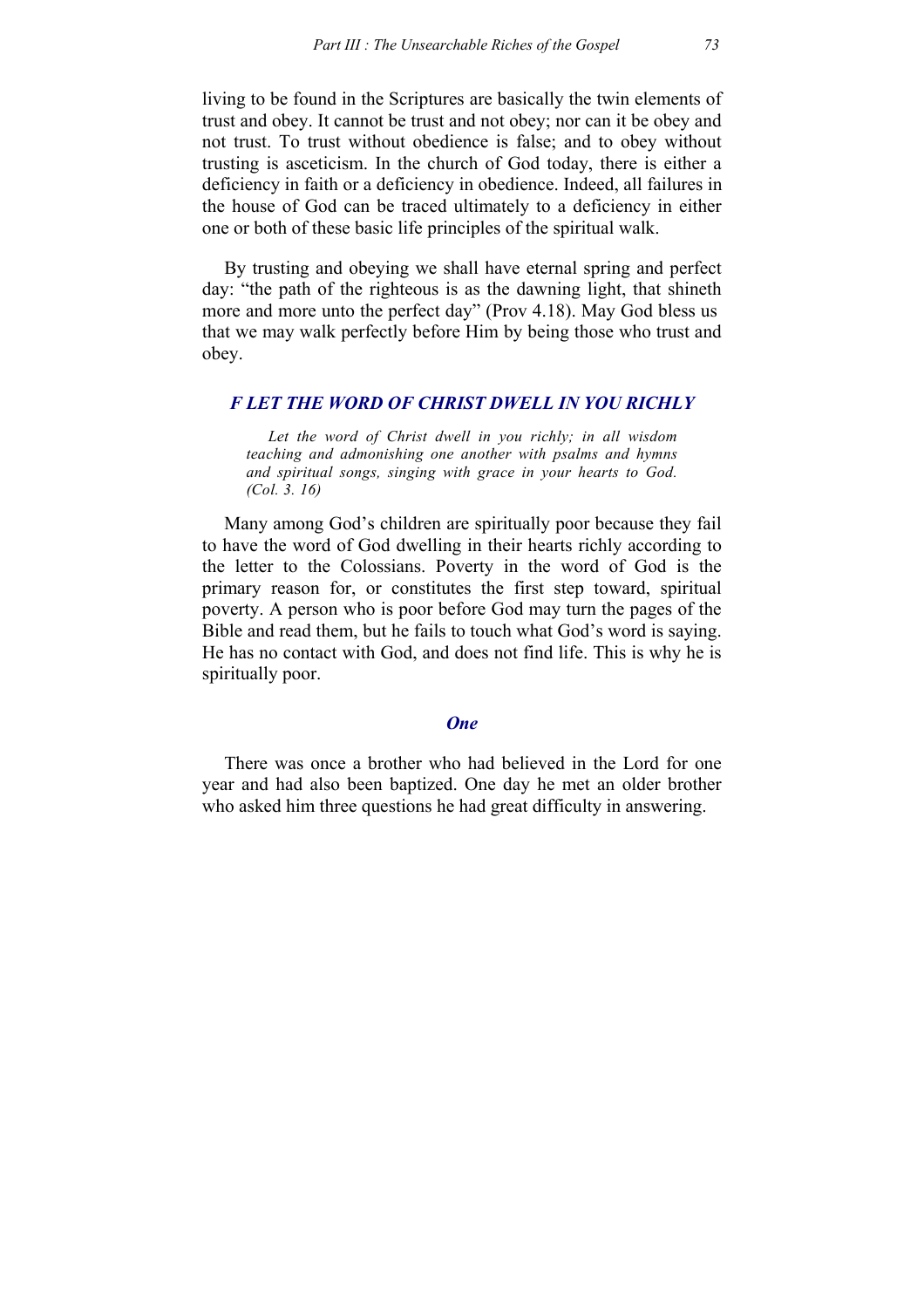The first question he was asked was: "You have believed in the Lord for over one year; have you read the Bible from page to page once?" The younger brother thought this was indeed a very hard question. For had he simply been asked, "Have you read the Bible?", he could easily have answered, since he did read the Bible every day. Furthermore, had he been asked, "How much time do you spend in reading the Bible?", he could have readily answered that question, too, for he spent quite some time in reading the Bible. But to be asked, "Have you read the Bible through once?", he could not answer in the affirmative. So he merely replied, "I read the Bible daily." But the older brother was wise and said, "I do not ask if you read the Bible every day. What 1 ask is whether you have finished reading the Bible from cover to cover once?" Finding no way of escape, the younger believer had to say, "I do read the Bible daily, but I have not read through it once." "You have believed in the Lord for over a year, yet you have not read the Bible through once?" During those few minutes, none of them could say anything more. But this young brother did say in his heart, "O Lord, if You give me another year, I am determined to read the Bible through at least once."

The older brother did not let him off, however, but continued by asking him a second question: "You have been a Christian for more than a year; do you pray?" "I pray daily, and I spend the entire afternoon on Saturdays in prayer on the mountain," replied the young brother. "Well, now, you have indeed prayed that much," responded the older brother; "but how many times has God *answered* your prayers? Recall if you have had a single distinct answer to prayer among your many prayers." The young believer thought for a while and found himself embarrassed, because though he prayed a great deal, he could not single out any prayer that had been answered. "Maybe none," was his confession. "What! You have been a Christian for more than a year, and yet God has not answered your prayers once?"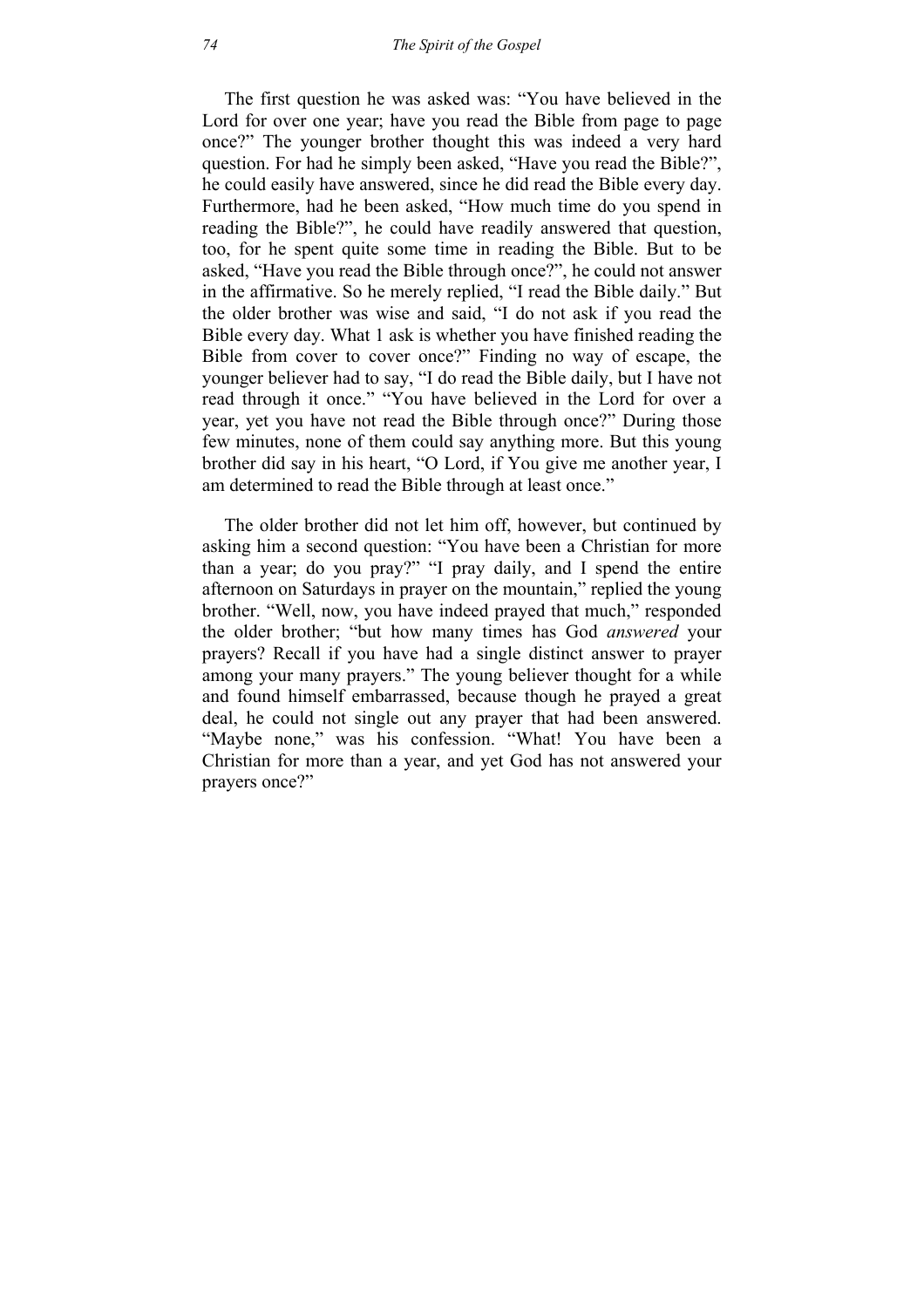This was followed by a third question: "You have been a Christian now for over a year; have you led anyone to Christ? Do you know clearly that that person came to the Lord because you preached the gospel to him?" He pondered that he had actually preached the gospel, but to say that anyone had clearly come to the Lord through him would not be true; for although one person might have appeared to have been saved through him, he dare not claim it. So, again, he said, "None." The older brother asked no more questions, but only sighed and said, "Having believed in the Lord for over one year, you have neither read the Bible through once, nor received one answer to prayer, nor led any person to Christ. What a pity!" At that very moment, this young brother decided in his heart, "Lord, within this year I will lead at least one person to Christ, have at least one definite answer to prayer, and read the Bible through at least once."

Thereafter, this brother had a new beginning. He was determined to read the Bible from the beginning to the end. He counted the number of books and chapters in the Old and New Testaments, and arranged his time in such a way that he planned to read the Old Testament three times and the New Testament twelve to fourteen times within the year. Thank God, by the end of the year, God had enabled him to read even more than he had planned. From that year onward, he always took care to read the Bible well and much.

We want to ask especially the young brothers and sisters: How much of God's word do you read daily? Have you read the Bible through once? It is very easy for us in our spiritual pursuit to aim at a higher level and neglect the basic lessons. If you read the Bible at random and have not read it through once, we would advise you to change your way of reading. You should plan carefully how you will read the Bible. You should set apart a certain time each day and read the Bible carefully from cover to cover. Reading any book casually will reap very little. How much more ought we to read the Bible diligently from the beginning to the end, from Genesis to Malachi,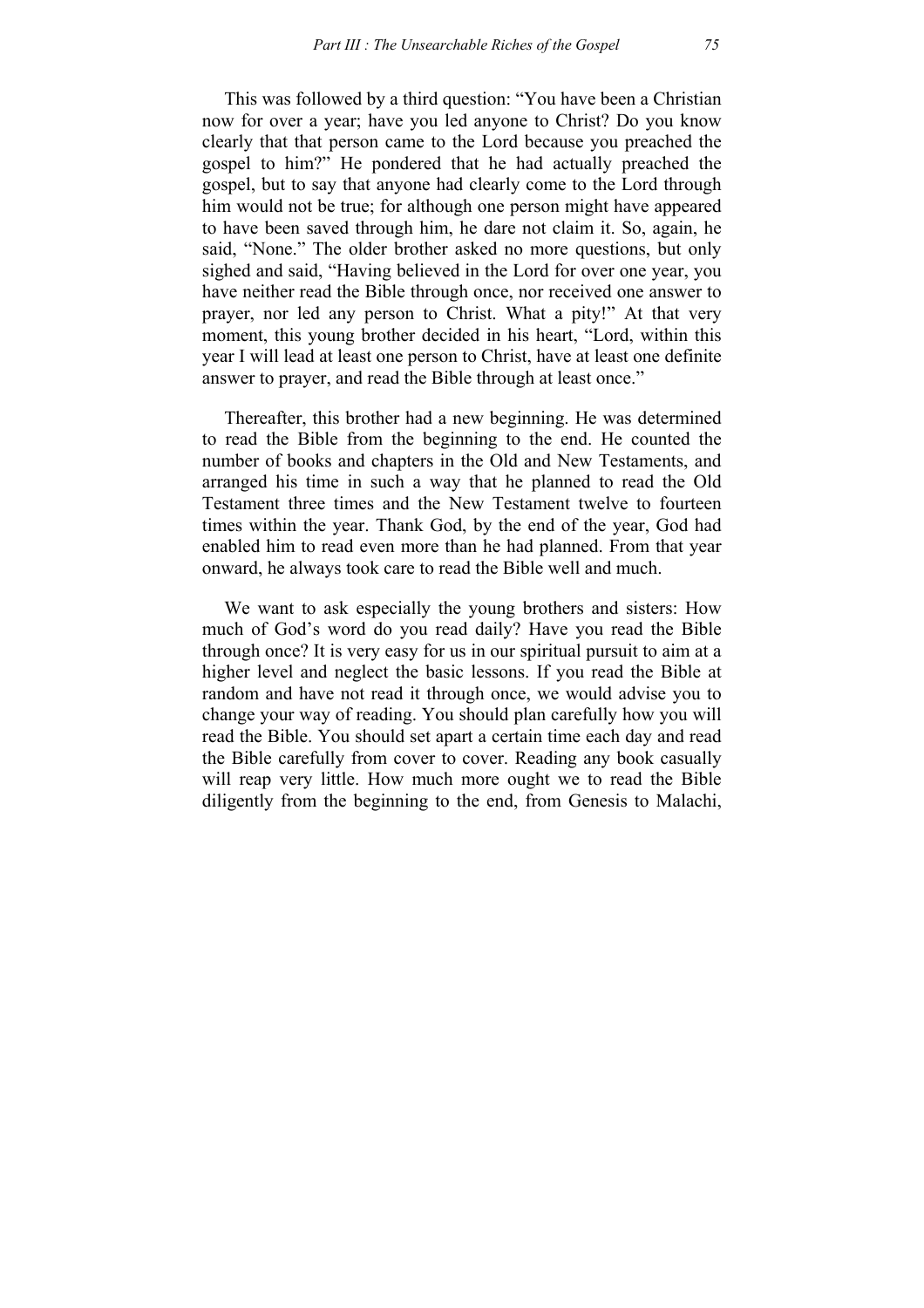from Matthew to Revelation. You must follow a plan; otherwise, even after ten years you will still be very poor in the word of God.

#### *Two*

There are many ways to read the Bible. Reading book by book from the beginning to the end is the most elementary way. There is another method which a Christian should put into practice at the very start of his Christian life. He should rise up early in the morning to read the Bible. A prerequisite for such reading is to get up early. Only those who are physically ill and advised by physicians to rest more are an exception. Otherwise, all healthy people should rise a little earlier. For when the sun is hot, the manna vanishes (see Ex. 16. 21). Many fail in their Bible reading because they read the word at too late an hour. Let us take advantage of the dawn to carefully read God's word.

Even so, none can rise early if he goes to sleep late. The exceptions are those with night duties. Yet some people have no reason to stay up late, but due to habit they like to postpone things and do them at night. Since they go to sleep late, naturally they cannot get up early in the morning. There are also people who have nothing to do; they simply like to linger in the evening and pass their time in small talk. Such people who waste their time in this way and are unskillful in arranging a schedule can hardly rise up early and do things systematically. Let us cultivate the habit of going to sleep on time and rising on time. In this matter of early rising, many reveal their weakness and lack of self-control. They are not able to rise early to meet with God. Young Christians especially should develop this habit of early rising as soon as possible. The first day one may need a little push; the second and the third days may not be too difficult; gradually it will become natural and habitual.

One brother decided at first to rise up each morning between 4:30 and 5:00 a.m. When he woke up the first day, it was already 6:00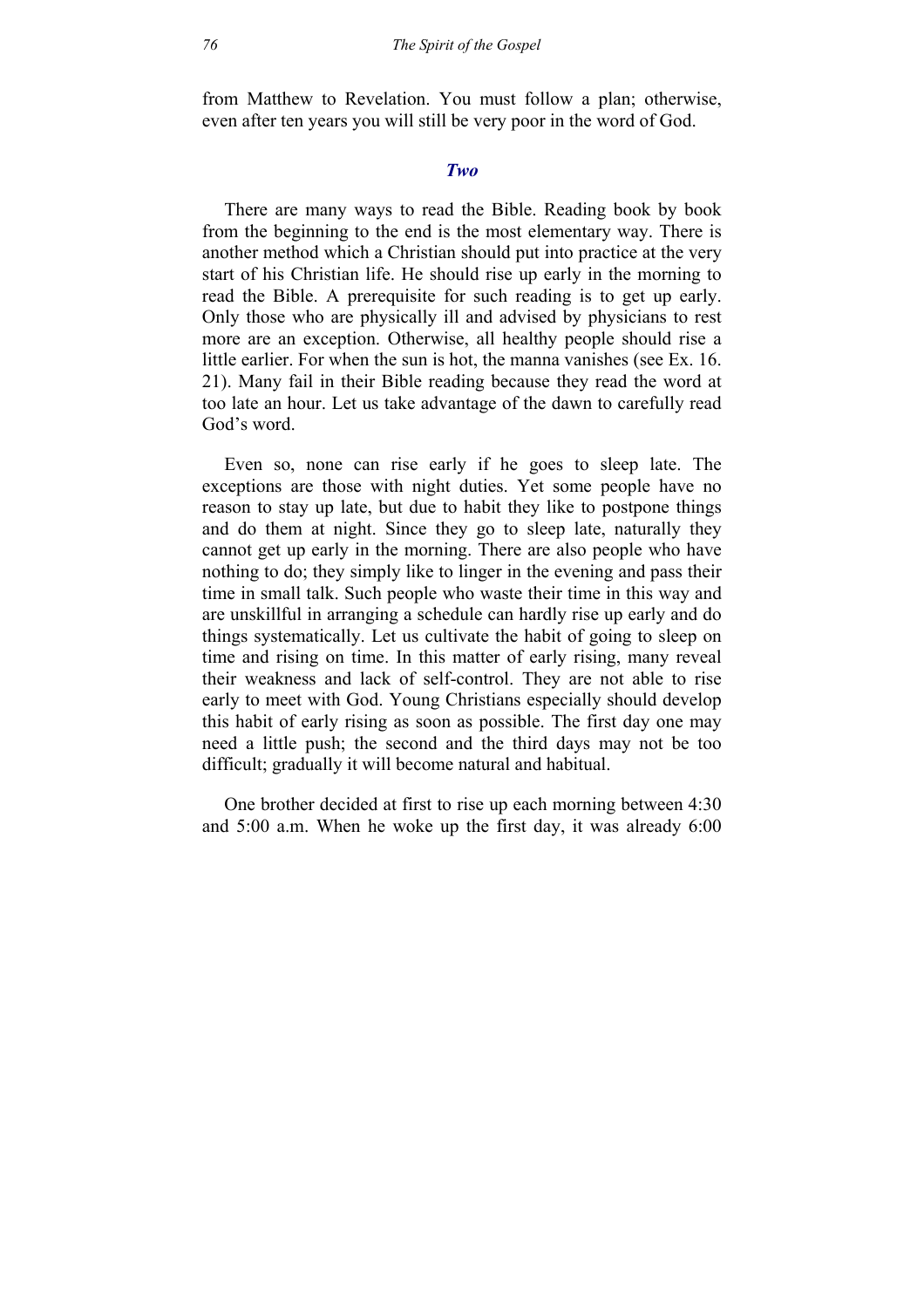o'clock. The second day he again woke up at six. He was determined to rise at five in the morning. That night he did not sleep well, for intermittently he looked at his watch all the time. He realized that this would never work. How could he get up early if he could not sleep at night? He knew he could only trust God. So, on the third evening, he prayed, "God, I am now going to sleep. I put myself in Your hand that You will wake me up at five." That night he slept with confidence. As he woke up the next morning, he was quite alarmed that it might be six o'clock. But, thank God, it was five o'clock sharp. From that day onward, he was able to wake up on time. We believe God will wake us up if we truly trust Him.

We are not persuading everyone to rise at five. It may be good for some to get up even a little earlier than five, or for others to rise a little later than five. We do not advocate extremes. Each must decide before God according to his or her physical strength. You should figure out how many hours you need to sleep each night and then plan for the time to go to bed and to rise out of bed. You may get up at five or half past five or even at six. This you must arrange carefully before God. With such an arrangement, you will be able to read the word of God each morning.

We can testify that the Scripture you read in the presence of God in the early morning is the best nourishment you will ever receive for your spiritual life. You may read the Bible at other times, but reading in the early morning has a special flavor and benefit about it. If there is anyone here who has not been benefited by early morning reading, we hope that person will exercise himself to receive such blessing.

## *Three*

"Let the word of Christ dwell in you richly." To let the word dwell in the heart is more than memorizing; it is something to be taken to heart. Our Lord teaches us to pray, "Give us this day our daily bread" (Matt. 6. 11). We should in truth pray for our daily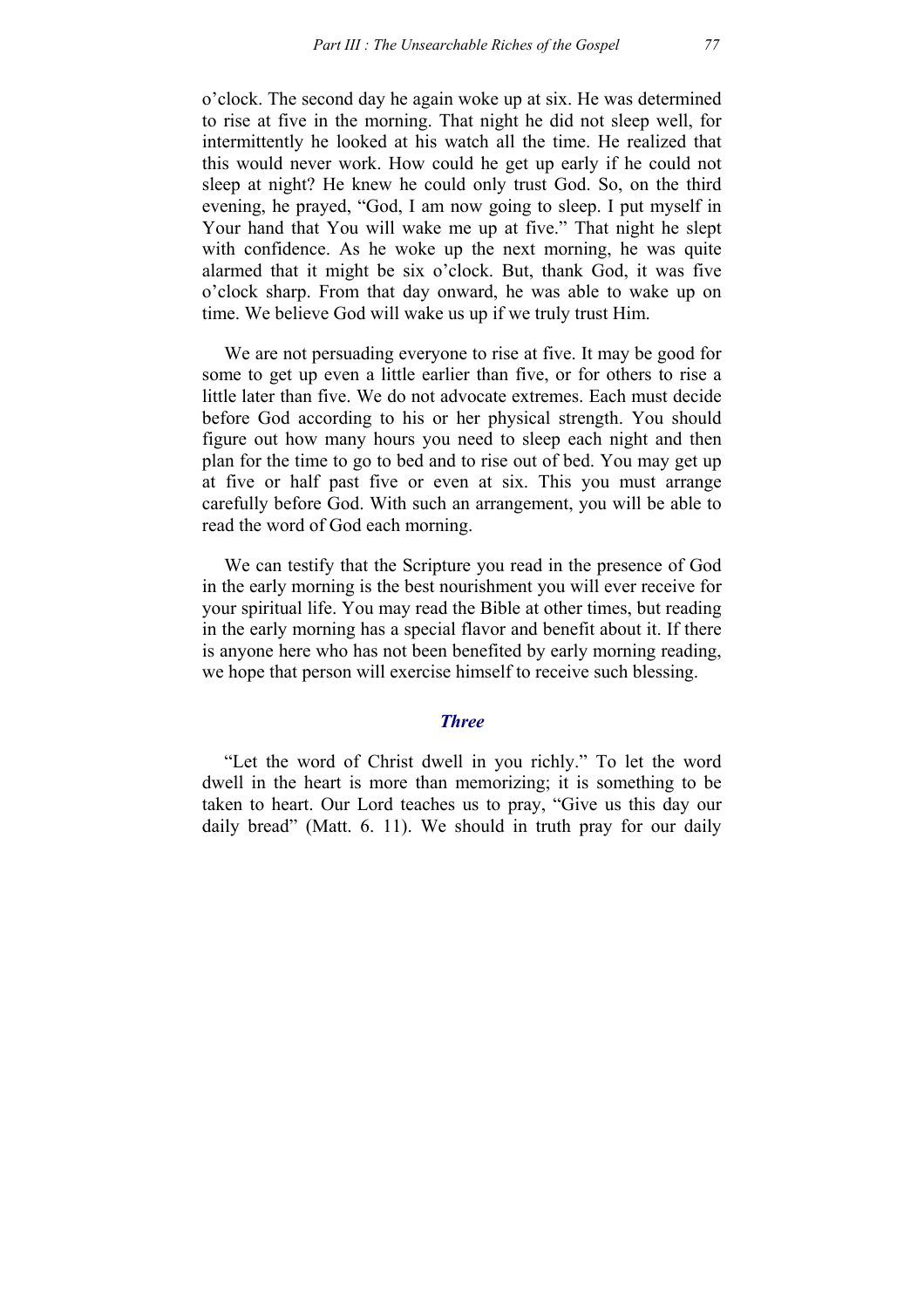bread. Yet "man shall not live by bread alone, but by every word that proceedeth out of the mouth of God" (Matt. 4. 4). Hence we need to ask God for our spiritual food as well as for our physical food. We need to ask Him to teach us how to take His word into our hearts.

Reading the Bible in the early morning should not be done as is done in ordinary reading—that is to say, you should not just keep reading on. You should instead meditate and pray as you read. After you have read a verse or two, or a sentence or two, you should start praying. Do not keep on reading, but mix your prayer with the word you read. Such prayer also differs from ordinary prayer that is offered up and ends with, "In the name of the Lord Jesus, Amen." On the contrary, as you read the word of God from the Bible you speak to God in your prayer. You place God's word before Him, and you read it to God as well as yourself. You pray as you read. Do not read quickly, but slowly chew the word. Thus shall you receive nourishment from the Bible.

For example, let us say you are reading Isaiah 54. 1, which says: "Sing, O barren, thou that didst not bear; break forth into singing, and cry aloud, thou that didst not travail with child: for more are the children of the desolate than the children of the married wife, saith Jehovah." This tells us that what man does not have according to the flesh the Lord is able to give by the Spirit. As you read it, you meditate. Then you say to the Lord, "Lord, I neither bear nor travail with child; I have nothing to offer people in spiritual things. But I thank You, and I praise You; You are able to give to me because You have the power."

Whatever passage in the Scriptures you read, you should meditate and pray. Someone may say he is short of prayer topics; actually, in the Bible there are *plenty* of subjects for prayer. Wherever you read, you find topics for prayer. There is so much in the Bible that causes you to pray, to praise, to confess and to intercede.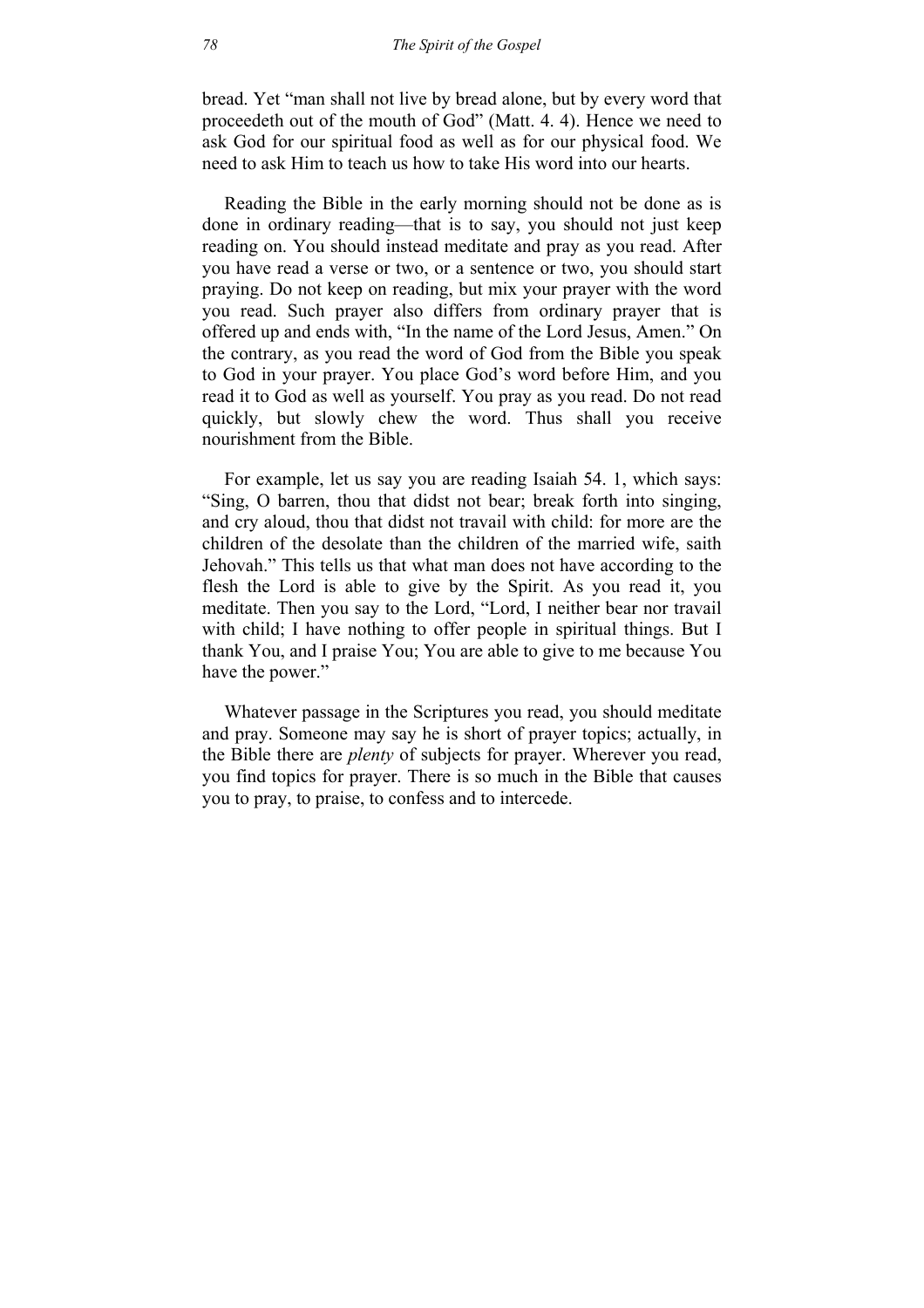Suppose you read a commandment of God out of His word. You will perhaps say to God: "God, forgive my sin, for I am weak and have not done this. I do not have this within me; I am not that man. Lord, please forgive me." You may also think of other people, and confess for them too. Or, you may say to God: "Lord, I am totally unable. I look to You, for this day You have laid this matter upon my heart." If God commands you to be an honest man, then you look to Him to make you an honest man. If He commands you to be a loving person, then you look to Him to make you a loving person.

By reading the commandment of God in this way, you perhaps will discover one thing, which is, that God's *commandment* is also God's *promise*. Whatever He commands, He without fail will give you the power to keep His commandment. If you see the commandment of God but imagine that He is troubling you by asking you to do what you cannot possibly do, then this is because you have not seen that God's command is always paired with promise.

Recall, if you will, the story of the rich young ruler recorded in Luke 18. After he had heard the Lord Jesus say to him, "One think thou lackest yet: sell all that thou hast, and distribute unto the poor, and thou shalt have treasure in heaven: and come, follow me"  $(v 22)$ , the young man went away sorrowfully. He felt he could keep all the Ten Commandments but *this* thing he could not do. The command of the Lord was too hard. Yet, the Lord later revealed that His command was not only command but also promise: "The things which are impossible with men are possible with God" (v. 27). Thank the Lord, His command always manifests two things: one is, that it is impossible with men; the other is, that it is possible with God. Therefore, whenever you are confronted with the commandment of God, do see on the one hand *your impossibility* but on the other hand *God's possibility*. Were you to see only your impossibility, you would plunge into sorrow; but if you can also see God's possibility, you will break out in praise.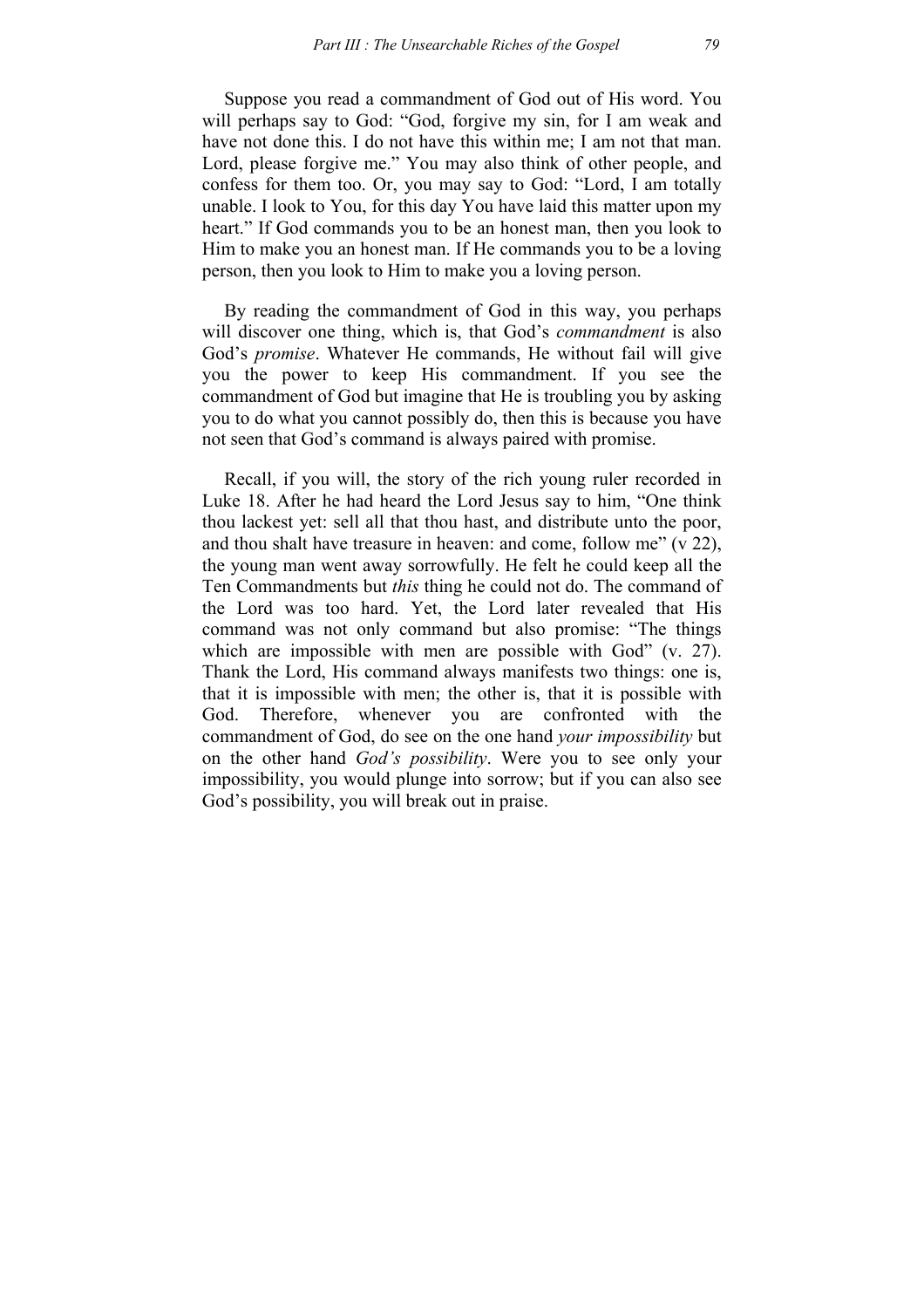How frequently in reading God's word you find that His command is beyond your ability. So you should pray, "Lord, *I* cannot; but, Lord, I thank You because *You* can. This is impossible with men, therefore it is impossible with me. But with You, all things are possible. So, I trust You to fulfill this in me." And thus shall you see how God will answer your prayer.

By learning to read God's word through reading and praying, we gradually touch the spirit of the word. We become aware of the great distance which exists between our personal condition and the spirit of God's word. Take, for instance, the passage in Philippians 3. 18- 19, which reads: "For many walk, of whom I told you often, and now tell you even weeping, that they are the enemies of the cross of Christ: whose end is perdition, whose god is the belly, and whose glory is in their shame, who mind earthly things." We may quite easily and correctly say that these are the enemies of God, whose end is perdition, but we have hardly touched the spirit of the writer of this Scripture passage. If we were to read through quickly, we would fail to touch the spirit of the writer. But if we were to pray and to read at the same time—if we were to put ourselves in the place and the heart of the writer—we would readily see how full of love is his heart.

Let us see that one who was full of love was here being used by God to pronounce a very severe word. Let us see how he said it: "now I tell you even weeping." These people about whom Paul was writing had the belly as their god; they were the very enemies of the cross of Christ, and their end was perdition. All these were facts which he could not help but assert. Nevertheless, when Paul declared them, he was full of loving affection. It is relatively easy for us to learn to speak severely, but it is quite difficult to have such a loving spirit as Paul exhibited here. On the other hand, it is also simple and rather easy for some of us to be good-natured and always speak kindly of others, but it becomes impossible for us to ever say severe words such as Paul said here.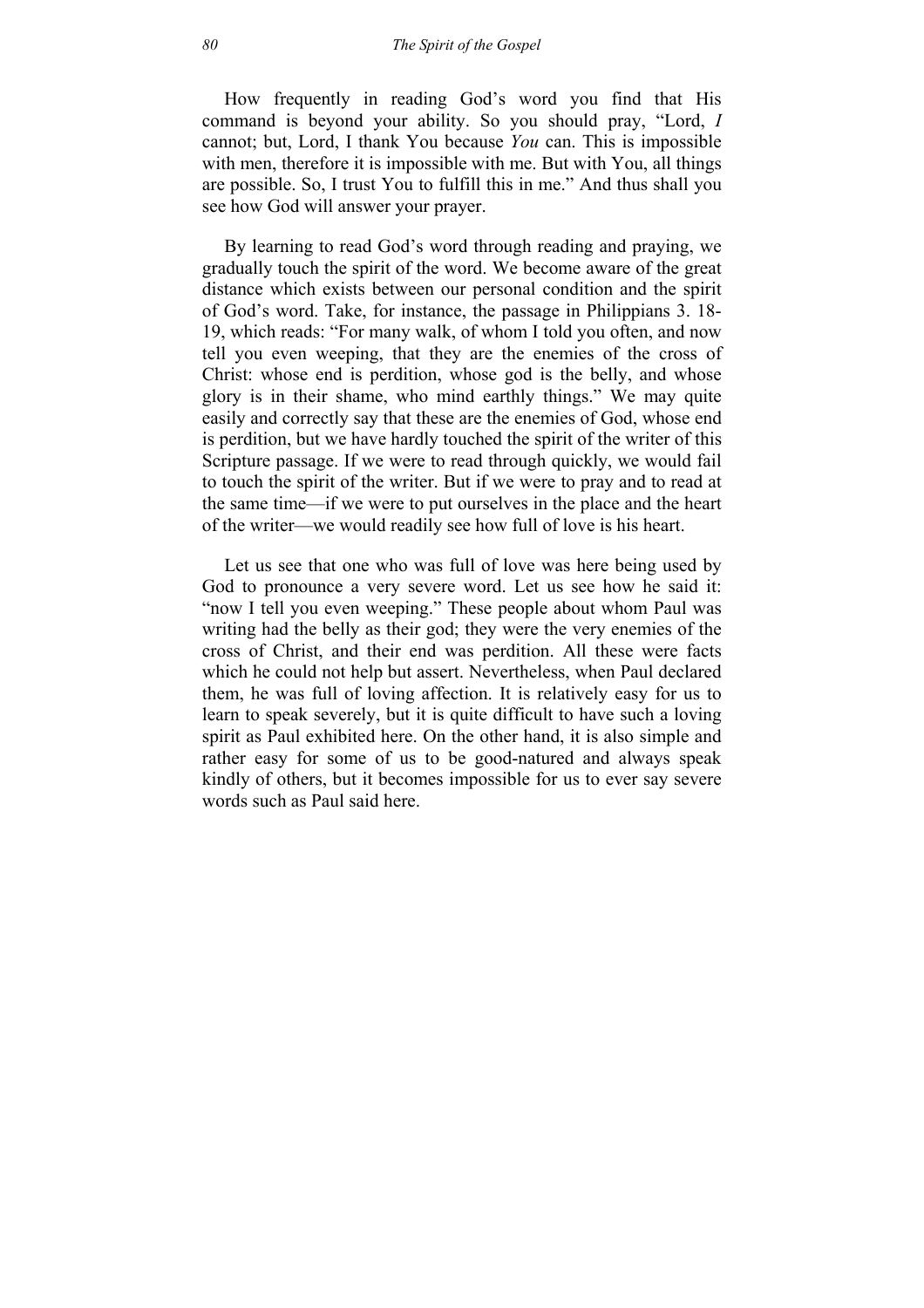As we read this Scripture and actually touch the spirit of the writer, we will come to know *ourselves* as well as know the author. But if we do not touch the inner spirit as we read the word of God, it will leave us empty. Yet by reading and praying, our heart becomes single towards God, our spirit is opened to Him, and we shall be able to touch what is beyond the word. And thus shall we never feel dry, but instead be satisfied with living bread. In short, we shall be fed as we read.

We hope brothers and sisters will be attentive to read the word of God carefully each morning. Do not rush but read deliberately. Read and pray, pray and read. By reading each morning for but fifteen minutes, half an hour, or an hour, you will be fed and strengthened. You will have taken in God's word, and by so doing you shall experience the strength of the Lord throughout the day.

# *Four*

Aside from reading the Bible in the early morn, you should spend some *other* time in reading the Bible. The Bible must be read systematically, frequently, and carefully. Then the word of Christ shall dwell in you richly.

Apart from personal reading, it is good when some brothers and sisters are together to sit down and read a portion of the Scriptures. It is highly profitable for the saints to memorize the Bible together. You yourself may not understand a certain verse, but strangely, as it is recited by another in your presence, you suddenly comprehend it. This is a fact. For light which is not available to an individual will be given in the assembling of the saints. Accordingly, it is better for brothers and sisters to open the Bible and read together, instead of saying idle words. Explanation of the word is not that important. One person may read while the rest listen, or all may read by turn. One may read the chapter he has read today, and another may read his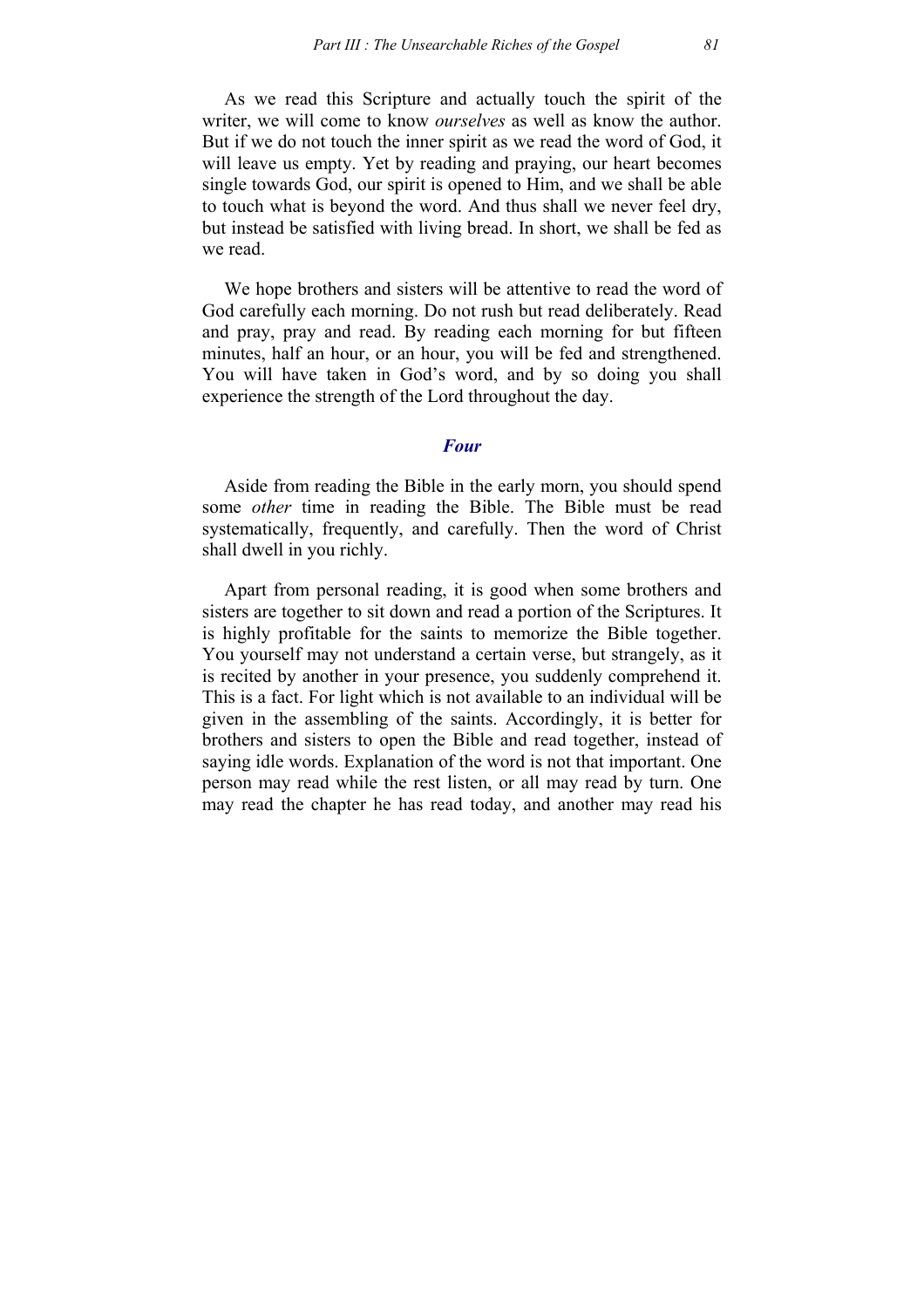chapter of the day. Through such reading you may learn a great deal in the Bible.

Reading the Bible is imperative for a Christian to do. Young brothers and sisters must cultivate at once this habit of reading the word in the early morning. We believe such reading is most profitable to spiritual progress. For such reading enables us to see the power of God's word. Some believers may have starved for a long duration—not just a few days, or for even a month, but perhaps for many years. Some people may have never fed upon the word of God in the early morning ever since they first became Christians. No wonder they are so weak! Oh! do let us feed upon the word of God. To read the Bible and pray in the morning is truly feeding on God's word. May the Lord deliver us from spiritual poverty, from poverty in His word. Let the word of Christ dwell in us richly that daily we may have life supplied us from His word.

# *G. WONDROUS THINGS ARE NATURALLY DONE*

*These signs shall accompany them that believe: in my name shall they cast out demons; they shall speak with new tongues; they shall take up serpents, and if they drink any deadly thing, it shall in no wise hurt them; they shall lay hands on the sick, and they shall recover. (Mark 16. 17-18)* 

*Blessed be Jehovah God, the God of Israel, who only doeth wondrous things. (Ps. 72. 18)* 

Mark 16. 17-18 are words spoken by our Lord to His eleven disciples. They speak of their doing wondrous things. How do we look at these things today?

#### *One*

One thing we need to be reminded of, and that is, nothing in God's word is for performance and none can perform it. Not only the words of Mark 16. 17-18 are not open to man's performance; *all* the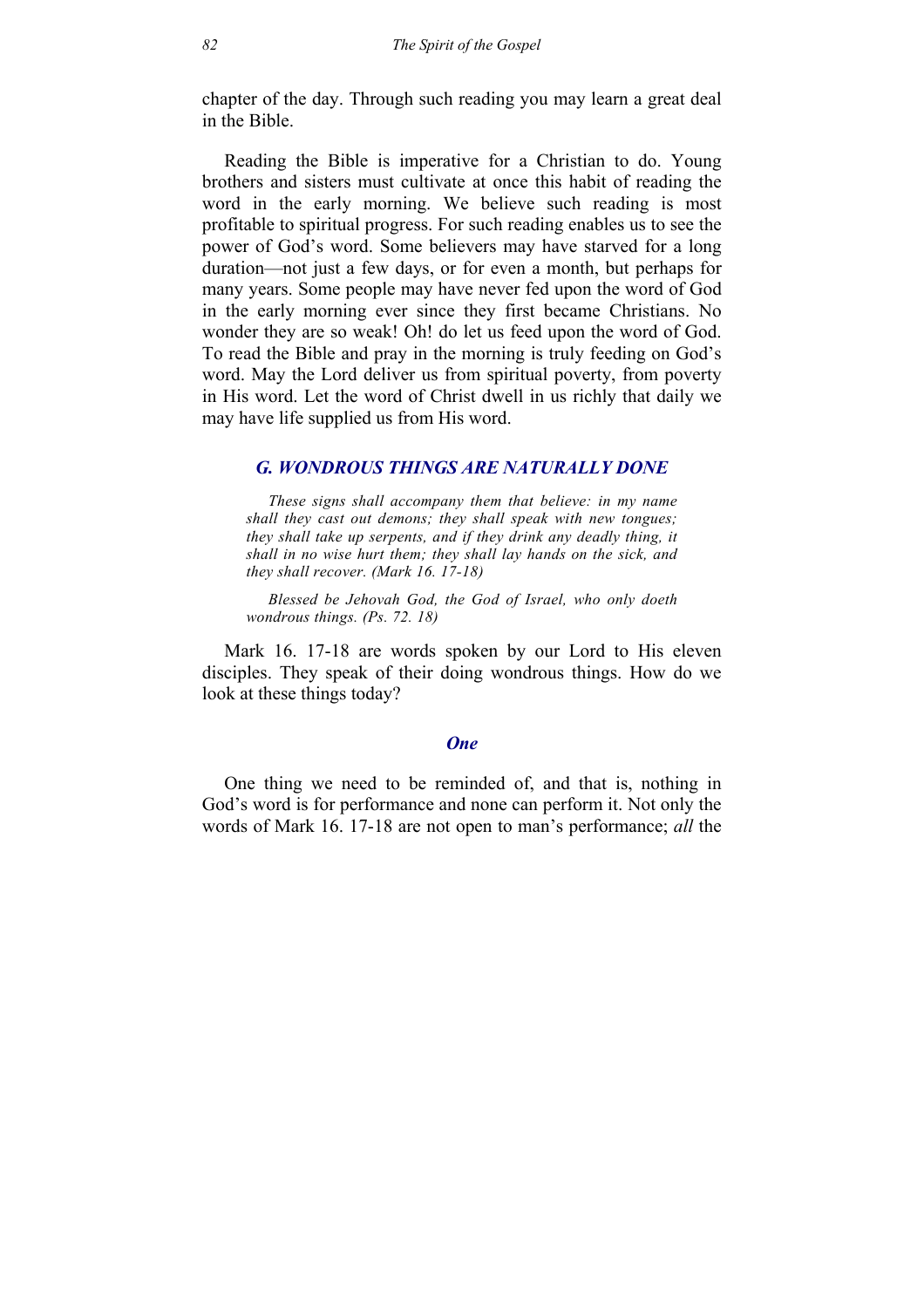words of God are not subject to human acting. God is willing to hear the prayer of Elijah on Mount Carmel and send down fire to prove that Jehovah alone is God, and not Baal (see 1 Kings 18. 30-39). Indeed, God will work wonders to prove himself to be God, but He will not allow any man to work wonders for the sake of performance. Some people think of using these two verses in Mark 16 to validate their performance, but God will turn away from them and let them fail. You cannot accuse such people of not believing in the words of Mark 16, for they *do* believe; yet God will not support their claim nor defend their supposed integrity. For God is God. He will only do what *He* wants to do; He will not act according to man's idea.

#### *Two*

Let us well remember one spiritual principle: that faith is most natural and effortless. Some Christians do not understand much about faith, so having their prayers answered seems to require much labor. Each time they try to obtain God's answer, they have to apply such a heavy dose of faith that they almost cry out, "I am here believing! I am here believing!" Although their prayers may be heard, they have believed to the point of exhaustion. After having enough experience and having learned more, they pray, they believe, and God hears them, but they now have no need to exert so much effort as before. They will pray quite naturally, and God will answer them quite naturally. Formerly, their faith was so forced that it nearly broke their heart. They wanted to believe but they could not believe. They believed till they were exhausted in their faith. Now their faith is something very natural; it is spontaneous faith.

# *Three*

Faith is spontaneous, and wondrous works are natural. No one who works wonders fancies he is working wonders. To the one who truly believes in God, wondrous works are quite common. Only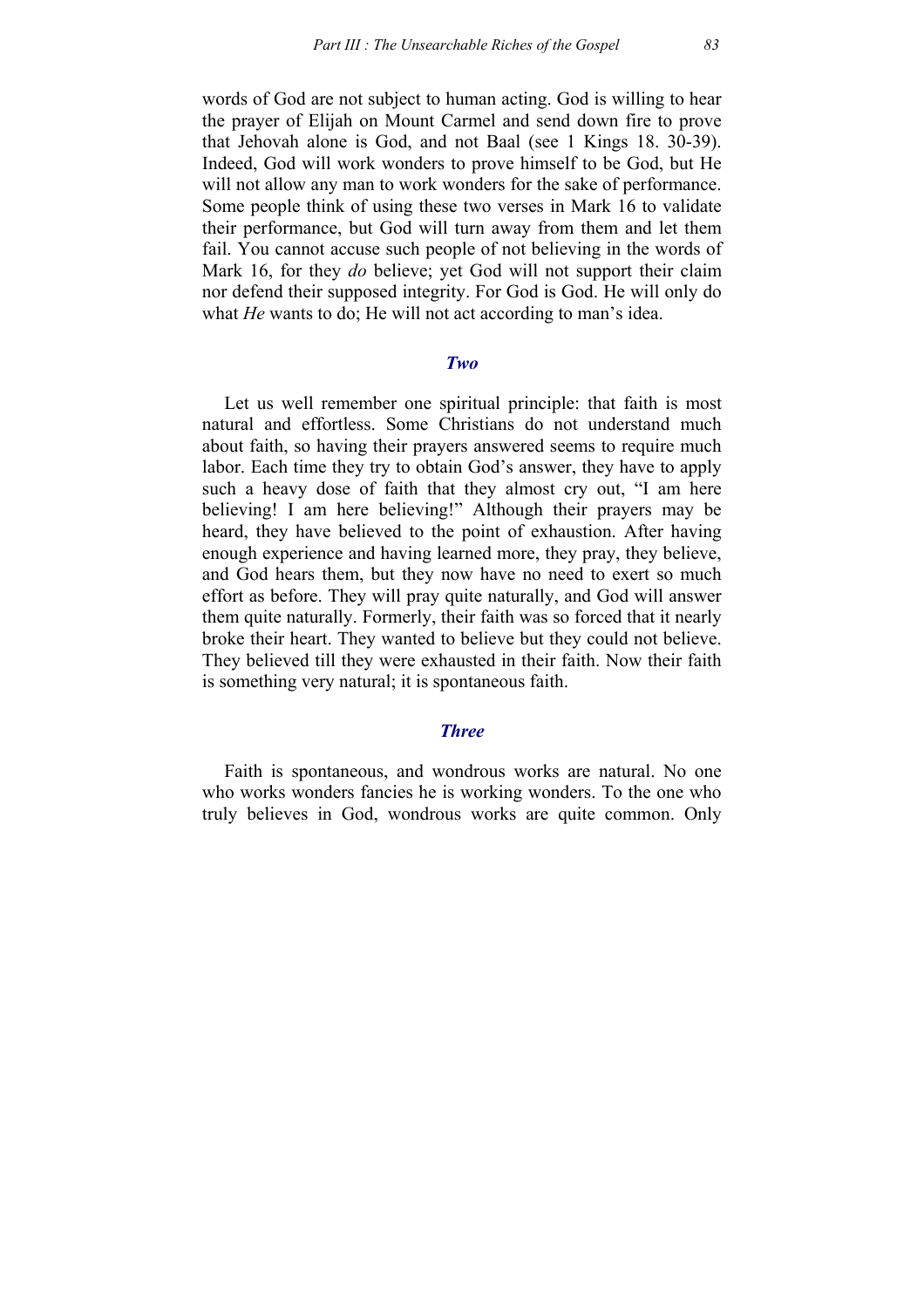those who are far away from God deem them extraordinary. All who live before God and close to Him consider wondrous works to be something ordinary.

At one time or another we must have all read the story of the children of Israel crossing the Red Sea. The first time we read it, we must have been amazed at the multitudes of people who crossed the Red Sea. Yet the Bible never recorded anything like shoutings by the people on this side of the Red Sea, saying, "How marvelous, the waters are divided!" or "Look, what a wonder this is!" No, they simply composed a song and sang only after they landed on the other side of the Sea. As they looked back, they realized what a great wonder it was. It is the same with the believers today. When the Lord works wonders in their lives, they have no idea that these *are* wondrous works. Only when they look back do they comprehend the greatness of God's works.

Recall, if you will, how many times God has healed your sickness. At those times, did you really think great things had happened? Many times you have encountered problems which were solved through God's grace, but at those moments did you understand God as working wonders? No, not until you looked back did you realize what great things had happened. Even this looking back is natural, and not deliberate.

Some people, viewing these verses from the human side, misconclude the words in Mark 16. 17-18 to signify the things mentioned there to be quite extraordinary. Yet as we think upon God, we will not at all be surprised. Compared to the crossing of the Red Sea by the children of Israel these other things in Mark are quite insignificant. The words in Mark do not mean that a believer can drink deadly things every day without dying. No, if anyone should drink deadly things deliberately, he will surely die. On the contrary, the Mark passage simply suggests our knowing God and His power: we acknowledge that there is nothing He cannot do. For wonders do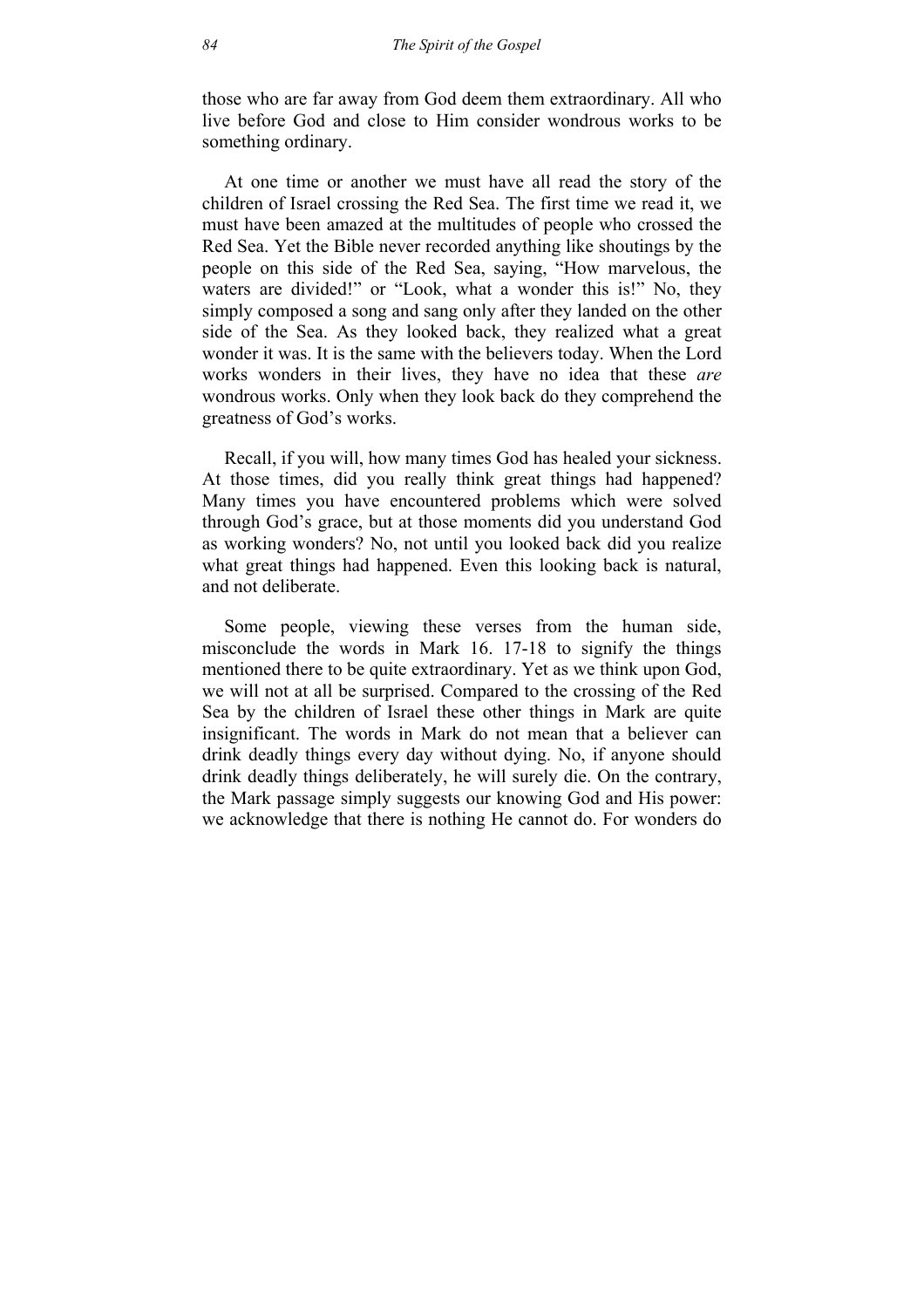not come by believing with great effort; they are the manifestations of God's mighty power. He is the God who works wonders. Whenever *He* works, wonders are performed. And furthermore, you and I will have no sense that doing wondrous works is difficult at all. The problem today lies in viewing these wonders from a great distance divorced from a true consideration of God. And thus wonders, within that kind of context, cannot help but become something very extraordinary. To those who are near to God, however, wonders are something quite commonplace in the house of God.

Formerly there was a girl who lived by the seashore, since her family fished for their living. Later on, she got married to a man who lived in the mountain. Life on the mountain was very hard. Due to inconvenience in transportation, daily commodities were rare. One day her father-in-law was very angry at her, saying, "This daughterin-law knows nothing about frugality. She is truly a great spendthrift. For she consumed a crab in three days." He angrily went to her family in order to complain. While he was there, he was asked to eat with them. On the table were many crabs. Later he found in their yard piles of crab shells. He swallowed his complaint and returned home.

Many believers look upon wonders in the same fashion as that gentleman of the mountain looked upon crabs. They may experience some wondrous work only once in ten years, or even only once in thirty. No wonder they consider wonders to be extraordinary. But to those who truly live close before God, wonders are very common phenomena. The hand of God is the source of all wondrous works, and He is always working wonders.

## *Four*

Hence wonders do not require our effort. Wonders happen when the power of God is manifested in our lives. Paul was once bitten by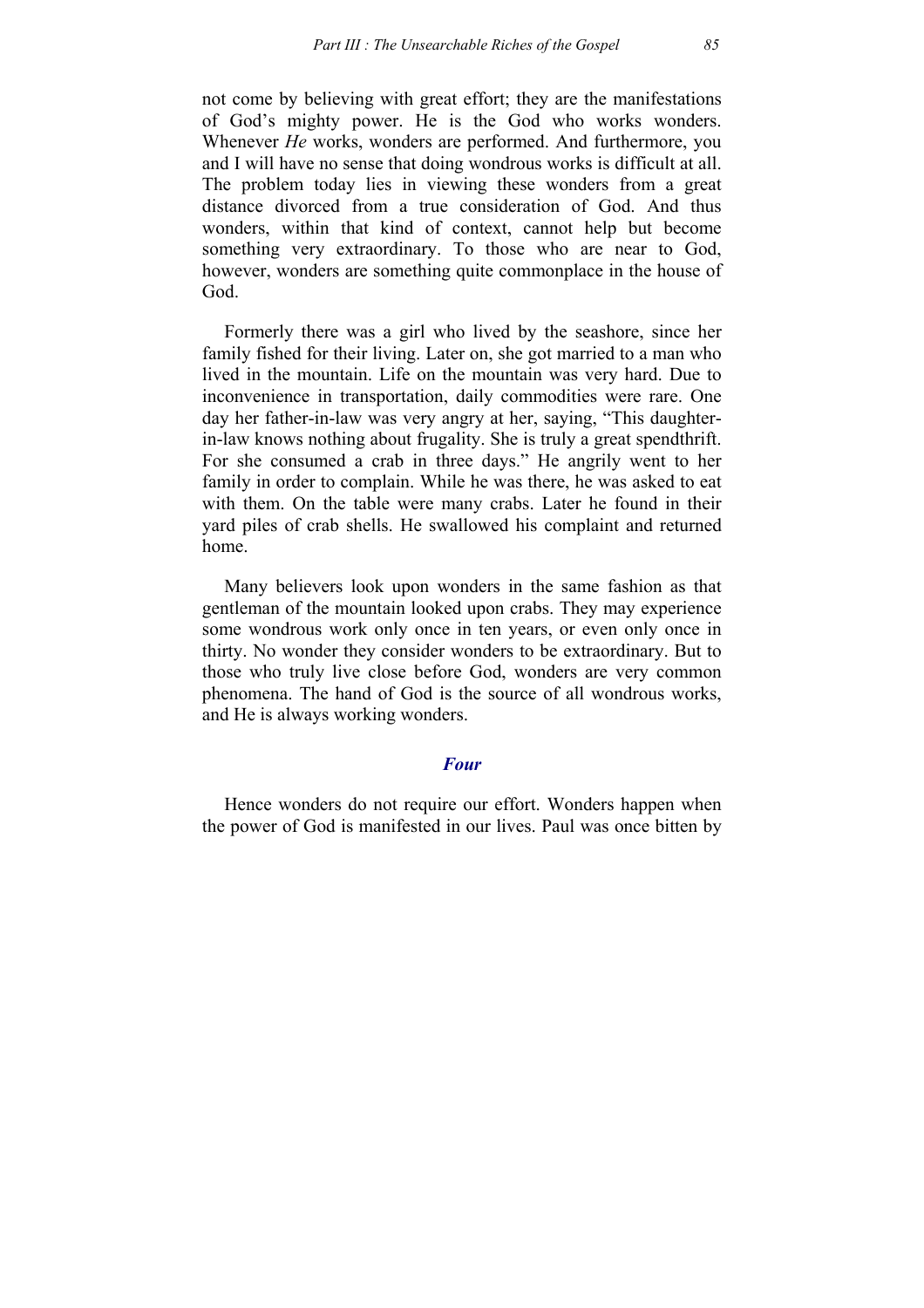a viper but he simply "shook it off into the fire" and "took no harm" (see Acts 28. 3-5). Watch how this wonder worked that day in Paul's life. He had not said to the islanders of Melita, "Come, I am going to perform a wonder for you to see." He blew no trumpet but simply shook off the creature into the fire. Those who do not know God glory in the wondrous works, but those who truly know Him never boast of them. (Of course, this does not mean that all who do not magnify wonders know God. For some of them do not believe in Him, and therefore they cannot believe in wonders.) In fact, those who know God will never brag of wondrous works simply because wonders are quite natural to them.

Let me ask you: when your prayer is answered, do you feel you have done a marvelous thing. If so, this proves that your faith is yet immature. Were you truly to believe in the power of God, you would receive the answer to prayer unconsciously. Without knowing it, it would simply have been a case in which God had performed a wonder for you. Under such circumstances, wondrous works are natural, most effortless and common.

Let us always remember that wonders are something done unconsciously. If we are conscious about performing wonders, they will not come forth. In other words, when we decide to work wonders, these very things distance themselves from us. It is almost as if it were a case of: "to will is present with me, but to do that which is good is not" (Rom. 7. 18). However, as we live before God and believe in Him, wonders will happen unconsciously—just like Paul, who on the occasion already mentioned, quite unconsciously performed the wonder of not being hurt by a viper. He could not repeat the act were it to be publicly requested; nor could we imitate Paul under the impulse of people's persuasion. We can neither imitate others nor repeat ourselves. Here we touch one of the important principles in Christian experience; that is to say, God hearing prayers and doing wonders in our experience is something most natural and unpretentious. In the early days of our Christian